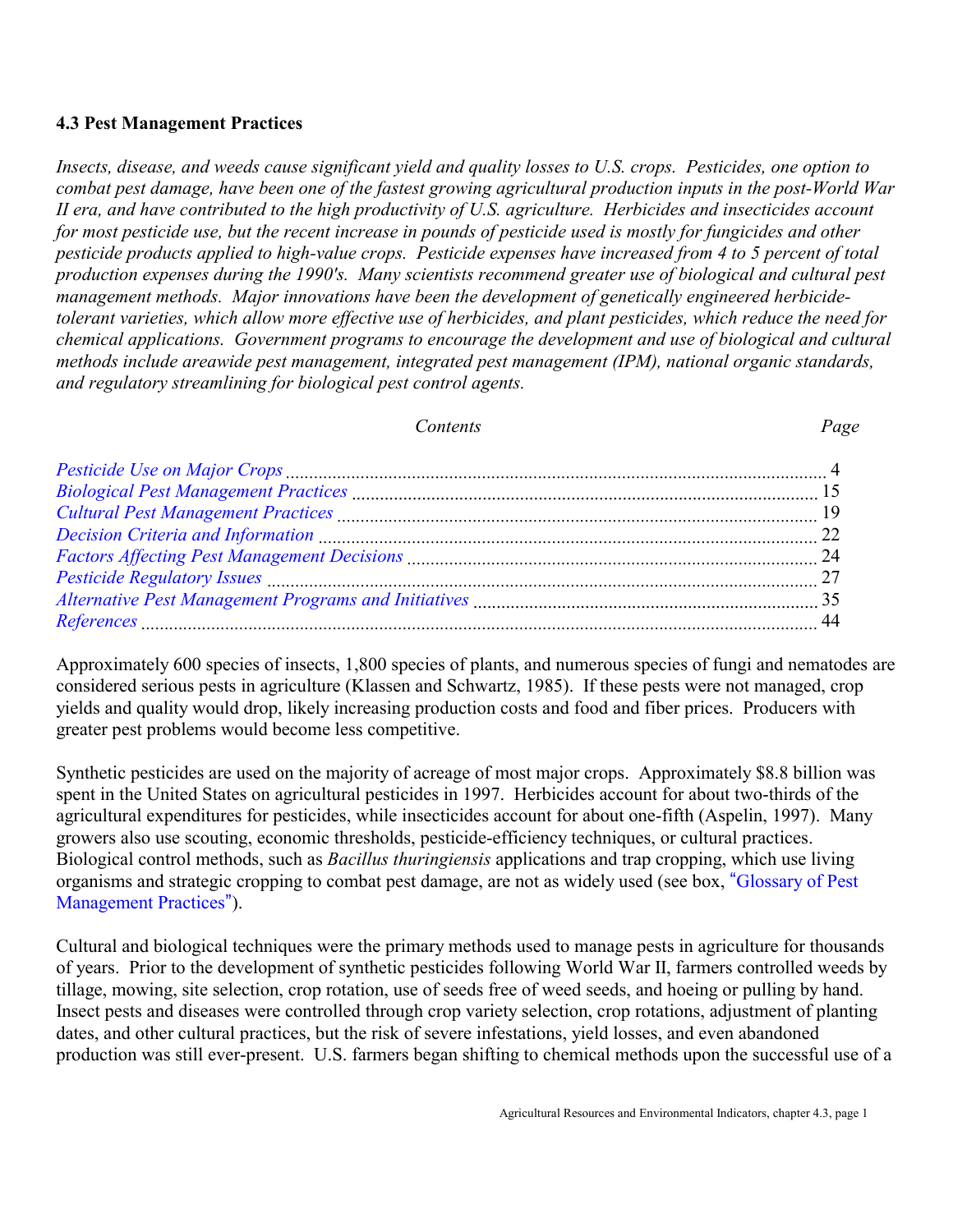#### **Glossary of Pest Management Practices**

#### <span id="page-1-1"></span><span id="page-1-0"></span>*Chemical Methods*

*Pesticides* -- The Federal Insecticide, Fungicide, and Rodenticide Act (FIFRA) defines a pesticide as "any substance or mixture of substances intended for preventing, destroying, repelling or mitigating any pest, and any substance or mixture of substances intended for use as a plant regulator, defoliant, or desiccant."

*Fungicides* -- Control plant diseases and molds that either kill plants by invading plant tissues or cause rotting and other damage to the fruit before and after it can be harvested.

*Herbicides* -- Control weeds that compete for water, nutrients, and sunlight and reduce crop yields.

*Insecticides* **--** Control insects that damage crops. Also include materials used to control mites and nematodes.

*Other pesticides* **--** Include soil fumigants, growth regulators, desiccants, and other pesticide materials not otherwise classified.

*Banded pesticide application* **--** The spreading of pesticides over, or next to, each row of plants in a fields. Banding herbicides often requires row cultivation to control weeds in the center of rows.

*Broadcast pesticide application* **--** The spreading of pesticides over the entire surface area of the field.

*Pre-emergence herbicides* -- Herbicides applied before weeds emerge. Pre-emergence herbicides have been the foundation of rowcrop weed control for the past 30 years.

*Post-emergence herbicides* **--** Herbicides applied after weeds emerge. Post-emergence herbicides are considered more environmentally sound than pre-emergence herbicides because they have little or no soil residual activity.

#### *Decision Criteria and Information*

*Economic thresholds* - Levels of pest population that, if left untreated, would result in reductions in revenue that exceed treatment costs. Economic thresholds are used to decide if pesticide treatments or other pest management practices are economically justified. The decision generally requires information on pest infestation levels from scouting or monitoring.

*Expert systems* **--** Computer software packages that integrate information about pest density, economic thresholds, application methods, and other factors to help farmers decide when to treat, what pesticides or practices to use, and how much to use.

*Scouting/Monitoring* -- Checking a field for the presence, population levels, activity, size, and/or density of weeds, insects, or diseases. A variety of methods can be used to scout a field. Insect pests, for example, can be scouted by using sweep nets, leaf counts, plant counts, soil samples, and general observation.

#### *Cultural Methods*

*Crop rotation* -- Alternating the crops grown in a field on an annual basis, which interrupts the life cycle of insect or other pests by placing them in a nonhost habitat. Crop rotations can have other benefits such as enhanced fertility and reduced financial risk.

*Planting and harvesting dates* **--** Alterations of planting or harvesting date to avoid damaging pest infestations. Delayed planting of fall wheat seedlings may help avoid damage from the Hessian fly, for example. Continued...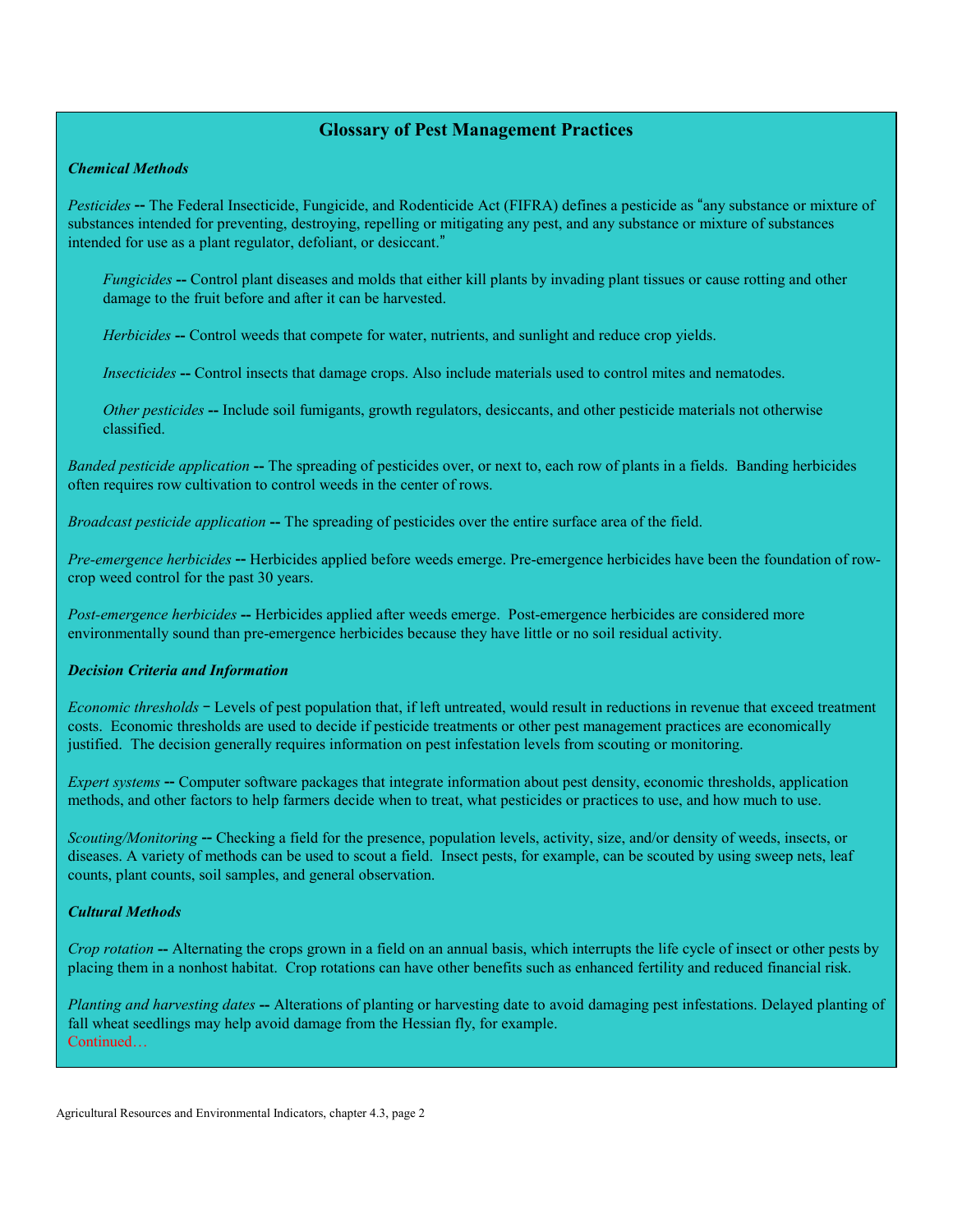#### **Glossary of Pest Management Practices (continued)**

<span id="page-2-0"></span>*Sanitation procedures* **--** Removing or destroying crops and plant material that are diseased, provide overwintering pest habitat, or encourage pest problems in other ways.

*Tillage* – Mechanical disturbance of the soil that destroy pests in a variety of ways, for example, by directly destroying weeds and volunteer crop plants in and around the field.

*Water management* -- Water can be used as a pest management technique either directly, by suffocating insects, or indirectly, by changing the overall health of the plant.

*Biological Methods*

*Beneficials -- Pest predators, parasites, and weed-feeding invertebrates that are used to control crop pests and weeds.*

*Biochemical agents* **--** Materials such as semiochemicals, plant regulators, hormones, and enzymes. Many of these agents must be registered as pesticides under FIFRA.

*Semiochemicals -- Pheromones, allomones, kairomones, and other naturally or synthetically produced substances that modify insect behavior and interfere with reproduction.*

*Habitat provision for natural enemies -- Growing crops and/or developing wild vegetative habitats to provide food (pollen, nectar, nonpest arthropods) and shelter for the natural enemies of crop pests.*

*Hostplant resistance or tolerance -- Genetic resistance or tolerance helps to reduce damage from insects, disease, or other pests without the use of a pesticide. Resistance can be developed through plant breeding or genetic engineering.*

*Microbial pest control agents -- Bacteria, such as* Bacillus thuringiensis*, viruses, fungi, protozoa and other microorganisms or their byproducts. Many of these must be registered as pesticides under FIFRA.*

*Bacillus thuringiensis* (Bt) **--** Bacteria that are used to control numerous larva, caterpillar, and insect pests in agriculture; Bt varieties kurstaki and aizawai are commonly used strains. In addition, some new varieties of corn contain natural genes and genes produced from the soil bacteria Bt to give them host-plant resistance to certain insect pests.

*Sterile male technology* –- The male of the pest species is produced with inactive or no sperm, and is used to disrupt reproduction in the pest population.

*Trap cropping* -- Planting a small plot of a crop earlier than the rest of the crop in order to attract a particular crop pest; the pests are then killed before they attack the rest of the crop.

#### **Integrated Pest Management (IPM)**

An approach or strategy to managing pests that combines a variety of practices, such as biological practices, cultural practices, pesticides, monitoring and thresholds. The approach often considers the population dynamics of pests and their natural enemies and the effects of controls on agroecosystems to manage pests more efficiently. Some variations of this approach seek to minimize or eliminate the use of pesticides and minimize risks to human health and the environment. For the USDA IPM Initiative, IPM is defined as "the judicious use and integration of various pest control tactics in the context of the associated environment of the pests in ways that complement and facilitate the biological and other controls of pests to meet economic, public health, and environmental goals."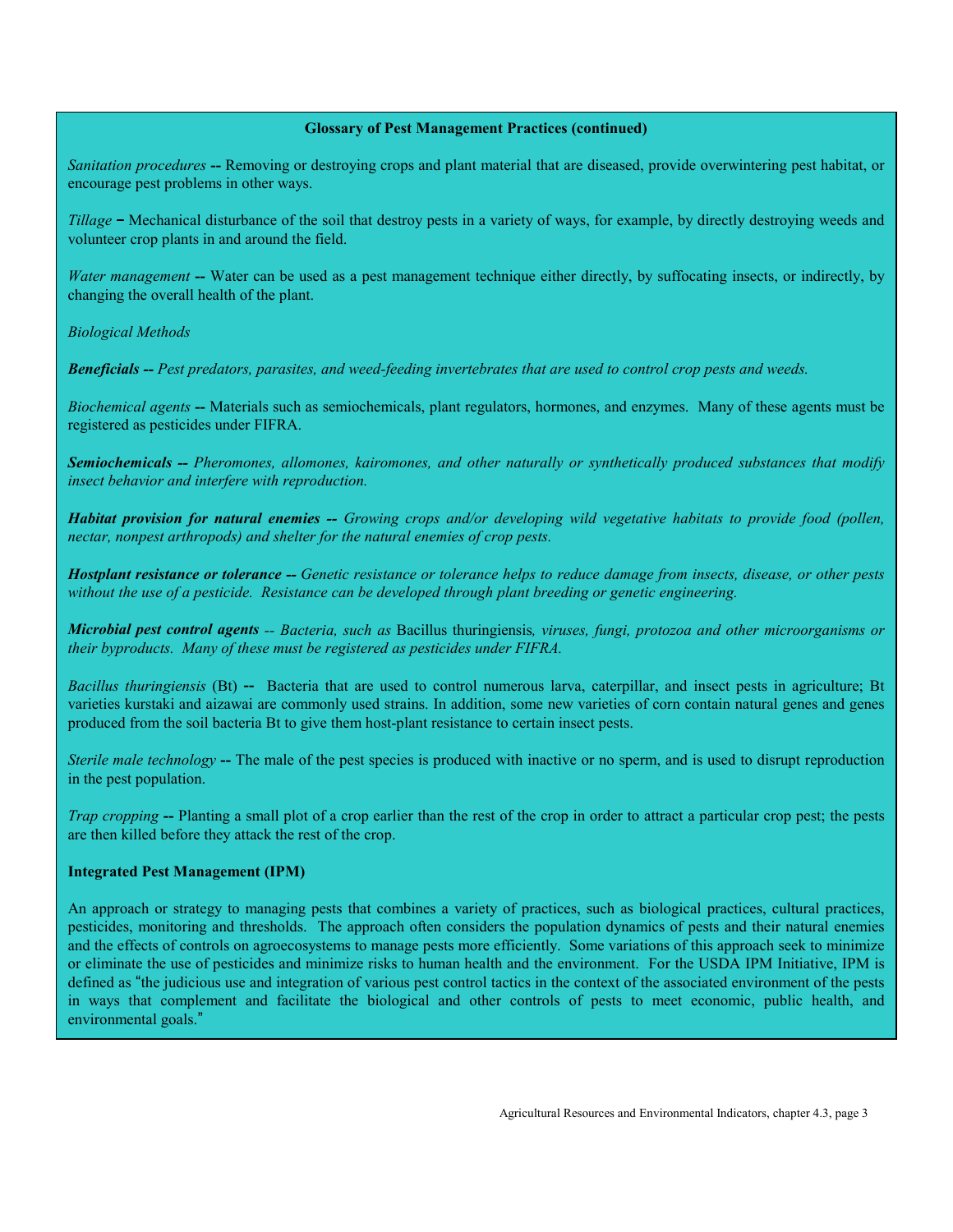natural arsenic compound to control Colorado potato beetles in 1867 (National Academy of Sciences, 1995) and the inception of USDA's chemical research program in 1881 (Klassen and Schwartz, 1985). Arsenicals, copper compounds, and sulfur were commonly used. Farmers adopted synthetic pesticides quickly after commercial introduction in the 1940's because they were inexpensive, effective, and easy to apply (MacIntyre, 1987). Aggregate pesticide use, as measured by pounds of active ingredient, grew through the early 1980's before stabilizing. Between 1950 and 1980, herbicide use climbed toward 100 percent of the acreage of corn, soybeans, cotton, and many other crops, and insecticides and other pesticides were also widely used. The increases in crop yields throughout this century have been partly credited to pesticide technology. The benefits of individual pesticides, the value of production that would be lost if alternatives were less effective, and the additional pest management costs if alternatives were more expensive have been shown in numerous studies (Osteen, 1987; Fernandez-Cornejo and others, 1998a).

However, pesticide use has raised concerns about health risks from pesticide residues on food and in drinking water and about the exposure of farmworkers when mixing and applying pesticides or working in treated fields. Pesticide use has also raised concerns about impacts on wildlife and sensitive ecosystems. Some pesticide applications are counterproductive because they kill beneficial species, including natural enemies of pests, and engender pest resistance to pesticides. The benefits of pesticide use and costs to human health and the environment have been difficult to quantify. An alternative method that is more expensive or less effective than pesticides might be economically justified when weighed against the indirect costs of pesticides (see box, "Why Reduce Reliance on Pesticides?")

<span id="page-3-0"></span>The National Research Council concluded in 1995 that pest resistance and other problems created by pesticide use had created an "urgent need for an alternative approach to pest management that can complement and partially replace current chemically based pest-management practices" (National Academy of Sciences, 1995). Government programs and activities were initiated to encourage increased use of integrated pest management (IPM) and other strategies to reduce pesticide use and risks, and to promote research and implementation of biological and cultural controls (Jacobsen, 1996; Browner, 1993).

# **Pesticide Use on Major Crops**

Pesticide use has conventionally been measured in pounds of active ingredients applied and acres treated in order to assess the adoption and intensity of pesticide use, compare use between commodities or production regions, and analyze the cost of pesticides as a production input. These measurements, however, do not capture pesticide attributes or application practices, which influence health or environmental risk. New products and the related changes in intensity of treatment, rather than treatment of additional acres, now account for most of the changes in pesticide use. Product formulations have been changed in order to lessen environmental and human health effects, to reduce development of pesticide-resistant pests, and to provide more cost-effective pest control.

# *Quantities of Pesticide Use*

Synthetic pesticides were developed for commercial agriculture in the late 1940's and 1950's and were widely adopted by the mid-1970's. USDA's benchmark surveys of pesticide use by farmers show the quantities applied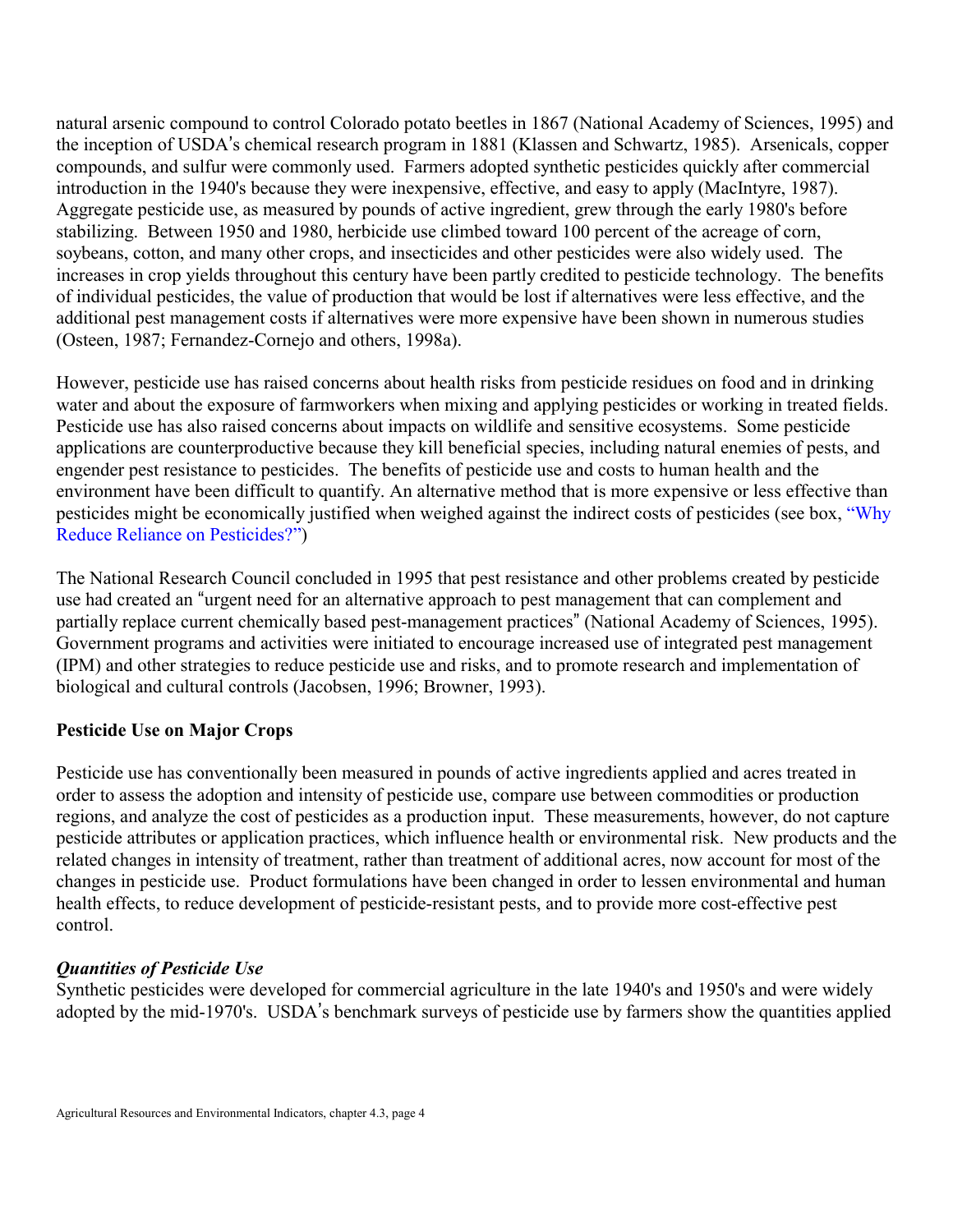#### **Why Reduce Reliance on Pesticides?**

<span id="page-4-1"></span><span id="page-4-0"></span>Concern about the side effects of synthetic pesticides began emerging in scientific and agricultural communities in the late 1940's, after problems with insect resistance to DDT. The public became concerned about the unintentional effects of pesticide use after Rachel Carson's book on bioaccumulation and other potential hazards was published in the 1960's. Many unintentional effects of pesticide exposure on nontarget species have been reported since then, including acute pesticide poisonings of humans (especially during occupational exposure), damage to fish and wildlife, and damage to species that are beneficial in agricultural ecosystems. Since the 1960's, some pesticides have been banned, others restricted in use, and others' formulations changed to lessen undesirable effects.

*Human Health Impacts*. The American Association of Poison Control Centers estimates that approximately 67,000 nonfatal acute pesticide poisonings occur annually in the United States (Litovitz and others, 1990). However, the extent of chronic health illness resulting from pesticide exposure is much less documented. Epidemiological studies of cancer suggest that farmers in many countries, including the United States, have higher rates than the general population for Hodgkin's disease, leukemia, multiple myeloma, non-Hodgkin's lymphoma, and cancers of the lip, stomach, prostate, skin, brain, and connective tissue (Alavanja and others, 1996). Emerging case reports and experimental studies suggest that noncancer illnesses of the nervous, renal, respiratory, reproductive, and endocrine systems may be influenced by pesticide exposure. Case studies, for example, indicate that pesticide exposure is a risk factor for several neurodegenerative diseases, including Parkinson's disease and amyotrophic lateral sclerosis, also known as Lou Gehrig's disease (Alavania and others, 1993). A comprehensive Federal research project on the impacts of occupational pesticide exposure on rates of cancer, neurodegenerative disease, and other illnesses was begun about 5 years ago in North Carolina and Iowa; about 49,000 farmers who apply pesticides and 20,000 of their spouses, along with 7,000 commercial pesticide applicators, are expected to participate in the study (Alavanja and others, 1996).

Direct exposure to pesticides by those who handle and work around these materials is believed to pose the greatest risk of human harm, but indirect exposure through trace residues in food and water is also a source of concern (EPA, 1987). The effects of these pesticide residues on infants and children and other vulnerable groups have recently been addressed with a new legislative mandate in the Food Quality Protection Act of 1996.

*Environmental Quality*. Documented environmental impacts of pesticides include poisonings of commercial honeybees and wild pollinators of fruits and vegetables; destruction of natural enemies of pests in natural and agricultural ecosystems; ground- and surface-water contamination by pesticide residues with destruction of fish and other aquatic organisms, birds, mammals, invertebrates, and microorganisms; and population shifts among plants and animals within ecosystems toward more tolerant species. Most insecticides used in agriculture are toxic to honeybees and wild bees, and costs related to pesticide damages include honeybee colony losses, honey and wax losses, loss of potential honey production, honeybee rental fees to substitute for pollination previously performed by wild pollinators, and crop failure because of lack of pollination. Approximately one-third of annual agricultural production in the United States is derived from insect-pollinated plants (Buchman and Nabhan, 1996), and flowering plants in natural ecosystems may not thrive because of fewer pollinators. The destruction of the natural enemies of crop pests has led to outbreak levels of primary and secondary crop pests for some commodities, and pest management costs have increased when additional pesticide applications have been needed for these larger or additional pest populations. Measurable costs related to pesticide residues in surface- and groundwater include residue monitoring and contamination cleanup costs and costs of damage to fish in commercial fisheries. Bird watching, fishing, hunting and other recreational activities have been affected by aquatic and terrestrial wildlife losses due to pesticide poisonings. The destruction of invertebrates and microorganisms that have an essential role to healthy ecosystems is an emerging issue.

*Pesticide Resistance*. After repeated exposure to pesticides, insect, disease, weed, and other pest populations may develop resistance to pesticides through a variety of mechanisms. The newer safety requirements for pesticide registration along with the increasing pace of pest resistance have raised doubts about the ability of chemical companies to keep up with the need for replacement pesticides. In the United States, over 183 insect and arachnid pests are resistant to 1 or more insecticides, and 18 weed species are resistant to herbicides (U.S. Congress, 1995). Cross-resistance to multiple families of pesticides, along with the need for higher doses and new pesticide formulations, is a growing concern among entomologists, weed ecologists, and other pest management specialists.

*Emerging Issues*. Important new issues are the impact of endocrine-system disrupting pesticides on human health and wildlife -- including potential reproductive effects and effects on child growth and development (EPA, 1997), and the potential for synergistic impacts from exposure to pesticides (Arnold and others, 1996).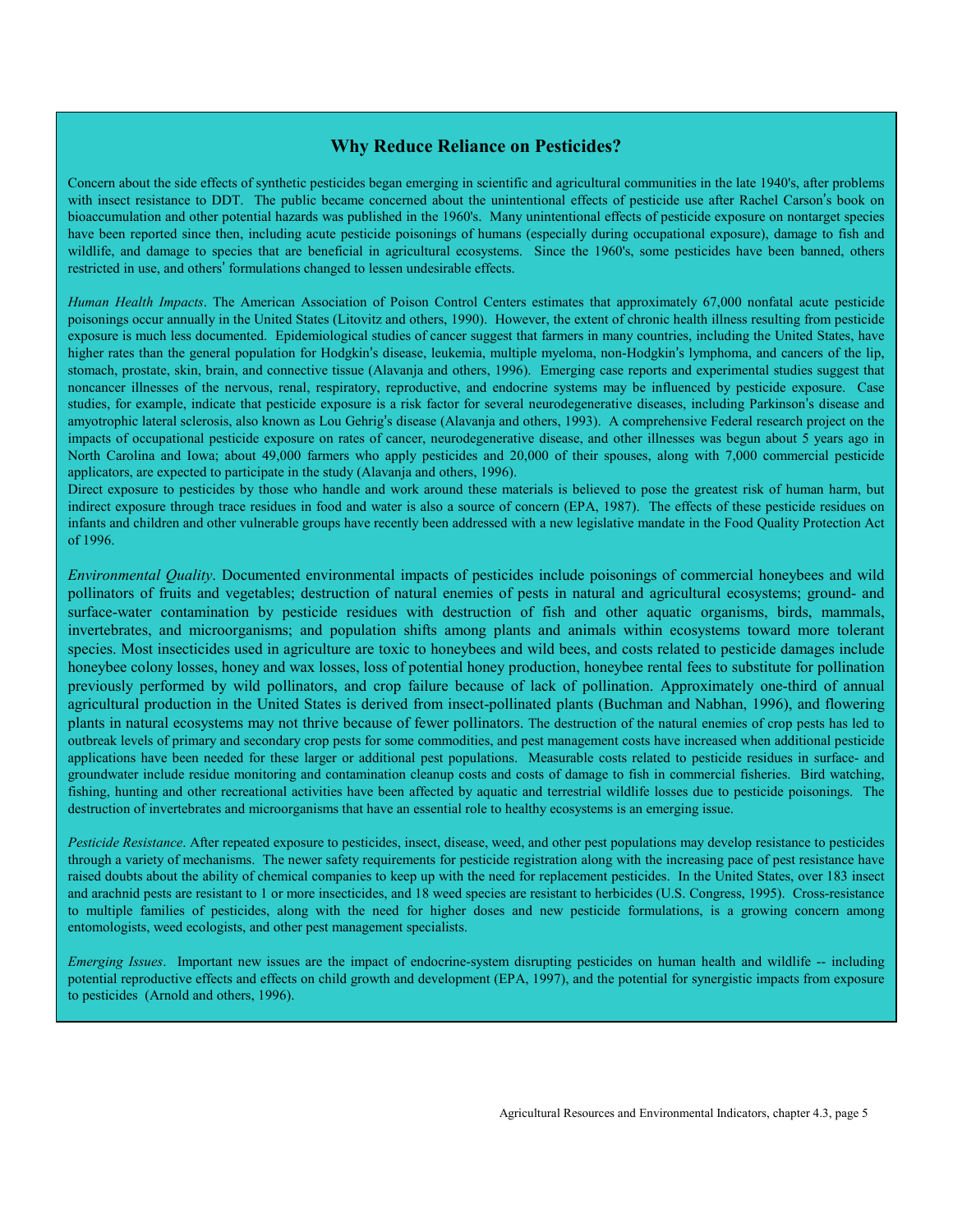#### <span id="page-5-3"></span><span id="page-5-2"></span><span id="page-5-1"></span><span id="page-5-0"></span>**Figure 1--Conventional pesticide use on major crops, 1964-97**

Million pounds of active ingredient



Estimates includes use on total U.S. acreage of corn, cotton, soybean soybeans, wheat, potatoes, other vegetables citrus, apples, and other fruit (about 70 percent of U.S. cropland, see table 1). Source: USDA, ERS estimates

**Figure 2--Amount of pesticide applied and acres treated, 1997**



Source: USDA, ERS estimates

to major field crops, fruits, and vegetables from 1964 to 1997 [\(fig. 1 a](#page-5-0)nd [table 4.3.1\).](#page-6-0) The crops included in the surveys -- corn, cotton, soybeans, wheat, fall potatoes, other vegetables, citrus, apples, and other fruit -- account for about 70 percent of current cropland used for crops. Pesticide use on these crops grew from 215 million pounds in 1964 to 588 million pounds in 1997. (These estimates do not include use on such crops as rice, sorghum, peanuts, sugarbeets, sugarcane, tobacco, barley, oats, rye, other grains, nuts, hay, pasture, and range because they were not surveyed in enough years to construct a time series. The estimates also exclude sulfur, oils, and other nonconventional pesticides.)

Pesticide use first peaked in 1982 when cropland used for crops was at a record high. This increase in pesticide use can be attributed to three factors: increased planted acreage, greater proportion of acres treated with pesticides, and higher application rates per treated acre. The widespread adoption of herbicides on field crops accounted for most of the increase. Total quantity of pesticides declined between 1982 and 1990 as commodity prices fell and land was idled by Federal programs. In 1996, total quantity of pesticides edged above the 1982 peak [\(table 4.3.1\),](#page-6-1) due mainly to expanded use of soil fumigants, defoliants, and fungicides on potatoes, fruits, and vegetables. The total quantities of herbicides and insecticides dropped even with expanded crop acreage. Also contributing to the increase were more intensive insecticide treatments on cotton and potatoes and an increased share of wheat acres treated with herbicides (table 4.3.2, appendix table 4.3.1 hyperlinks to .xls files).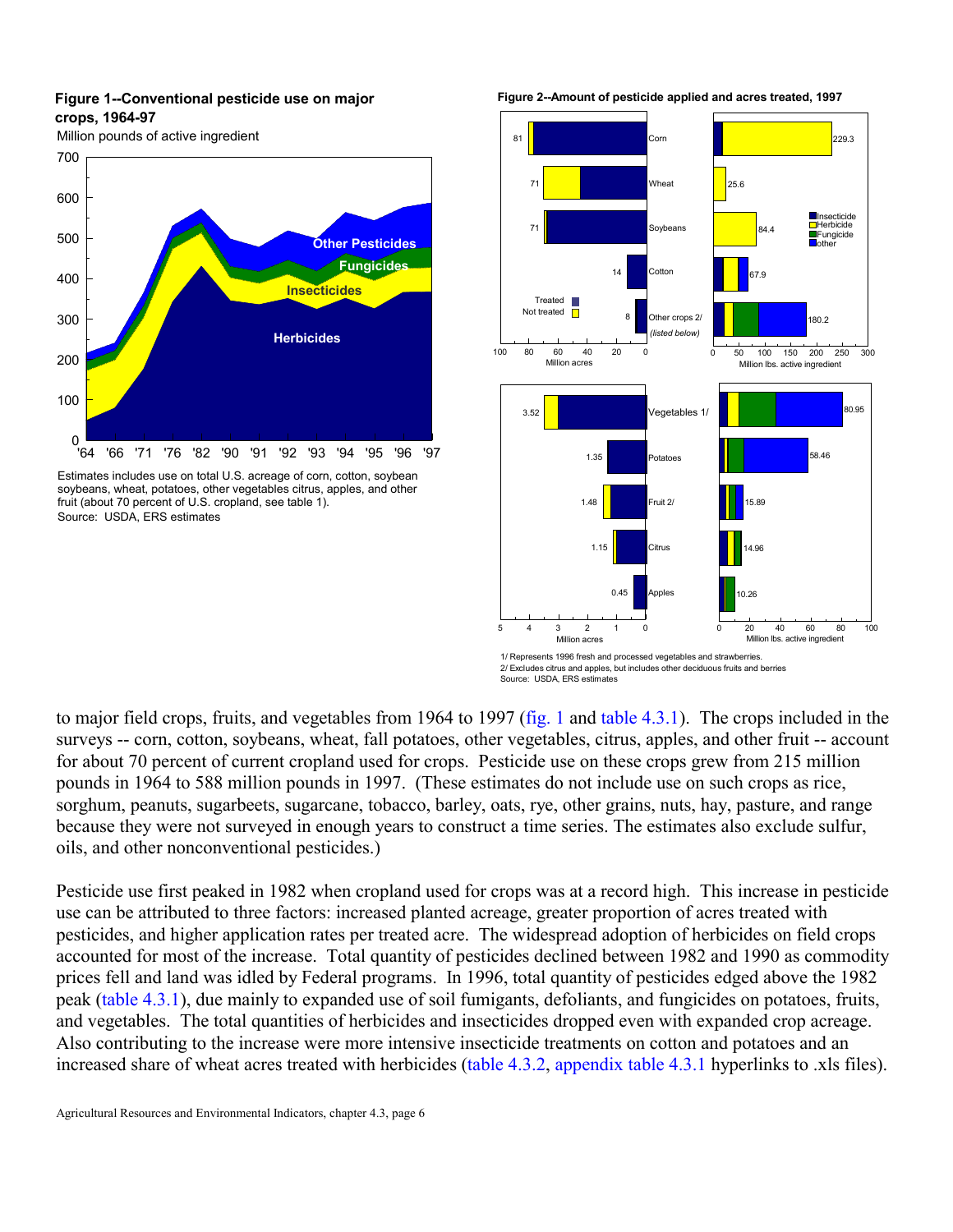<span id="page-6-6"></span><span id="page-6-5"></span><span id="page-6-4"></span><span id="page-6-3"></span><span id="page-6-2"></span><span id="page-6-1"></span><span id="page-6-0"></span>

| Table 4.3.1—Estimated use of conventional pesticides on selected U.S. crops by pesticide type, 1964-97 1/                                   |       |                        |                                      |       |                                              |       |       |       |       |       |       |       |       |
|---------------------------------------------------------------------------------------------------------------------------------------------|-------|------------------------|--------------------------------------|-------|----------------------------------------------|-------|-------|-------|-------|-------|-------|-------|-------|
|                                                                                                                                             |       |                        |                                      |       |                                              |       |       |       |       |       |       |       |       |
| Item                                                                                                                                        | 1964  | 1966                   | 1971                                 | 1976  | 1982                                         | 1990  | 1991  | 1992  | 1993  | 1994  | 1995  | 1996  | 1997  |
|                                                                                                                                             |       |                        | Million pounds of active ingredients |       |                                              |       |       |       |       |       |       |       |       |
| Herbicides                                                                                                                                  | 48.2  | 79.4                   | 175.7                                | 341.4 | 430.3                                        | 344.6 | 335.2 | 350.5 | 323.5 | 350.6 | 324.9 | 365.7 | 366.4 |
| Insecticides                                                                                                                                | 123.3 | 119.2                  | 127.7                                | 131.7 | 82.7                                         | 57.4  | 52.8  | 60    | 58.1  | 68.2  | 69.9  | 59.2  | 60.5  |
| Fungicides                                                                                                                                  | 22.2  | 23.2                   | 29.3                                 | 26.6  | 25.2                                         | 27.8  | 29.4  | 34.9  | 36.6  | 43.6  | 47.5  | 46.8  | 50.5  |
| Other pesticides                                                                                                                            | 21.4  | 18.7                   | 31.7                                 | 30.7  | 34.2                                         | 67.9  | 60.1  | 72.7  | 80    | 101.1 | 101   | 104   | 110.2 |
| Total                                                                                                                                       | 215   | 240.6                  | 364.4                                | 530.5 | 572.4                                        | 497.7 | 477.5 | 518.2 | 498.2 | 563.4 | 543.3 | 575.8 | 587.6 |
|                                                                                                                                             |       | Million cropland acres |                                      |       |                                              |       |       |       |       |       |       |       |       |
| Area represented                                                                                                                            | 174.6 | 175                    | 190.6                                | 233.2 | 255.9                                        | 228.5 | 226   | 231.5 | 226.6 | 232.8 | 228   | 242.1 | 243.8 |
| Total cropland                                                                                                                              |       |                        |                                      |       |                                              |       |       |       |       |       |       |       |       |
| used                                                                                                                                        |       |                        |                                      |       |                                              |       |       |       |       |       |       |       |       |
| for crops                                                                                                                                   | 335   | 332                    | 340                                  | 340.8 | 383                                          | 341   | 337   | 337   | 330   | 339   | 332   | 346   | 349   |
| Percent of                                                                                                                                  |       |                        |                                      |       |                                              |       |       |       |       |       |       |       |       |
| cropland                                                                                                                                    |       |                        |                                      |       |                                              |       |       |       |       |       |       |       |       |
| represented 2/                                                                                                                              | 52    | 53                     | 56                                   | 68    | 67                                           | 67    | 67    | 69    | 69    | 69    | 69    | 70    | 70    |
|                                                                                                                                             |       |                        |                                      |       | Pounds of active ingredient per planted acre |       |       |       |       |       |       |       |       |
| Herbicides                                                                                                                                  | 0.276 | 0.454                  | 0.921                                | 1.464 | 1.682                                        | 1.508 | 1.483 | 1.514 | 1.428 | 1.505 | 1.425 | 1.511 | 1.502 |
| Insecticides                                                                                                                                | 0.706 | 0.681                  | 0.67                                 | 0.565 | 0.323                                        | 0.251 | 0.234 | 0.259 | 0.256 | 0.293 | 0.306 | 0.245 | 0.248 |
| Fungicides                                                                                                                                  | 0.127 | 0.133                  | 0.154                                | 0.114 | 0.099                                        | 0.121 | 0.13  | 0.151 | 0.161 | 0.187 | 0.208 | 0.193 | 0.207 |
| Other pesticides                                                                                                                            | 0.122 | 0.107                  | 0.166                                | 0.132 | 0.134                                        | 0.297 | 0.266 | 0.314 | 0.353 | 0.434 | 0.443 | 0.43  | 0.452 |
| Total                                                                                                                                       | 1.232 | 1.375                  | 1.911                                | 2.275 | 2.237                                        | 2.178 | 2.113 | 2.238 | 2.199 | 2.419 | 2.383 | 2.379 | 2.41  |
| 1/ Estimated use on total U.S. acreage of corn, soybeans, wheat, cotton, potatoes, other vegetables, citrus fruit, apples, and other fruits |       |                        |                                      |       |                                              |       |       |       |       |       |       |       |       |
| and berries. Exclude are rice, sorghum, peanuts, nuts, sugarcane, sugarbeets, tobacco, barley, oats, rye, other grains, dry peas and beans, |       |                        |                                      |       |                                              |       |       |       |       |       |       |       |       |
| hay, pasture, range, and other crops. The estimates exclude sulfur, oils, and other nonconventional pesticides. The estimates assume that   |       |                        |                                      |       |                                              |       |       |       |       |       |       |       |       |
| pesticide use on acreage in non-surveyed States occurred at the same average rate as in the surveyed States For fruits and vegetables, use  |       |                        |                                      |       |                                              |       |       |       |       |       |       |       |       |
| rates were interpolated between surveyed years.                                                                                             |       |                        |                                      |       |                                              |       |       |       |       |       |       |       |       |
| 2/ Share of total for the selected crops to total cropland used for crops.                                                                  |       |                        |                                      |       |                                              |       |       |       |       |       |       |       |       |
| Source: USDA, ERS, based on Lin and others (1995a) (prior to 1991): USDA survey data (following 1990).                                      |       |                        |                                      |       |                                              |       |       |       |       |       |       |       |       |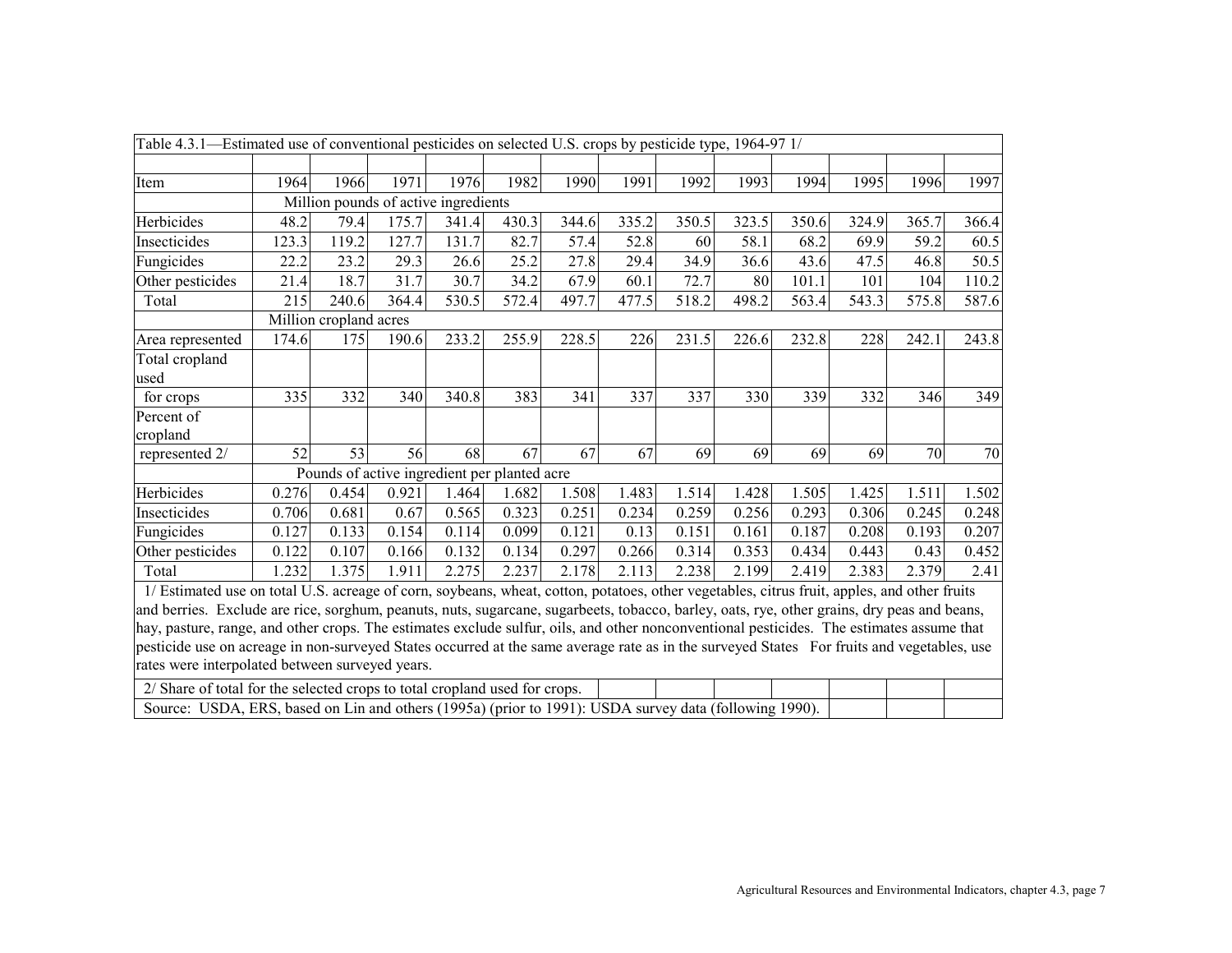In 1997, corn received almost 40 percent of total pesticides applied to the major crops [\(fig. 2\).](#page-5-1) Corn accounted for almost 60 percent of all herbicide use and 29 percent of insecticides. Cotton accounted for over 60 percent of insecticide use. Potatoes and other vegetables used the most fungicides, soil fumigants, desiccants, growth regulators, and vine killers.

*Herbicides*. Herbicides are the largest pesticide class, accounting for 62 percent of total quantity of pesticide active ingredients in 1997 [\(table 4.3.1\)](#page-6-2). Weeds compete with crops for water, nutrients, and sunlight, and cause reduced yields. Producers, in managing weeds, must consider infestation levels; weed species resistant to specific ingredients; the effect of treatment on following crops; control of weed seed populations; and the labor requirements, cost, and risk of using cultivation or other mechanical methods of weed control. With an increase in corn and soybean acreage, herbicide quantities were up slightly in 1996 and 1997, but were still 15 percent less than in 1982.

Although many herbicide active ingredients are used in agriculture, relatively few account for most of the use. Atrazine, 2,4-D, dicamba, and trifluralin, all widely used for more than 30 years, are still four of the seven leading herbicides in use by acreage (appendix table 4.3.2, hyperlink to .xls file[, fig. 3\).](#page-8-0) Atrazine, which remains active in the soil throughout most of the growing season, is used to control many types of weeds in corn and sorghum. Glyphosate, is used on a wide variety of crops, and its use has increased as the acreage of genetically-engineered glyphosate-resistant crops has increased. The herbicide, 2,4-D, has been widely used on wheat and corn, and more recently on soybeans as a preplant application with no-till. Metolachlor is widely used as a pre-emergence treatment on corn and often mixed with other herbicides to provide a broader spectrum of weed control. Since 1992, imazethapyr has replaced trifluralin as the leading herbicide on soybeans. Trifluralin remains the leading herbicide used on cotton and continues to be widely used on soybeans and vegetable crops.

*Insecticides.* Insecticides accounted for 10 percent of the total quantity of pesticides applied in 1997 to the surveyed crops [\(fig. 1\).](#page-5-2) Damaging insect populations can vary annually depending on weather, pest cycles, cultural practices such as crop rotation and destruction of host crop residues, and other factors. Insecticide use includes both preventive treatments, which are applied before infestation levels are known, and intervention treatments, which are based on monitored infestation levels and expected crop damages. While the quantity of insecticides applied has been stable in recent years, it is down half from the 1960's and early 1970's [\(table](#page-6-3) [4.3.1\).](#page-6-4) The drop from earlier years is primarily due to the replacement of organochlorine insecticides, used prior to the 1970's, with other insecticides that can be applied at much lower rates. Corn and cotton account for the largest shares of insecticide use.

Chlorpyrifos and methyl parathion are the two most widely used insecticides on the surveyed crop[s \(fig. 4,](#page-8-1) appendix table 4.3.3, hyperlink to .xls file). Both ingredients are organophosphates, which have been identified by the U.S. Environmental Protection Agency (EPA) as the first family of pesticides to undergo the review of tolerances required by the Food Quality Protection Act of 1996 (discussed in more detail under "[Pesticide](#page-26-0)") [Regulatory Issues](#page-26-0)"). Chlorpyrifos was applied to 18 percent of fruits and vegetables, 7 percent of corn, 4 percent of cotton, and 2 percent of winter wheat acres in 1997. Methyl parathion is used to control boll weevils and many biting or sucking insect pests on cotton and other agricultural crops.

*Fungicides.* Fungicides, excluding seed treatments, are applied to fewer acres than are herbicides and insecticides and account for the smallest share of total pesticide use [\(table 4.3.1\).](#page-6-3) Fungicides are mostly used on fruits and vegetables to control diseases that affect the health of the plant or quality and appearance of the fruit.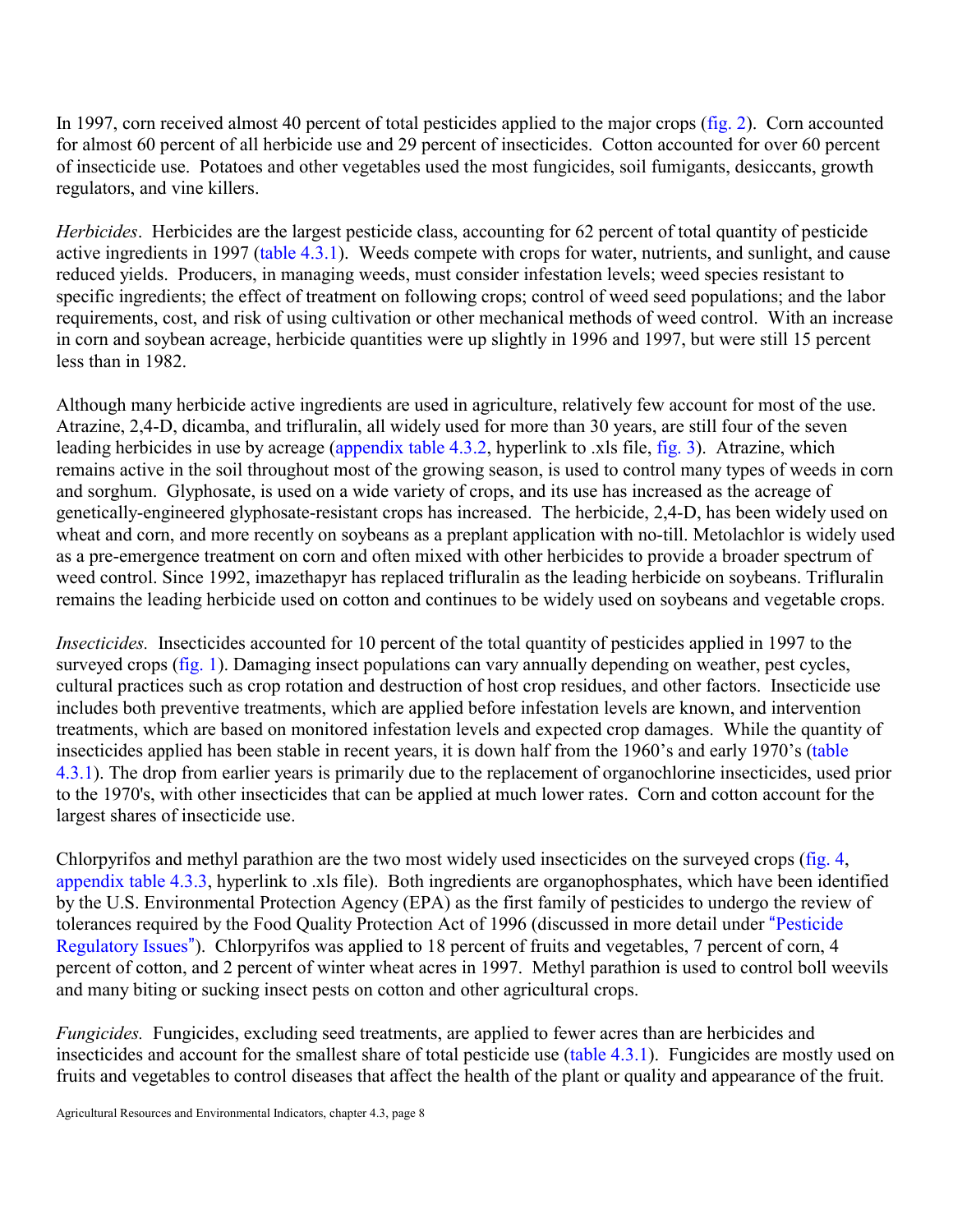

<span id="page-8-1"></span><span id="page-8-0"></span>**Figure 3--Acres treated with commonly used herbicides, major producing States, circa 1997**

**Figure 4--Acres treated with commonly used insecticides, major producing States, circa 1997**

6

The 50 million pounds estimated in 1997 is up 7 percent from 1996 and 82 percent from 1990. A large share of this increase is attributed to diseases on potatoes and other vegetables. The use of several common fungicides used to treat potatoes for early and late blight (chlorothalonil, mancozeb, metalaxyl, and copper hydroxide) has tripled since the early 1990's [\(fig. 5\).](#page-9-0) Some cotton and wheat acres are treated for diseases, but these treatments account for only a small share of total fungicide use.

*Other pesticides.* Pesticides designated as "other," including soil fumigants, growth regulators, desiccants, and harvest aids, had the largest increase in use of any of the pesticide classes [\(table 4.3.1](#page-6-5), [fig. 1\).](#page-5-3) The use of these pesticides increased about 8 percent each year since 1990 and accounts for about one-fifth of the total pounds of all active ingredients applied to the surveyed crops (110 million pounds in 1997). Growth regulators, desiccants, and harvest aids, normally applied at low rates, are used to affect the branching structure of plants, to control the time of maturity or ripening, to alter other plant functions to improve quality or yield and to aid mechanical harvest. These materials are used extensively on cotton, which accounts for most of the acreage of "other" pesticides" [\(fig.6\).](#page-9-1) Fumigants, including methyl bromide, metam sodium, chloropicrin, and dichloropropene (1,3-D), are normally applied at very high application rates and are used mostly on potatoes, fresh-market tomatoes, strawberries, and vegetable root crops susceptible to damage from soil nematodes and other soil organisms. Sulfuric acid is often applied at several hundred pounds per acre to kill potato vines in order to aid harvest. Fumigants and sulfuric acid account for over 85 percent of the quantity of "other pesticides" used but less than 5 percent of the acres treated with those materials. Small changes in the use of these ingredients, when averaged with other products applied at only a few pounds or less per acre, can grossly affect the total quantity of pesticide use in this class.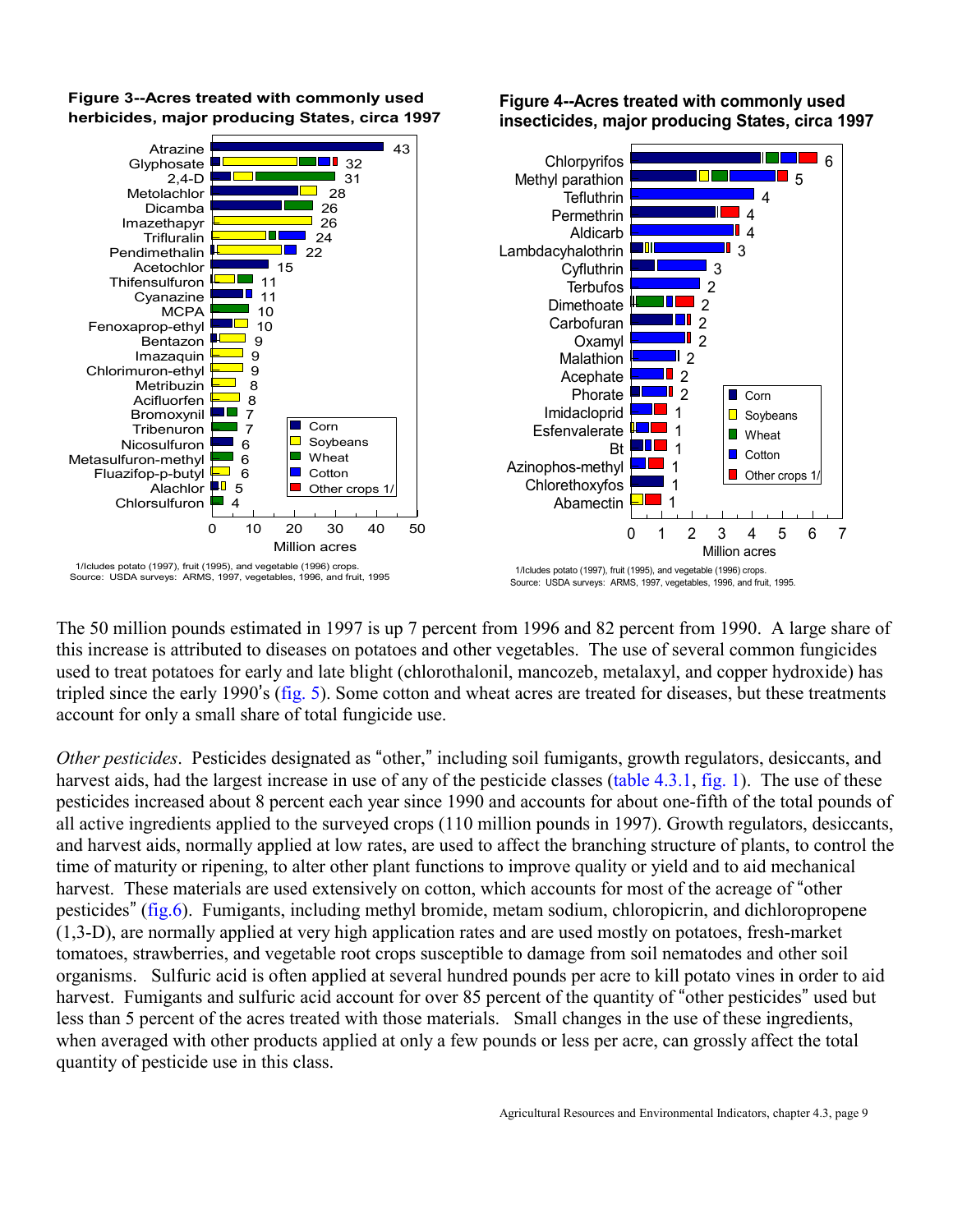

#### <span id="page-9-1"></span><span id="page-9-0"></span>**Figure 5--Acres treated with commonly used fungicides, major producing States, circa 1997**

**Figure 6--Acres treated with commonly used "other" pesticides major producing States, circa,1997**



#### *Pesticide Treatment Trends*

Although the total number of acres treated with pesticides fluctuates from year to year, most changes in pesticide use are in the pesticide ingredients applied and their time of application. USDA's Cropping Practices (1950-95) and Agricultural Resource Management Study (1996-1997) surveys show that for most crops, the total number of different pesticide ingredients applied to each acre has been increasing and that more of the treatments are being applied after planting (table 4.3.2, hyperlink to .xls file). Also, herbicide and insecticide application rates per acre-treatment decreased from 1990-97, while the number of acre-treatments per acre increased [\(fig. 7\).](#page-10-0)

*Corn*. The largest crop in the United States in terms of acreage, corn exceeds any other crop in the number of acres treated with pesticides (table 4.3.2, hyperlink to .xls file). At least some herbicide was applied to 97 percent of the corn area in the 10 surveyed States in 1997. While amount of herbicide per acre fell slightly, the average number of herbicide treatments and number of different ingredients grew, reflecting an increase in the number of treatments later in the growing season and the grower's need for more broad-spectrum weed control. The average number of herbicide acre-treatments (number of ingredients times the number of repeat treatments) increased from 2.2 in 1990 to 2.8 in 1997. Most of this increase results from the increased use of herbicides after planting. During this time, the share of acres receiving herbicide treatments after planting increased from 60 percent in 1990 to 78 percent in 1997 (table 4.3.2, hyperlink to .xls file). The amount of herbicide applied per acre has fallen with the increased use of low-rate sulfonylurea herbicides and with reduced-rate application of atrazine and other older herbicides.

Agricultural Resources and Environmental Indicators, chapter 4.3, page 10 About 30 percent of the corn acreage in the 10 States surveyed received insecticides in 1997, and corn rootworm was the most frequently treated insect. Insecticide applied to soil before or during planting kills hatching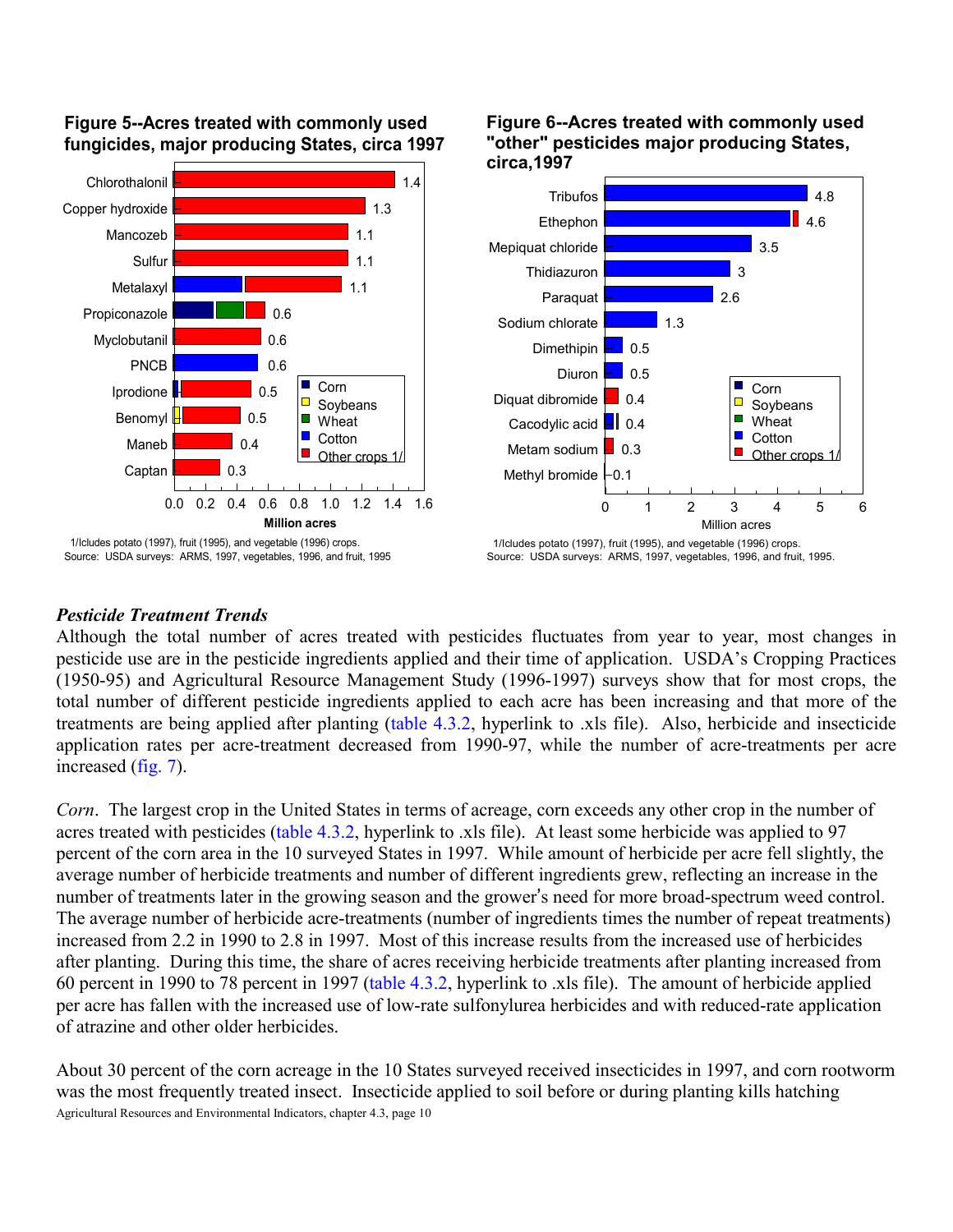

# <span id="page-10-0"></span>**Figure 7--Pesticide use trends by pesticide type, 1990-97**

Application rate/acre-treatment

1/Includes corn, cotton, soybeans, wheat and potatos in major prducing States

Source: USDA, ERS, based on USDA Survey data.

rootworm larvae and is a common control method, especially when corn is planted every year. Corn acreage treated with insecticides fluctuated between 26 and 32 percent between 1990 and 1997.

*Soybeans.* Herbicides account for virtually all the pesticides used on soybeans (table 4.3.2, hyperlink to .xls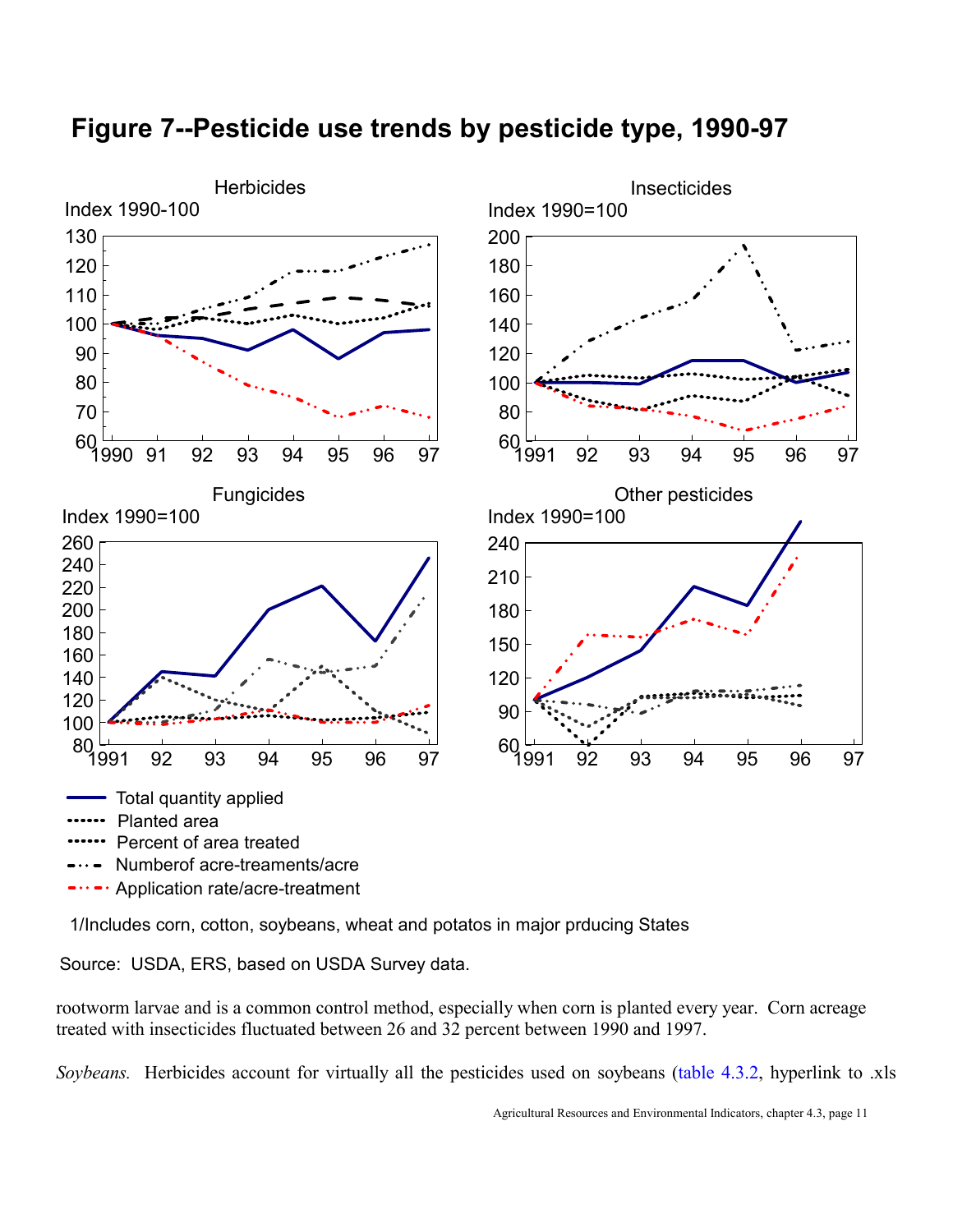file). In the late 1980's, sulfonylurea and imidazolinone herbicides, which could be applied at less than an ounce per acre, began to replace the older products commonly applied at 1 to 2 pounds per acre. They are now among the most commonly used soybean herbicides and have reduced total herbicide quantities for soybeans. However, the number of acres treated and number of treatments per acre have increased, partly due to the growth in no-till soybean systems, which often replace tillage prior to planting with a preplant "burndown" herbicide to kill existing vegetation. The soybean acreage treated both before and after planting increased from 32 percent in 1990 to 48 percent in 1997.

*Wheat.* Wheat, one of the largest U.S. field crops, in terms of acreage, is the least pesticide-intensive. Wheat accounted for 27 percent of the surveyed crop acreage in 1997, but received only 4 percent of total pesticides. Herbicides were applied on 47 percent of the winter wheat and 82 percent of the spring and durum wheats (table 4.3.2, hyperlink to .xls file). Winter wheat grows through the fall and winter, and many weeds germinating in the spring cannot compete with the established wheat. In contrast, spring wheat seedlings compete directly with weed seedlings in the spring, and often require treatment. Like corn and soybeans, the average number of acretreatments on all wheat has increased: from 1.5 in 1990 to 2.1 in 1997 for winter wheat, and from 1.9 to 3.1 for spring and durum wheat.

Insecticide use on wheat fluctuates with cycles of pest infestation, but it is generally well under 10 percent of the wheat area. Large populations of Russian wheat aphid and other insect pests in 1994 and 1996 caused winter wheat farmers to treat a larger than normal share of their acreage. Because disease-resistant varieties are used to combat many wheat diseases, fungicides are normally applied to less than 5 percent of the wheat acres.

*Cotton*. Cotton is one of the most pesticide-intensive field crops grown in the United States. In 1997, 96 percent of cotton acreage received herbicides, 74 percent received insecticides, and 68 percent received other types of pesticides (table 4.3.2, hyperlink to .xls file). Herbicides and insecticides account for about 71 percent of the pesticides applied to cotton, while plant growth regulators, defoliants, and other pesticides used to aid harvesting account for most of the remainder. Fungicides account for only 1 percent of all pesticides used on cotton.

Insect infestation on cotton is much greater than on corn, soybeans, or wheat, partly due to its longer growing season and the winter survival rates of insect eggs and larvae in warmer climates where it is grown. Although boll weevil eradication programs have been successful in several Southern States, tobacco budworms, cotton boll worms, thrips, and the boll weevil prevail in other States and require frequent treatments. About two-thirds of the cotton acres are treated for these insect pests, often with repetitive treatments. Insecticide use was high in 1994 and 1995 when an average of nearly 8 insecticide acre-treatments were applied to each treated acre. While approximately 75 percent of the acreage continued to get insecticide treatments in 1996 and 1997, the average number of acre-treatments dropped to 5.4.

The average number of herbicide ingredients and treatments per acre increased between 1990 and 1997 and more applications were made after planting. The number of acres treated after planting increased from 37 percent in 1990 to 62 percent in 1997 (table 4.3.2, hyperlink to .xls file). The area receiving herbicide treatments both before and after planting nearly doubled in this time period.

*Potatoes*. Potatoes are among the most pesticide-intensive crops for all types of pesticides. Herbicides, insecticides, and fungicides are each used on about 90 percent or more of the acreage, and about 65 percent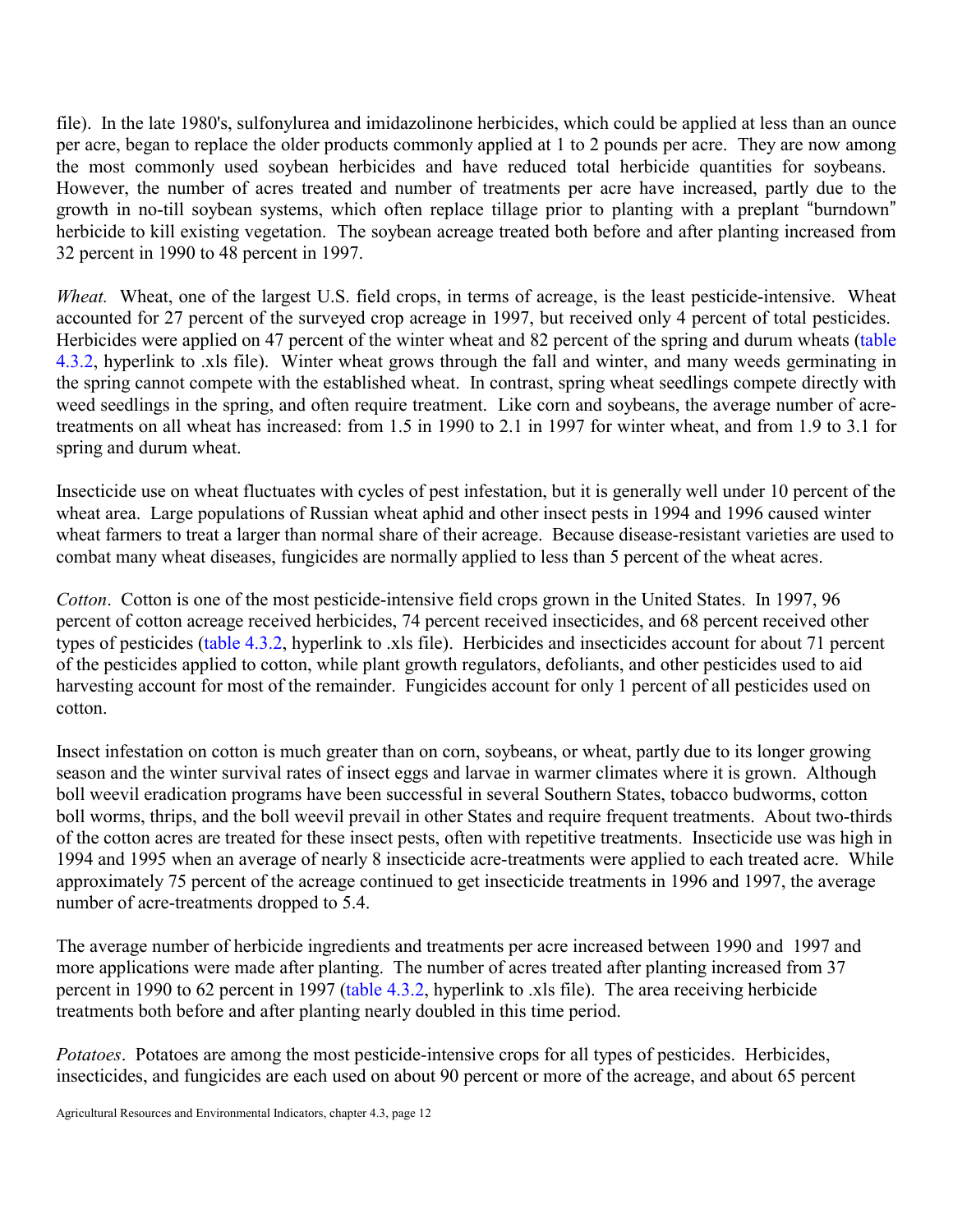receives a soil fumigant, growth regulator, defoliant or harvest aid (table 4.3.2, hyperlink to .xls file). The largest increase in potato pesticides has been for treating diseases, mostly the potato blight. The share of acres in the surveyed States receiving fungicides in 1997 was over 95 percent, up from 55 percent in 1990. Also, the average number of fungicide acre-treatments increased from 3.5 to 7.8 between 1990 and 1997. Soil fumigants and defoliants or vine killers account for the largest amount of pesticides used on potatoes, but they were applied to a relatively small area.

*Other Vegetables and Fruits.* Orchards, vineyards, and vegetable farms generally have much higher net returns per acre than in field crops, and fruit and vegetable growers have found it profitable to use insecticides and fungicides on a higher percentage of acreage than growers of most field crops do. More than 85 percent of the bearing acreage of the four largest fruit crops -- grapes, oranges, apples, and grapefruit, -- received at least one treatment with an herbicide, insecticide, or fungicide in 1997, and the majority of acres were treated with all three types (table 4.3.3, hyperlink to .xls file). Herbicides, insecticides, and fungicides were used to treat 91, 88, and 65 percent of the U.S. orange acreage in 1997, for example, and 60, 96, and 90 percent of the apple acreage. For most fruit crops, the volume of insecticides and fungicides used is generally higher than the volume of herbicides used.

Among vegetables other than potatoes, herbicides and insecticides were used on 90 and 74 percent of processing sweet corn acreage, the largest vegetable crop, in 1996. Herbicides, insecticides, and fungicides were used on 78, 71, and 90 percent of the second largest crop -- tomatoes grown for processing. Pesticide surveys from the 1960's and 1970's also showed that the majority of fruit and vegetable acreage received pesticides (Osteen and Szmedra, 1989).

Consumer expectations of cosmetically perfect fruits and vegetables, with no blemishes from insects or disease, dictate insecticide and fungicide use. Fresh-market vegetable acreage often receives more pesticides than the processing market crop. For example, a larger share of the fresh-market sweet corn and tomato acreage received fungicide and insecticide treatments than did sweet corn and tomatoes grown for processing. Among freshmarket vegetables, 98 percent of head lettuce, 89 percent of sweet corn, 96 percent of broccoli, and 93 percent of tomato acreage received insecticide treatments in 1996 (table 4.3.3, hyperlink to .xls file). Fungicides were used on 76 percent of head lettuce, 65 percent of watermelon, 78 percent of carrot, and 90 percent of tomato acreage.

Regional differences in rainfall, humidity, soil types, and other growing conditions influence the severity of pest problems and the intensity of pesticide use. Insecticide applications on grapes in 1997 ranged from 14 percent of the crop area in Oregon to 96 percent in Michigan (appendix table 4.3.4, hyperlink to .xls file), with a similar pattern occurring in 1995. Processing sweet corn receiving insecticides ranged from 60 percent in Oregon to 85 percent in Minnesota in 1996 and from 41 percent in Washington to 80 percent in Minnesota in 1994.

Pest problems and the available alternatives for managing pests, vary over time as well as by crop and region. However, there were no dramatic changes in proportion of area treated with pesticides for fruit crops between 1995 and 1997 or for vegetable crops between 1994 and 1996. A number of U.S. food processors are seeking to reduce the amount and frequency of pesticide use among its growers, and have been encouraging the use of Bt, parasitic wasps, mating-disrupting pheromones, disease-forecasting systems, and other biological and pesticidereducing technologies (Orzalli, Curtis, and Bolkan, 1996).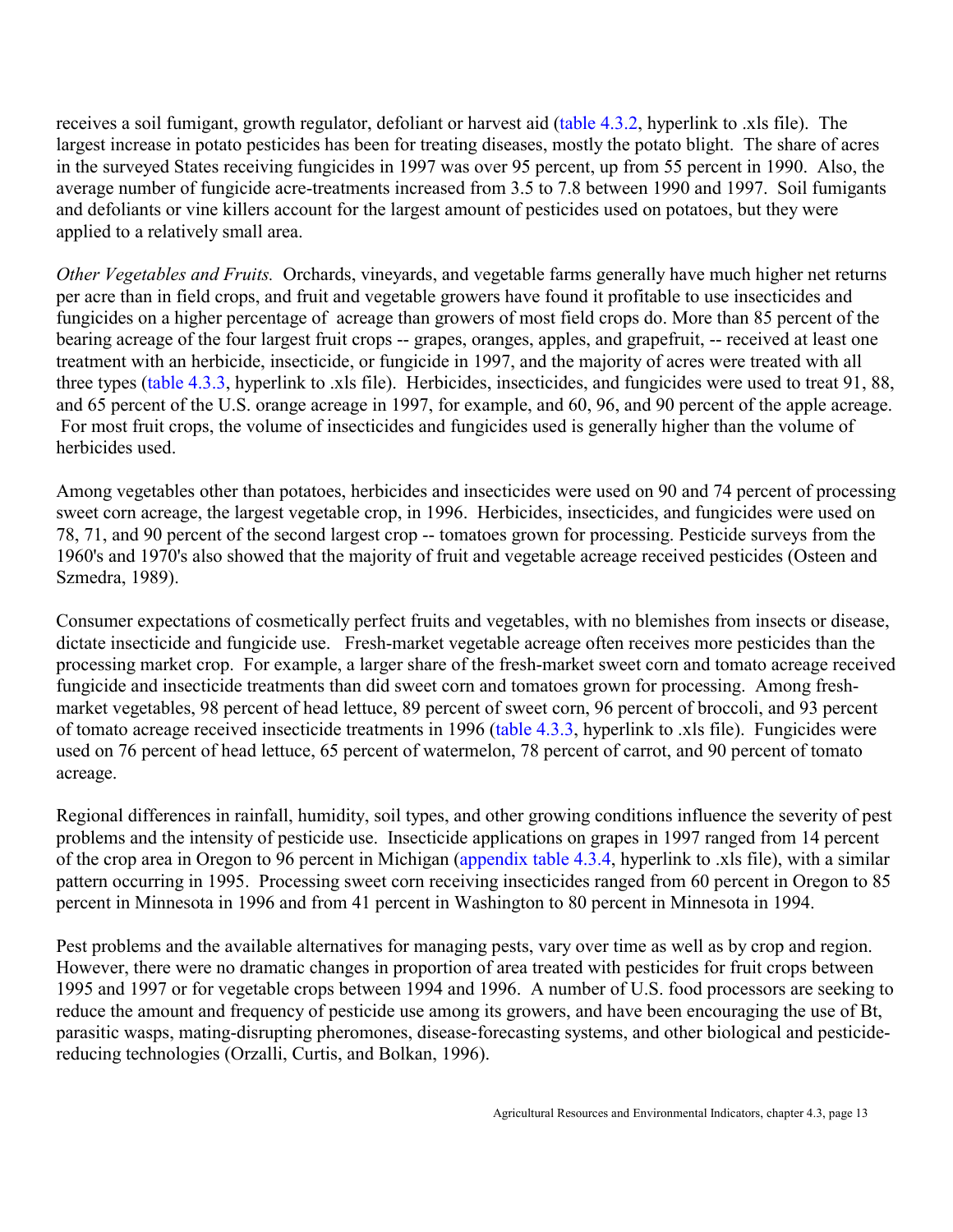# *Pesticide Expenditures*

Annual pesticide expenditures for all farm uses increased from \$6.3 billion to \$8.8 billion over 1991-97 -- a 40 percent increase (USDA, ERS, 1998a). They increased from 4 to 5 percent of total production expenses. Pesticide costs per acre increased for corn (20 percent), cotton (19 percent), soybeans (25 percent), and wheat (10 percent) between 1991 and 1997 (USDA, ERS, 1998b). Pesticide costs for corn were about \$27 per acre in 1997, accounting for 13 percent of total fixed and variable cash production expenses. Pesticide expenditures on cotton, with the largest cost for insecticides, were about \$57 per acre in 1997 and accounted for 16 percent of cash production expenses. Pesticide costs on soybeans (\$28 per acre) accounted for 22 percent of cash production expenses, while costs on wheat (\$6 per acre) accounted for 6 percent.

# *Major Target Pests of Field Crops*.

For corn, soybeans, cotton, wheat, and potatoes in 1996, weeds were by far the most targeted pest in terms of the share of pesticide treatments [\(table 4.3.4\),](#page-15-0) as well as in terms of expenditures used to control them (Fernandez-Cornejo and Jans, 1995). The share of all pesticide acre-treatments used to control weeds is 83 percent for corn, almost 100 percent for soybeans, and around 90 percent for wheat. Only for potatoes and cotton do other pest classes have larger shares of total acre-treatments than weeds among major crops. Pathogens, which cause diseases, account for 56 percent of all potato acre-treatments. Insects account for 45 percent of all cotton pesticide treatments. Desiccants, defoliants, and growth regulators represent 18 and 10 percent of treatments on cotton and potatoes.

Among the more important weed species in 1996, in terms of share of treatments, were foxtail, other annual grasses, and annual broadleafs for corn and soybeans; and annual and perennial broadleafs for wheat. Cotton and field corn are the two largest markets for insecticides, even though only 16 percent of field corn acretreatments were for insects. Beetles, weevils, or wireworms (labeled "other" i[n table 4.3.4\),](#page-15-1) which include boll weevils, were identified as the primary target pest for the largest share of cotton insecticide treatments. (In 1996, there was an active boll weevil eradication program in parts of Texas, the largest cotton-producing State.) Moths or caterpillars, including pink bollworm and tobacco budworm, were identified for the second largest share. Corn rootworm was identified as the primary target pest for the largest share of corn insecticide treatments.

# *Efficient Pesticide Use Practices.*

Producers make a variety of decisions about the application of pesticides that affect efficiency, including pesticide selection, pesticide combinations, timing, method of application, application rate, application equipment, and spray additives (Barrett and Witt, 1987). Many use information about pest infestations obtained through scouting or monitoring and economic thresholds to make such decisions (discussed below under "[Decision Criteria and Information](#page-21-1)").

For example, most farmers broadcast pesticides across the field, but an alternative technique--banding applications--can lower herbicide application rates substantially (Lin and others, 1995a). However, mechanical cultivation to control weeds between rows is often required, and growers have not increased their use of banding during the 1990's. About 10 percent of the U.S. corn, 49 percent of cotton, and 8 percent of soybean area treated with herbicides in 1997 was banded. Another efficiency tool is the use of drip pans for spray equipment to catch "overspray." Also, an increasing portion of herbicide applications on corn, soybeans, and cotton are made after planting, which reflects the change in type of pesticides used.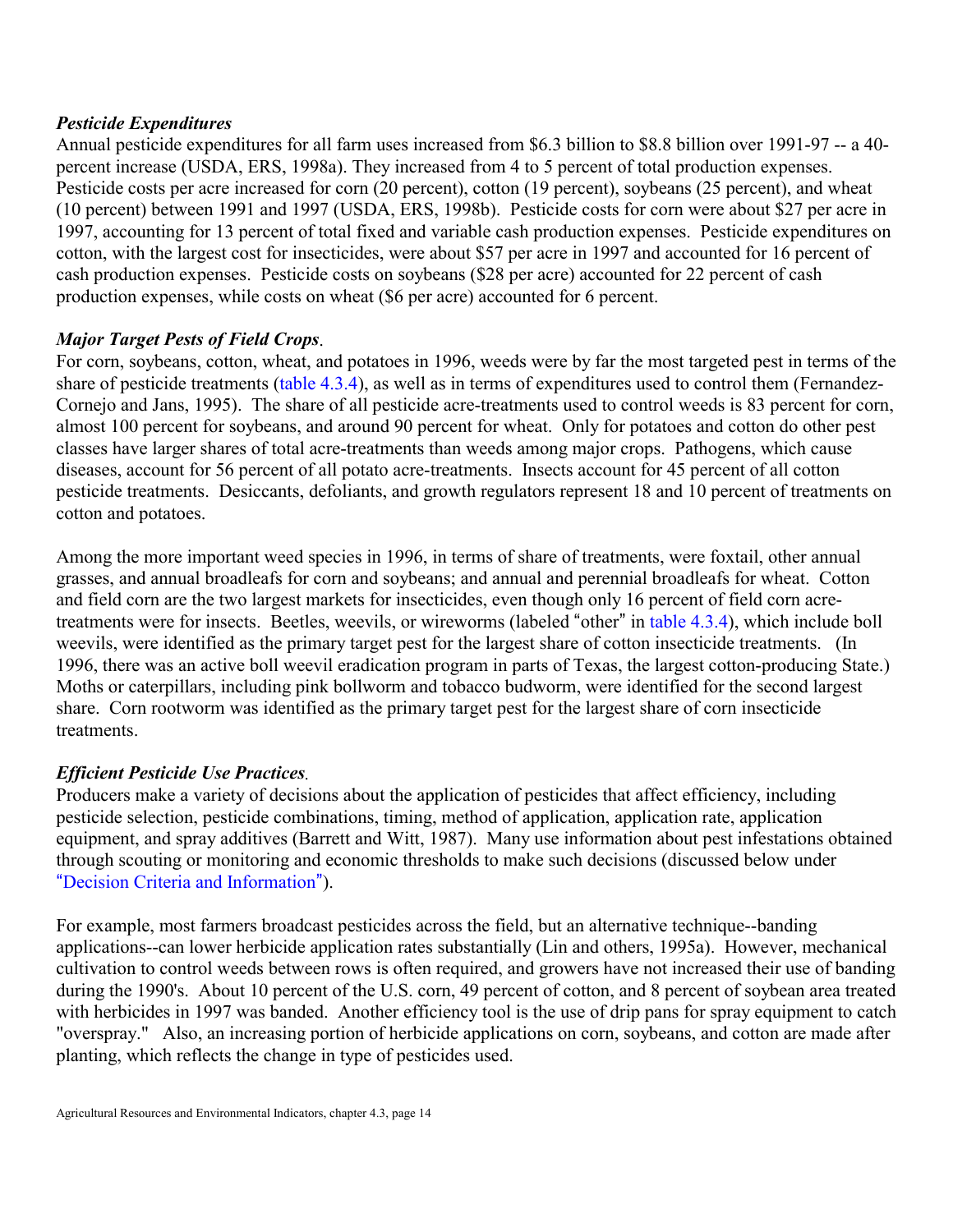# <span id="page-14-0"></span>*Pesticide Resistance*.

Pesticide resistance is most likely to develop when a pesticide with a single mode of action is used over and over in the absence of any other management measures to control a specific pest. If a weed, insect, or fungi species contains an extremely low number of biotypes resistant to the killing mode of the pesticide, then those species that survive the pesticide treatment reproduce future generations containing the pesticide-resistant trait. As this process repeats, the resistance trait multiplies and begins to account for a significant share of the species' population*.* 

Although herbicide-resistant weeds have been documented since the early 1950's, their prominence in the last two decades has increased, resulting in management strategies that seek to minimize development of pesticideresistant species. Rotating pesticides with different modes of action, applying mixtures of herbicides, reducing application rates, and combining mechanical or nonchemical control practices are some management strategies to reduce pesticide resistance (Meister Publishing, 1996). Resistance to triazine herbicides (atrazine, cyanazine, and simazine) is one of the more common weed-resistant problems in corn and sorghum. Farmers responding to USDA's Cropping Practices Survey in 1994 reported that 16 percent of the corn acreage had triazine-resistant weeds. To deter these and other weed resistance problems, producers reported that they alternated herbicides on the majority or corn, soybean, and cotton acreage. In recent years, producers also have reported using different active ingredients on each treated acre and lowering the application rates, both practices prescribed to deter herbicide resistance.

Similar to the development of weeds resistant to herbicides, the incidence of insects, mites, and disease-causing fungus species resistant to pesticides also causes producers to switch to different pesticides or other management practices (National Academy of Sciences, 1986). Once insect or fungi species develop resistance to one ingredient, the time required to develop resistance to other ingredients of the same chemical family is often greatly reduced. Over a short time, species resistant to an entire family of ingredients can develop and require a different mode of treatment. Partly due to insecticide resistance, cotton insecticide families shifted from mostly organochlorines prior to the 1970's to organophosphates and carbamates and more recently to synthetic pyrethroids (Benbrook, 1996). Scouting to determine economic thresholds for treatments, alternating the use of pesticide families, and several other management strategies to combat resistance are now in use.

In 1996, alternating pesticide active ingredients to manage pest resistance was reported on about 30 percent of corn and soybean acreage, 40 percent of cotton acreage, 70 percent of potato acreage, 13 percent of winter wheat acreage, and 38 percent of spring wheat acreage [\(table 4.3.5\).](#page-17-0) This practice was also reported on a high proportion of fruit and vegetable acreage. Growers used this practice on over 60 percent of the apple, orange, and peach acreage and over 70 percent of the strawberry and fresh-market tomato acreage (table 4.3.6, hyperlink to .xls file).

# **Biological Pest Management Practices**

Biological pest management includes the use of pheromones, plant regulators, and microbial organisms such as *Bacillus thuringiensis* (Bt), as well as pest predators, parasites, and other beneficial organisms. EPA currently regulates biochemicals and microbial organisms and classifies them as "biorational pesticides." Another major biological tactic has been to breed crop varieties with "host plant resistance" to insects and disease.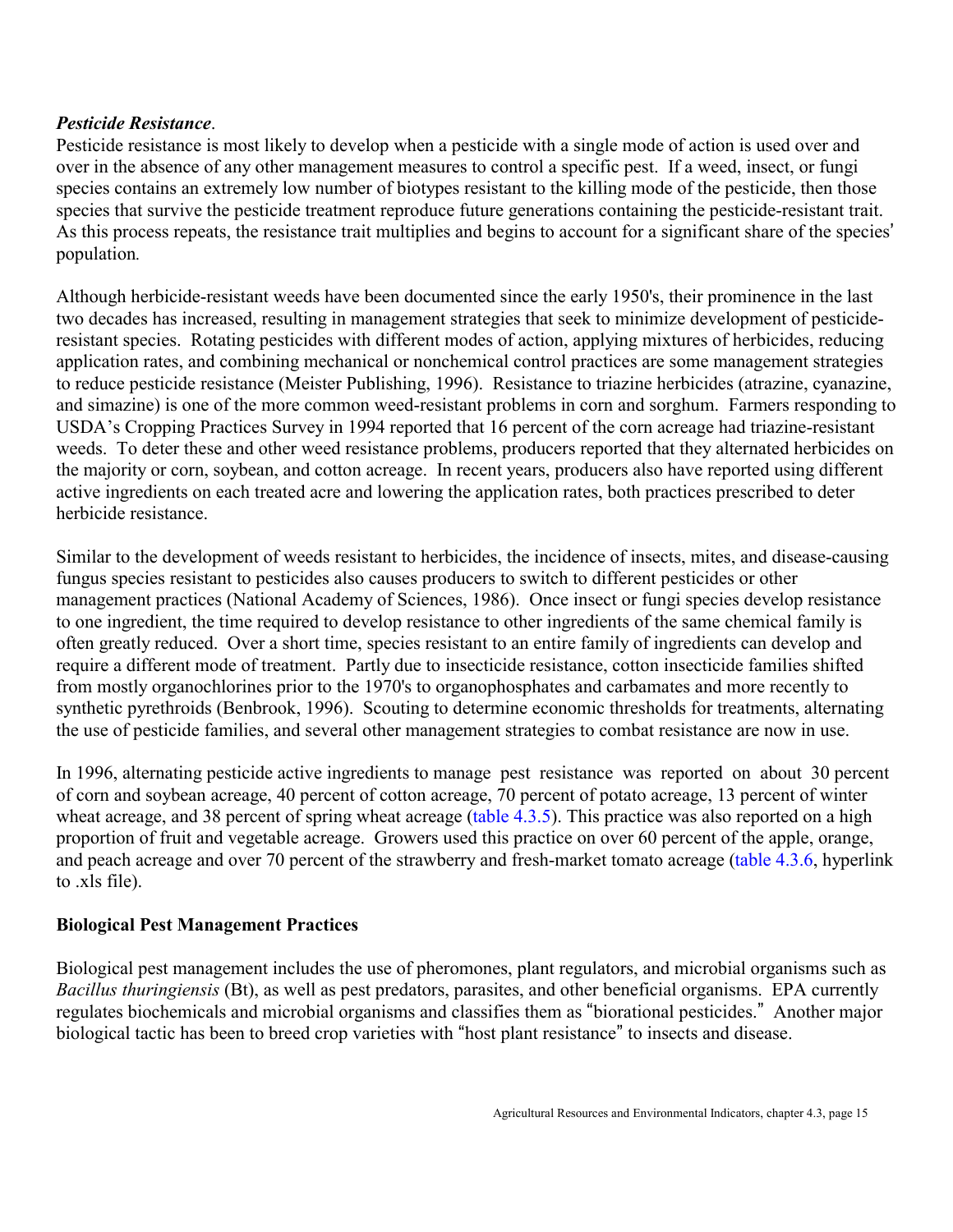<span id="page-15-1"></span><span id="page-15-0"></span>

| Table 4.3.4 -- Pesticide treatments distributed by primary target pests, field crops in major producing States 1996 |                |                                                |                |                |                              |                |       |  |
|---------------------------------------------------------------------------------------------------------------------|----------------|------------------------------------------------|----------------|----------------|------------------------------|----------------|-------|--|
| Item                                                                                                                | Corn           | Soybeans<br>Fall<br>Winter<br>Spring<br>Cotton |                |                |                              |                | Durum |  |
|                                                                                                                     |                |                                                |                | potatoes       | wheat                        | wheat          | wheat |  |
|                                                                                                                     |                | Percent of acre-treatments                     |                |                |                              |                |       |  |
|                                                                                                                     |                |                                                |                |                |                              |                |       |  |
| Insects and other arthropods:                                                                                       | 16             |                                                | 45             | 20             | 12                           | 2              |       |  |
| Aphids                                                                                                              | $\ast$         |                                                | $\overline{2}$ | 4              | 7                            | $\mathbf{1}$   |       |  |
| Beetles, weevils, or wireworms                                                                                      |                |                                                |                |                |                              |                |       |  |
| Corn rootworm - adult                                                                                               | 3              |                                                |                |                |                              |                |       |  |
| Corn rootworm - larvae                                                                                              | $\overline{7}$ |                                                | $\ast$         |                |                              |                |       |  |
| Other <sup>T</sup>                                                                                                  |                | $***$                                          | 20             | 14             | $***$                        |                |       |  |
| Cutworms or armyworms                                                                                               | $\overline{2}$ | $\ast$                                         | $\overline{2}$ |                | $\overline{2}$               |                |       |  |
| Moths or caterpillars                                                                                               |                |                                                |                |                |                              |                |       |  |
| Pink bollworm                                                                                                       | **             | --                                             | 4              | --             | --                           |                |       |  |
| Tobacco budworm                                                                                                     |                | $***$                                          | $\overline{3}$ |                | $-$                          |                |       |  |
| Other $2$                                                                                                           | 3              | $***$                                          | 4              | 1              | $-$                          |                |       |  |
| True bugs <sup>3</sup>                                                                                              | $\ast$         | $\star$                                        | 4              | 1              | $\overline{2}$               |                |       |  |
| Whitefly, mealybugs, or leaf hoppers                                                                                |                |                                                | 1              | $***$          |                              |                |       |  |
| Grasshoppers or crickets                                                                                            | **             | $***$                                          | $***$          |                | $\ast$                       |                | $***$ |  |
| Mites                                                                                                               | *              |                                                | $\overline{2}$ | $\ast$         | 1                            |                |       |  |
| Flies or maggots                                                                                                    |                |                                                | $***$          |                | --                           | 1              |       |  |
| Thrips                                                                                                              | **             |                                                | 3              | $***$          | $***$                        |                |       |  |
| Pathogens: <sup>4</sup>                                                                                             |                |                                                | $\overline{c}$ | 56             | $\mathbf{1}$                 | $\overline{c}$ |       |  |
| Nematodes                                                                                                           |                |                                                | 1              | $\overline{2}$ | --                           | --             |       |  |
| Fungus diseases                                                                                                     |                | $***$                                          | 1              | 49             | $\mathbf{1}$                 | $\overline{c}$ | 1     |  |
| Virus diseases                                                                                                      |                |                                                | $***$          | 5              | $\ast$                       |                |       |  |
| Weeds:                                                                                                              | 83             | 100                                            | 38             | 16             | 87                           | 97             | 99    |  |
| Annual grasses                                                                                                      |                |                                                |                |                |                              |                |       |  |
| Foxtail                                                                                                             | 21             | 19                                             | $\ast$         | $\ast$         | 1                            | 7              | 5     |  |
| Other annual grasses                                                                                                | 17             | 22                                             | 7              | 1              | $\overline{7}$               | 14             | 15    |  |
| Perennial grasses                                                                                                   |                |                                                |                |                |                              |                |       |  |
|                                                                                                                     | 1              |                                                | $***$          |                |                              |                |       |  |
| Shattercane                                                                                                         | $\overline{2}$ | 1<br>$\overline{4}$                            |                |                | $\mathbf{1}$<br>$\mathbf{1}$ |                |       |  |
| Johnsongrass                                                                                                        |                |                                                | 4<br>$***$     | $\ast$         | $***$                        |                | *     |  |
| Quack grass                                                                                                         |                | 1                                              |                |                |                              | 1              |       |  |
| Other perennial grasses                                                                                             | 4              | 6                                              | 4              | 1              | $\overline{c}$               | 8              |       |  |
| Perennial broadleafs                                                                                                | $\mathbf Q$    | 8                                              | 4              | 3              | 20                           | 13             | 21    |  |
| Annual broadleafs                                                                                                   | 28             | 40<br>$\ast\ast$                               | 19             | 11             | 55<br>$\ast$                 | 54             | 57    |  |
| Others <sup>5</sup>                                                                                                 |                |                                                | 18             | 10             |                              |                |       |  |
| 1 Includes other beetles, weevils, or wireworms.                                                                    |                |                                                |                |                |                              |                |       |  |
| 2 Includes other moths or caterpillars such as loopers, leafminers, leaf perforators, leafworms, corn borers,       |                |                                                |                |                |                              |                |       |  |
| webworms, and leafrollers.                                                                                          |                |                                                |                |                |                              |                |       |  |
| 3 True bugs include fleahoppers, lygus bugs, stink bugs, chinch bugs, and tarnish plant bugs.                       |                |                                                |                |                |                              |                |       |  |
| 4 Survey excludes treated seed and seed treatments for seedling diseases.                                           |                |                                                |                |                |                              |                |       |  |
| 5 Treatments of desiccants, defoliants, and growth regulators.                                                      |                |                                                |                |                |                              |                |       |  |
| $* =$ Less than 0.5 percent.                                                                                        |                |                                                |                |                |                              |                |       |  |
| $**$ = Less than 0.1 percent.                                                                                       |                |                                                |                |                |                              |                |       |  |
| $--$ No responses.                                                                                                  |                |                                                |                |                |                              |                |       |  |
| Source: USDA, ERS and NASS 1996 ARMS Survey.                                                                        |                |                                                |                |                |                              |                |       |  |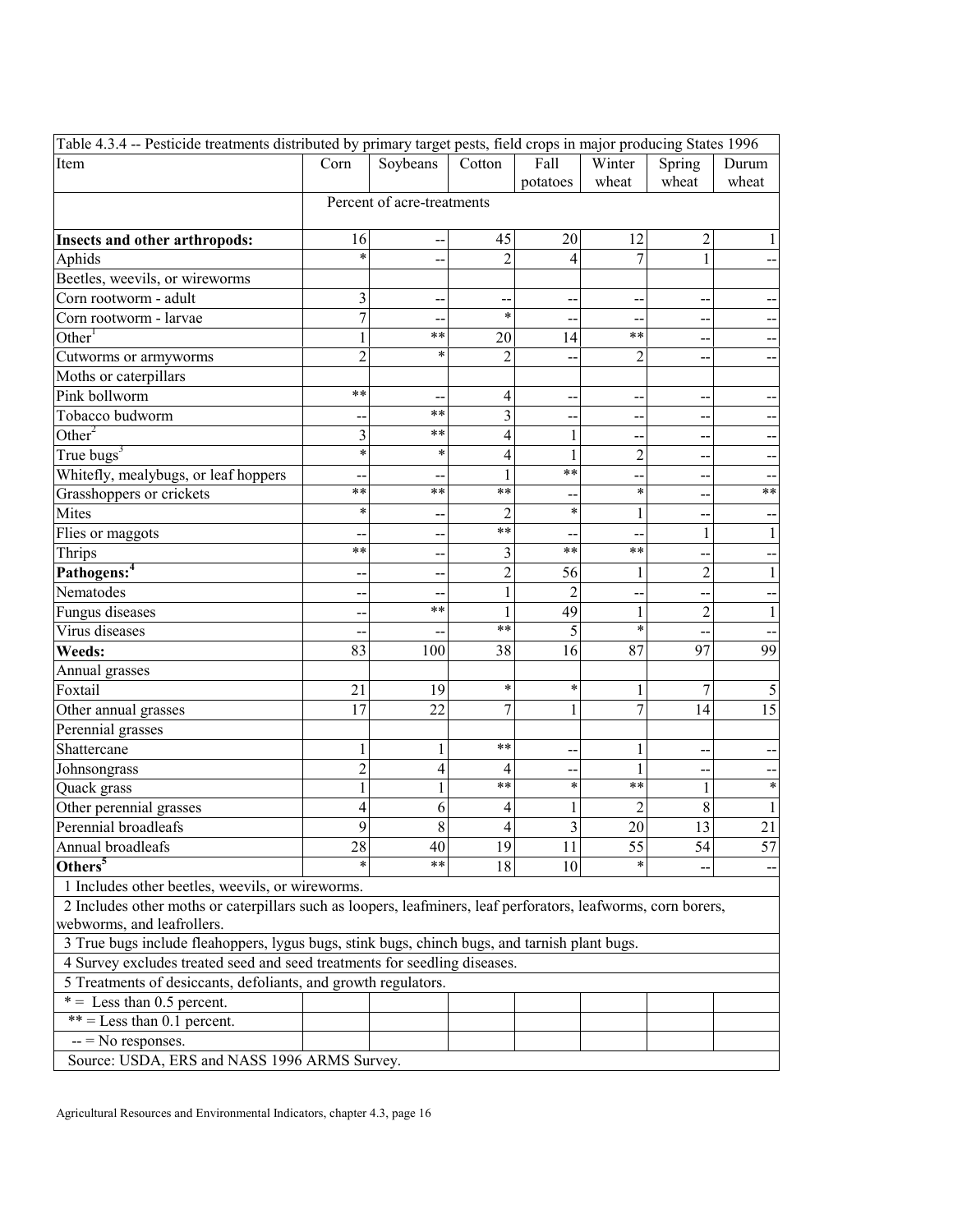According to a recent Office of Technology report, the market for biologically based pest controls is small but fast-growing. The market value of biologically based products -- natural enemies, pheromones, and microbial pesticides -- sold in the United States during the early 1990's was estimated at \$95-\$147 million, 1.3 to 2.4 percent of the total market for pest control products (U.S. Congress, 1995). At least 30 commercial firms or "insectaries" produce natural enemies. Even though the current market for biological products is growing and large pest control companies are beginning to participate, the market is still so small that biologicals are unlikely to replace pesticides in the foreseeable future unless major research and development activities are started (Ridgway and others, 1994).

# *Microbial Pesticides and Pheromones*

Biorational pesticides, such as Bt and pheromones, have differed significantly from chemical pesticides in that they have generally managed rather than eliminated pest populations, have had a delayed impact, and have been more selective (Ollinger and Fernandez-Cornejo, 1995). Growers have dramatically increased use of Bt, which produces toxins that causes disease in some insects, during the 1990's -- especially under biointensive and resistance-management programs -- because of environmental safety, improved performance, cost competitiveness, selectivity, and activity on insects that are resistant to chemical pesticides. Foliar-applied Bt is used in certified organic production. New Bt strains can affect insects not previously found to be susceptible to be susceptible to Bt. Current research is devoted to improving the delivery of Bt to pests and to increasing the residual activity and efficacy of Bt.

Bt was used on more than 1 percent of the acreage of 12 fruit crops in 1997, up from 5 crops in 1991 [\(table](#page-19-0) [4.3.7\).](#page-19-1) Between 10 and 43 percent of the apple, blueberry, grape, nectarine, plum, prune, sweet cherry, blackberry, and raspberry acreage received Bt applications in 1997. The acreage of vegetable crops treated with Bt increased for 10 of the 18 crops surveyed by USDA between 1992 and 1996. Bt was used on about half or more of the cabbage, celery, eggplant, fresh tomato, and pepper acreage in 1996. Foliar-applied Bt (excluding use of Bt seed varieties) has been applied to a smaller percentage of field crop acreage: 1 percent of corn acreage treated in 1997. Bt-treated cotton acreage increased from 5 percent in 1992 to 9 percent in 1994 and 1995, but fell to 2 percent in 1997; the decrease may be associated with the increased planting of Bt cotton seed (15 percent of acres in 1996) and resistance management. Depending upon the formulation, Bt can be applied with conventional ground, aerial, or sprinkler irrigation equipment.

Pheromones are used to monitor populations of crop pests and to disrupt mating in organic systems and some IPM programs. Pheromones were used for monitoring on 69 percent and for insect control on 15 percent of surveyed apple acreage (in 1993), for monitoring on 32 percent and for control on 21 percent of peach acreage (in 1995), and on 20 percent or less of grape, orange, tomato, and strawberry acreage (in 1993-94) [\(table 4.3.8\).](#page-20-0)  In 1996, pheromones were used for monitoring on 33 percent and for pest control on 7 percent of cotton acres [\(table 4.3.7\);](#page-19-2) they were used on a much smaller portion of other field crops.

# *Beneficial Organisms*

Natural enemies of crop pests, or "beneficials," may be imported, conserved, or augmented. Natural enemy importation and establishment, also called classical biological control, has been undertaken primarily in university, State, and Federal projects; 28 States operate biocontrol programs and most have cooperative efforts with USDA agencies (U.S. Congress, 1995). Some crop pests, such as the woolly apple aphid in the Pacific Northwest, have been largely controlled with this method. Many crop pests are not native to this country, and USDA issues permits for the natural enemies of these pests to be imported from their country of origin.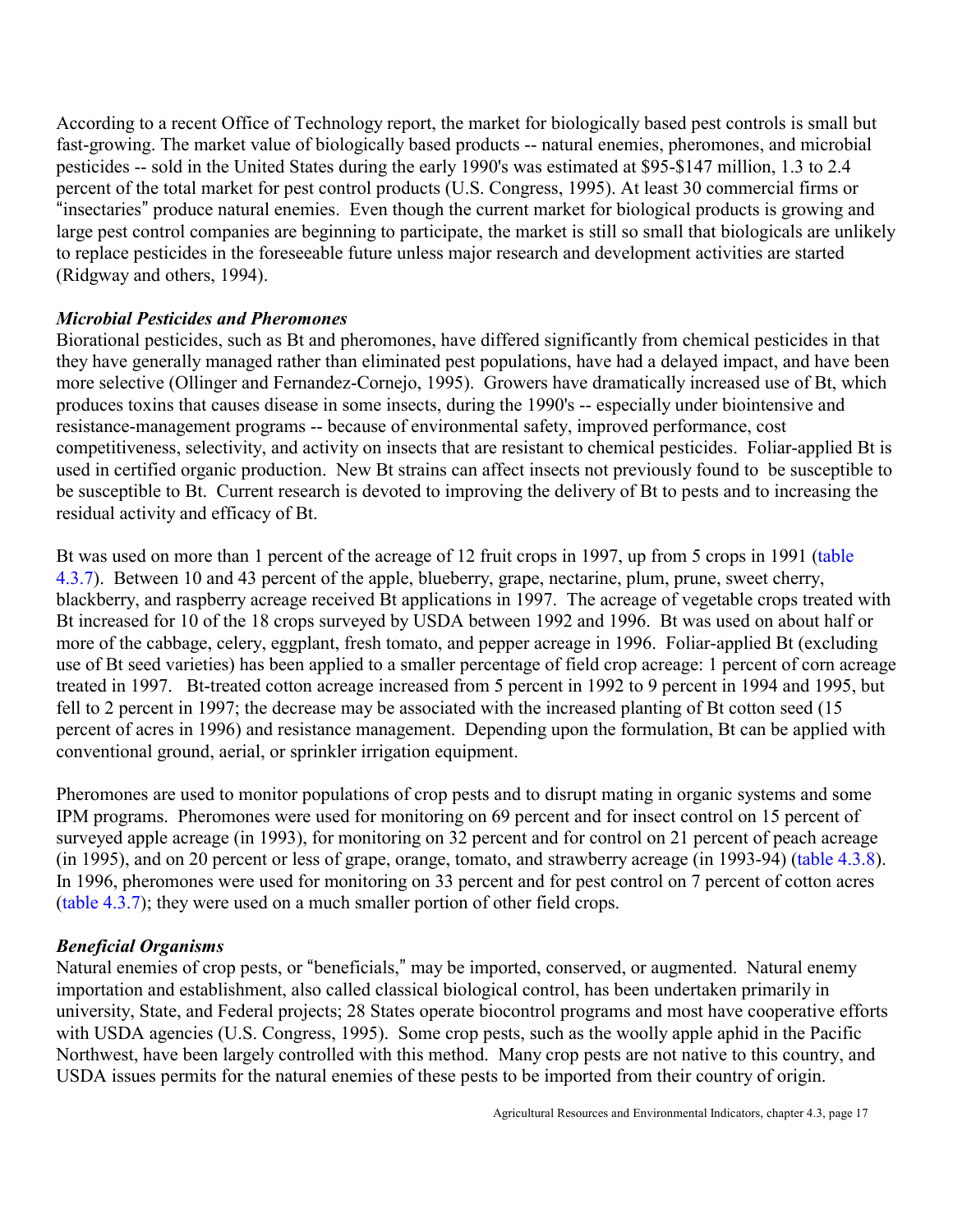<span id="page-17-9"></span><span id="page-17-8"></span><span id="page-17-7"></span><span id="page-17-6"></span><span id="page-17-5"></span><span id="page-17-4"></span><span id="page-17-3"></span><span id="page-17-2"></span><span id="page-17-1"></span><span id="page-17-0"></span>

| Table 4.3.5 --Scouting and other pest management practices for major field crops in major producing States, 1996 |                                                        |                          |                |                |        |                  |  |
|------------------------------------------------------------------------------------------------------------------|--------------------------------------------------------|--------------------------|----------------|----------------|--------|------------------|--|
| Item                                                                                                             | Corn<br>Soybeans<br>Winter<br>Spring<br>Cotton<br>Fall |                          |                |                |        |                  |  |
|                                                                                                                  |                                                        |                          | wheat          | wheat          |        | potatoes         |  |
|                                                                                                                  |                                                        | Percent of planted acres |                |                |        |                  |  |
| Scouting for weeds                                                                                               | 78                                                     | 79                       | 85             | 90             | 72     | 94               |  |
| Source of scouting:                                                                                              |                                                        |                          |                |                |        |                  |  |
| Operator, partner, family member                                                                                 | 59                                                     | 68                       | 73             | 77             | 46     | 59               |  |
| Employee                                                                                                         | $\overline{2}$                                         |                          | $\ast$         | $\star$        | 3      | $\tau$           |  |
| Chemical dealer                                                                                                  | 8                                                      | 6                        | 6              | 9              | 4      | 17               |  |
| Consultant or commercial scout                                                                                   | 8                                                      | 3                        | 5              | 4              | 19     | 12               |  |
| Scouting for insects                                                                                             | 66                                                     | 59                       | 74             | 64             | 88     | 98               |  |
| Source of scouting:                                                                                              |                                                        |                          |                |                |        |                  |  |
| Operator/family member                                                                                           | 49                                                     | 51                       | 62             | 56             | 24     | 56               |  |
| Employee                                                                                                         | $\overline{c}$                                         |                          | *              | $\star$        | 3      | $\boldsymbol{7}$ |  |
| Chemical dealer                                                                                                  | $\overline{7}$                                         | 3                        | 5              | 3              | 10     | 19               |  |
| Consultant or commercial scout                                                                                   | 8                                                      | 3                        | 6              | $\overline{4}$ | 51     | 15               |  |
| Scouting for diseases                                                                                            | 51                                                     | 53                       | 66             | 60             | 53     | 91               |  |
| Scouted and kept written/electronic records to track the activity of:                                            |                                                        |                          |                |                |        |                  |  |
| <b>Broadleaf</b> weeds                                                                                           | 19                                                     | 19                       | 17             | 23             | 28     | 26               |  |
| Grass weeds                                                                                                      | 19                                                     | 19                       | 15             | 17             | 28     | $26\,$           |  |
| Insects                                                                                                          | na                                                     | 13                       | 14             | 9              | 52     | 31               |  |
| Other monitoring:                                                                                                |                                                        |                          |                |                |        |                  |  |
| Used pheromone lures to monitor pests $1$                                                                        | $\mathbf{1}$                                           | $\ast$                   | $\ast$         | 4              | 33     | $\mathfrak{Z}$   |  |
| Used soil biological testing to detect pests                                                                     |                                                        |                          |                |                |        |                  |  |
| such as insects, diseases, or nematodes                                                                          | $\overline{2}$                                         | 3                        | $\overline{c}$ | $\overline{0}$ | 9      | 46               |  |
| <b>Biological techniques:</b>                                                                                    |                                                        |                          |                |                |        |                  |  |
| Considered beneficial insects in selecting pesticides                                                            | 8                                                      | 5                        | 10             | 4              | 52     | 29               |  |
| Purchased and released beneficial insects                                                                        | $\ast$                                                 | $\ast$                   | $\ast$         | $\star$        | $\ast$ | $\boldsymbol{0}$ |  |
| Used pheromone lures to control pests                                                                            | na                                                     | $\ast$                   | $\ast$         | 1              | 7      | $\overline{c}$   |  |
| <b>Pest-resistant varieties:</b>                                                                                 |                                                        |                          |                |                |        |                  |  |
| Herbicide-resistant hybrid/variety                                                                               | 3                                                      | 7                        | nap            | nap            | 2      | nap              |  |
| Bt variety for insect resistance                                                                                 | $\mathbf{1}$                                           | nap                      | nap            | nap            | 15     | $\mathbf{1}$     |  |
| Gray leaf spot-resistant variety                                                                                 | $\overline{2}$                                         | nap                      | nap            | nap            | nap    | nap              |  |
| Potato scab-resistant variety                                                                                    | nap                                                    | nap                      | nap            | nap            | nap    | $\mathbf{1}$     |  |
| <b>Cultural techniques:</b>                                                                                      |                                                        |                          |                |                |        |                  |  |
| Adjusted planting or harvesting dates <sup>2</sup>                                                               | $\sqrt{5}$                                             | $\sqrt{6}$               | 19             | $11\,$         | $25\,$ | $\boldsymbol{7}$ |  |
| Used mechanical cultivation for weed control                                                                     | 51                                                     | 29                       | na             | na             | 89     | 86               |  |
| Used a no-till system                                                                                            | 19                                                     | 33                       | 3              | 4              | na     | na               |  |
| Crop rotations: $3$                                                                                              |                                                        |                          |                |                |        |                  |  |
| Continuous $4$                                                                                                   | 18                                                     | 11                       | 42             | 14             | 67     | $\overline{c}$   |  |
| Rotation with other row crops <sup>5</sup>                                                                       | 54                                                     | 63                       |                | 2              | 15     | $\boldsymbol{2}$ |  |
| Other $6$                                                                                                        | 28                                                     | 26                       | 56             | 83             | 18     | 96               |  |
| <b>Pesticide efficiency:</b>                                                                                     |                                                        |                          |                |                |        |                  |  |
| Alternated pesticides to control pest resistance                                                                 | 31                                                     | 28                       | 13             | 38             | 41     | 69               |  |
| Acres planted (1,000 acres)                                                                                      | 70,250                                                 | 50,970                   | 28,598         | 16,350         | 11,915 | 787              |  |
| 1 For corn, pheromone lures were used to monitor black cutworm. 2 Adjust planting dates only for corn.           |                                                        |                          |                |                |        |                  |  |
| 3 Crop rotations include 1994, 1995, and 1996. 4 The same crop was planted in 1994, 1995, and 1996.              |                                                        |                          |                |                |        |                  |  |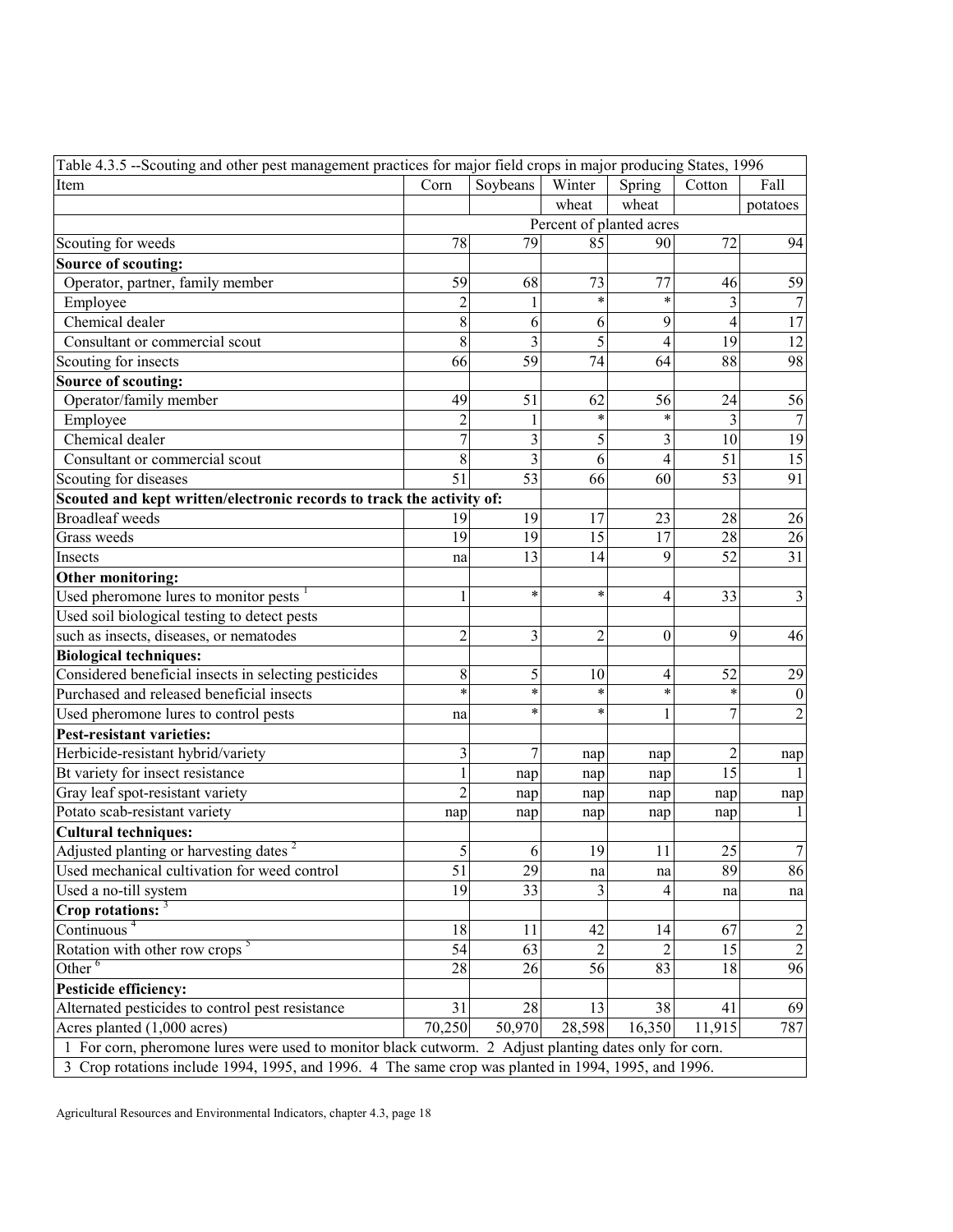<span id="page-18-0"></span> 5 A crop sequence, excluding continuous same crop, where only row crops (corn, soybeans, sorghum, cotton, and peanuts) were planted for 3 consecutive years. 6 Excludes continuous same crop and rotation with row crops and includes fallow. na= not available. nap= not applicable. \* Less than 0.5 percent Source: USDA, ERS and NASS, 1996 ARMS survey.

Natural enemies may be conserved by ensuring that their needs -- or alternate hosts, adult food resources, overwintering habitats, a constant food supply, and other ecological requirements -- are met, and by preventing damage from pesticide applications and other cropping practices (Landis and Orr, 1996). Over half of the certified organic vegetable growers in 1994 and a third of the certified organic fruit growers in 1995 provided habitat for beneficials (table 4.3.6, hyperlink to .xls file).

Augmentation boosts the abundance of natural enemies (native and imported) through mass production and inundative or inoculative releases in the field (Landis and Orr, 1996). An inundative release, the most common augmentation method, can be timed for when the pest is most vulnerable and is used when the natural enemy is absent or when its response to the pest pressure is insufficient. An inoculative release may be made in the spring for a natural enemy that cannot overwinter in order to establish a population. Unlike importation and conservation, augmentation generally does not suppress pests permanently.

Beneficial insects were used on 3 and 19 percent of the surveyed vegetable and fruit acreage in the early 1990's (Vandeman and others, 1994). Nearly 46 percent of the certified organic vegetable growers surveyed in 1994 reported use of beneficials, while 20 percent of certified organic fruit growers surveyed in 1995 reported the purchase and release of beneficials for insect control (table 4.3.6, hyperlink to .xls file). Purchased beneficial insects were used on a relatively small portion of surveyed fruit and vegetable acreage, with the exception of strawberries (35 percent).

Protecting beneficial insects, which could involve changing pesticide practices or providing habitat, was reported on a high proportion of surveyed fruit and vegetable acreage [\(table 4.3.8\).](#page-20-1) The practice was particularly high on grape (61 percent), apple (80 percent), fresh market-tomato (64 percent), and strawberry (59 percent) acreage. Among surveyed field crops in 1996, beneficial insects were considered when selecting pesticides on 52 percent of cotton and 29 percent of fall potato acres [\(table 4.3.5\).](#page-17-1) Beneficial insects were purchased and released on less than 0.5 percent of field crop acreage.

# *Host Plant Resistance*

Corn and soybean breeding for genetic resistance to insects, disease, and other pests has been the research and development focus of major seed companies, as well as USDA and Land Grant Universities, for many decades (Edwards and Ford, 1992). U.S. corn, soybean, and cotton acreage receives virtually no foliar fungicides. Fruit and vegetable growers reported use of resistant varieties on 37 percent of strawberry and fresh market tomato acreage in 1994, 44 percent of peach acreage in 1995, but less than 15 percent of grape, orange, and apple acreage in 1993 (table 4.3.6, hyperlink to .xls file). In 1994, 75 percent of certified organic vegetable growers and 20 percent of certified organic fruit growers reported using resistant varieties (Fernandez-Cornejo and others, 1998b).

# **Cultural Pest Management Practices**

A number of production techniques and practices -- including crop rotation, tillage, alterations in planting and harvesting dates, trap crops, sanitation procedures, irrigation scheduling, fertilization, physical barriers, border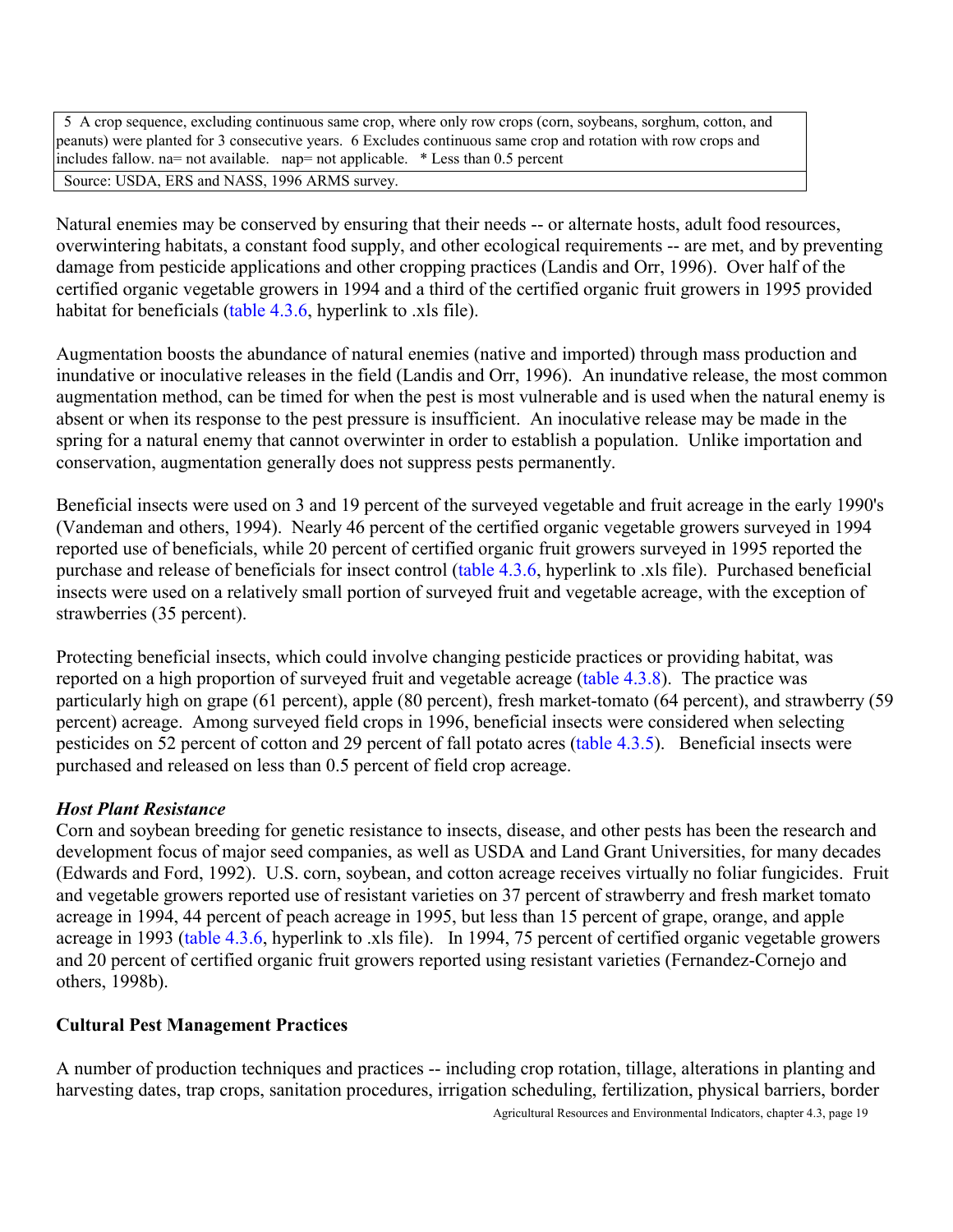| States, 1991-97                                                                            |             |                            |                  |                         |              |                         |                 |                |
|--------------------------------------------------------------------------------------------|-------------|----------------------------|------------------|-------------------------|--------------|-------------------------|-----------------|----------------|
|                                                                                            |             | Area receiving application |                  |                         |              |                         |                 |                |
| Crop <sup>T</sup>                                                                          | 1996/97     | 1991                       | 1992             | 1993                    | 1994         | 1995                    | 1996            | 1997           |
|                                                                                            | planted     |                            |                  |                         |              |                         |                 |                |
|                                                                                            | acres       |                            |                  |                         |              |                         |                 |                |
|                                                                                            | 1,000 acres |                            | Percent of acres |                         |              |                         |                 |                |
| <b>Field crops:</b>                                                                        |             |                            |                  |                         |              |                         |                 |                |
| Corn                                                                                       | 62,150      | $\star$                    | $\ast$           | na                      | 1            | $\mathbf{1}$            | 1               | 1              |
| Cotton, upland                                                                             | 13,075      | na                         | 5                | 8                       | 9            | 9                       | 3               | $\overline{2}$ |
| Potatoes, fall                                                                             | 944         | na                         | na               | $\overline{2}$          | $\mathbf{1}$ | $\ast$                  | $\ast$          | na             |
| Tree and bush fruits:                                                                      |             |                            |                  |                         |              |                         |                 |                |
| Grapes                                                                                     | 894         | na                         |                  | $\overline{c}$          |              | 6                       |                 | 11             |
| Oranges                                                                                    | 833         | $\overline{2}$             |                  | $\overline{7}$          |              | $\overline{\mathbf{3}}$ |                 | $\overline{4}$ |
| Apples, bearing                                                                            | 351         | 3                          |                  | 13                      |              | 12                      |                 | 16             |
| Peaches                                                                                    | 136         | na                         |                  | $\overline{\mathbf{3}}$ |              | 5                       |                 | 12             |
| Prunes                                                                                     | 101         | na                         |                  | na                      |              | 9                       |                 | 10             |
| Pears                                                                                      | 68          | na                         |                  | 1                       |              | $\overline{2}$          |                 | $\mathbf{1}$   |
| Cherries, sweet                                                                            | 48          | na                         |                  | 8                       |              | 9                       |                 | 11             |
| Plums                                                                                      | 44          | na                         |                  | na                      |              | 14                      |                 | 28             |
| Nectarines                                                                                 | 38          | na                         |                  | 10                      |              | 22                      |                 | 39             |
| <b>Blueberries</b>                                                                         | 34          | 11                         |                  | 8                       |              | 5                       |                 | 14             |
| Raspberries                                                                                | 13          | 49                         |                  | 45                      |              | 52                      |                 | 43             |
| <b>Blackberries</b>                                                                        | 6           | 18                         |                  | na                      |              | 23                      |                 | 20             |
| Vegetables/other fruit:                                                                    |             |                            |                  |                         |              |                         |                 |                |
| Tomatoes, proc.                                                                            | 318         |                            | 6                |                         | 5            |                         | 5               |                |
| Lettuce, head                                                                              | 195         |                            | 18               |                         | 20           |                         | 33              |                |
| Sweet corn, fresh                                                                          | 146         |                            | 3                |                         | 3            |                         | 1               |                |
| Onion                                                                                      | 127         |                            | na               |                         | $\mathbf{1}$ |                         | na              |                |
| Cantaloupe                                                                                 | $113^3$     |                            | 32               |                         | $8\,$        |                         | $9^3$           |                |
| Honeydew                                                                                   | $113^3$     |                            | 28               |                         | 10           |                         | $9^3$           |                |
| Broccoli                                                                                   | 106         |                            | $\overline{7}$   |                         | 14           |                         | 14              |                |
| Tomatoes, fresh                                                                            | 89          |                            | 31               |                         | 39           |                         | 64              |                |
| Snap beans, fresh                                                                          | 67          |                            | 20               |                         | 29           |                         | 17              |                |
| Lettuce, other                                                                             | 74          |                            | 39               |                         | 22           |                         | 13              |                |
| Bell peppers                                                                               | 65          |                            | 35               |                         | 37           |                         | 49              |                |
| Cabbage, fresh                                                                             | 64          |                            | 48               |                         | 64           |                         | $\overline{52}$ |                |
| Cucumbers, fresh                                                                           | 49          |                            | 19               |                         | 22           |                         | 27              |                |
| Cauliflower                                                                                | 44          |                            | 12               |                         | 20           |                         | 19              |                |
| Strawberries                                                                               | 45          |                            | 24               |                         | 33           |                         | 31              |                |
| Celery                                                                                     | 26          |                            | 51               |                         | 61           |                         | 49              |                |
| Spinach, fresh                                                                             | 12          |                            | 13               |                         | 21           |                         | 15              |                |
| Eggplant                                                                                   | 3           |                            | 13               |                         | 48           |                         | 54              |                |
| * Applied on less than 1 percent of the acres. na = Not available (insufficient reports to |             |                            |                  |                         |              |                         |                 |                |

<span id="page-19-2"></span><span id="page-19-1"></span><span id="page-19-0"></span>Table 4.3.7--Agricultural applications of Bacillus thuringensis (Bt), selected crops in surveyed

publish the data).  $-$  = Not a survey year for that commodity. 1 Bt use was too small to report on soybeans, wheat, and on other surveyed fruit and vegetable crops. 2 Planted acres in the surveyed States. The survey accounted for between 79 and 90 percent of U.S. total planted corn acreage, between 70 and 78 percent of the total upland cotton acreage, and over 70 percent of fruit and vegetable acreage. 3 Acreage for cantaloupes and honeydews combined. Source: USDA, ERS and NASS, Chemical Use Survey data.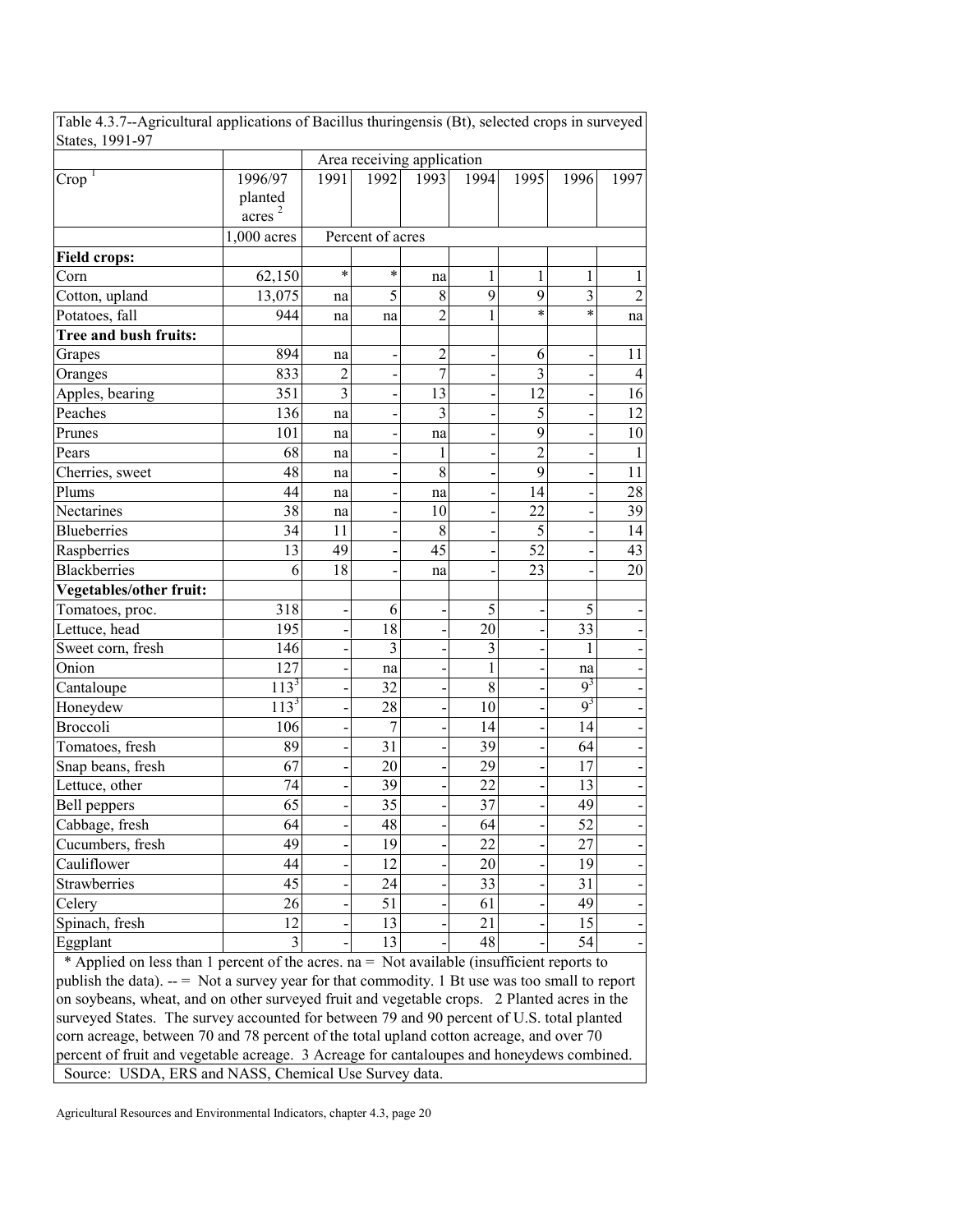| Item                                              | Corn                     | Soybeans       | Winter         | Spring           | Cotton  | Fall            |
|---------------------------------------------------|--------------------------|----------------|----------------|------------------|---------|-----------------|
|                                                   |                          |                | wheat          | wheat            |         | potatoes        |
| Decision criteria used:                           | Percent of planted acres |                |                |                  |         |                 |
| Compared scouted data to University or            |                          |                |                |                  |         |                 |
| extension guidelines for infestation              | na                       | 11             | 12             | 23               | 46      | 24              |
| thresholds                                        |                          |                |                |                  |         |                 |
| Used standard practice or history                 |                          |                |                |                  |         |                 |
| of insect problems                                | na                       | 30             | 20             | 29               | 22      | 55              |
| Used local information (other farmers, radio      |                          |                |                |                  |         |                 |
| TV, etc) that the pest was or was not             | na                       | 12             | 9              | 11               | 7       | 20              |
| present                                           |                          |                |                |                  |         |                 |
| Used the operator's own determination             |                          |                |                |                  |         |                 |
| of the pest infestation level                     | na                       | 54             | 69             | 65               | 55      | 83              |
| Pest management information sources:              |                          |                |                |                  |         |                 |
| <b>Extension</b> advisors                         | $\overline{7}$           | 8              | 9              | 14               | 17      | 23              |
| Farm supply/chemical dealer                       | 69                       | 74             | 42             | 52               | 22      | 54              |
| Commercial scouting service                       | $\overline{c}$           | 1              | 4              | 1                | 15      | $\sqrt{2}$      |
| Crop consultant/pest control advisor              | 9                        | 4              | 10             | 6                | 30      | $\overline{15}$ |
| Other growers/producers                           | $\overline{3}$           | $\overline{2}$ | 11             | 4                | 5       | 1               |
| Producer associations-                            |                          |                |                |                  |         |                 |
| newsletters or trade magazines                    | $\mathbf{1}$             | $\,1$          | $\overline{c}$ | $\overline{c}$   | $\star$ | 3               |
| TV or radio programs, newspapers                  | $\ast$                   | $\star$        |                | $\boldsymbol{0}$ | $\star$ | $\ast$          |
| Electronic information services                   |                          |                |                |                  |         |                 |
| (World Wide Web, DTN, etc.)                       | $\ast$                   | $\ast$         | $\theta$       | 0                | $\ast$  | $\ast$          |
| Other                                             | 1                        | $\overline{2}$ | 3              | $\overline{7}$   | 4       | $\ast$          |
| None                                              | 3                        | 6              | 16             | 13               |         |                 |
| Acres planted (1,000 acres)                       | 70,250                   | 50,970         | 28,598         | 16,350           | 11,915  | 787             |
| * Less than 0.5 percent.                          |                          |                |                |                  |         |                 |
| $na = not available.$                             |                          |                |                |                  |         |                 |
| Source: USDA, ERS and NASS/ERS, 1996 ARMS survey. |                          |                |                |                  |         |                 |

<span id="page-20-3"></span><span id="page-20-2"></span><span id="page-20-1"></span><span id="page-20-0"></span>Table 4.3.8 --Insect decision criteria and primary source of pest management information for major field crops, major

sprays, cold air treatments, and providing habitat for natural enemies of crop pests -- can be used for managing crop pests. Cultural controls work by preventing pest colonization of the crop, reducing pest populations, reducing crop injury, and increasing the number of natural enemies in the cropping system (Ferro, 1996).

Research on new cultural techniques such as solarization  $-$  heating the soil to kill crop pests  $-$  continues to emerge. However, most cultural practices do not involve a marketable product, and research and development depends almost entirely on public sector funding (U.S. Congress, 1995).

Crop rotation is one of the most important of the current cultural techniques. In 1996, 82 percent of U.S. corn acreage was in rotation with other crops, up slightly from 76 percent in 1990 [\(table 4.3.5\).](#page-17-2) Over half of the corn in 1996 was being grown in rotation with other row crops; mostly soybeans. Corn producers rotating corn with other crops used insecticides less frequently than did those planting corn 2 years in succession (11 percent of acres versus 46 percent) (USDA, ERS, 1997). Corn is often grown as a monocrop in heavy livestock areas and where climate limits the soybean harvest period (Edwards and Ford, 1992).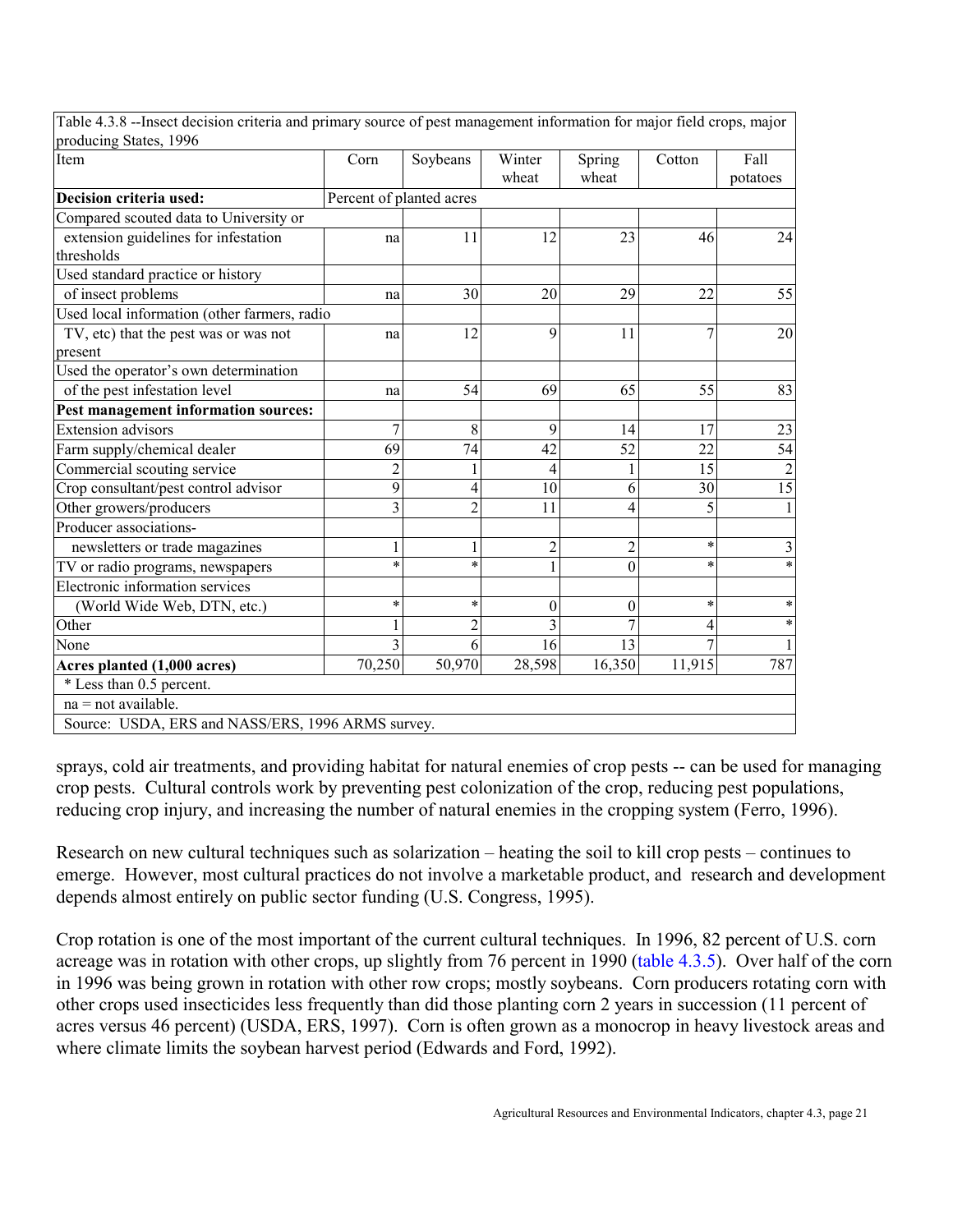About 89 percent of soybeans were grown in crop rotations in 1996. Crop rotation was much less prevalent for cotton -- 33 percent of acreage. Crop rotation was used on 85 percent of the spring wheat crop but only 58 percent of the winter wheat crop in 1995. Crop rotation was used for virtually all of the potato acreage.

Cultivation for weed control is widely practiced for field crops, mostly in conjunction with herbicide use. Almost all of the potato and cotton acreage received cultivations in 1995, along with 66 percent of corn (USDA, ERS, 1997). For soybeans, cultivations dropped from 67 percent in 1990 to 41 percent in 1995. In 1996, over 85 percent of cotton and potato acres, but only 51 percent of corn and 29 percent of soybean acres, were cultivated [\(table 4.3.5\).](#page-17-3)

Field sanitation and water management, such as scheduling or timing of irrigation, are widely used on fruit and nut crops, with 60 percent and 31 percent of the acreage under these practices in the early 1990's (Vandeman and others, 1994). Water management was used by 44 percent of the certified organic vegetable producers. Surveys showed that a high percentage of certified organic fruit and vegetable growers use cover crops and mulches and that a high percentage of the organic fruit growers also use mechanical tillage (table 4.3.6, hyperlink to .xls file).

<span id="page-21-0"></span>In 1994, planting dates were adjusted on 15 percent of the strawberry acreage and 11 percent of the fresh-market tomato acreage (table 4.3.6, hyperlink to .xls file). Over half of the certified organic vegetable growers adjusted planting dates to manage pests in 1994 (Fernandez-Cornejo and others, 1998b).

Some field crop producers adjust planting and harvesting dates to minimize pest damage. In 1996, harvest dates were adjusted on 25 percent of cotton acreage, 19 percent of winter wheat acreage, 11 percent of spring wheat acreage, and less than 10 percent of soybean and potato acreage [\(table 4.3.5\).](#page-17-4) Planting dates were adjusted on 5 percent of corn acreage.

# <span id="page-21-1"></span>**Decision Criteria and Information**

Pest scouting or monitoring, economic thresholds, and other tools help producers to optimize pest management practices. "Expert systems" have integrated these tools into decision management software. These practices may improve the effectiveness of pest control and reduce pesticide risks through lower rates, less toxic materials, or fewer applications.

# *Scouting and Economic Thresholds*

Entomologists have been developing scouting techniques to monitor the populations of major insect and other arthropod pests for several decades. Field trials were conducted to determine the crop-damage functions associated with these pests in order to set economic thresholds -- pest population levels above which economic damage to the crop would occur without pesticide application. These scouting techniques and thresholds were designed to replace routine, calendar-based insecticide applications.

While scouting techniques and thresholds have been developed for most major insect pests in agriculture, weed scientists and ecologists have only recently begun exploring whether economic thresholds are applicable for weed management (Coble and Mortensen, 1992). Economic thresholds are rarely used for plant pathogens since infections generally spread too quickly to use fungicides after the disease is detected. However, disease prediction models that result in disease advisories for some major fruit and field crops have been developed and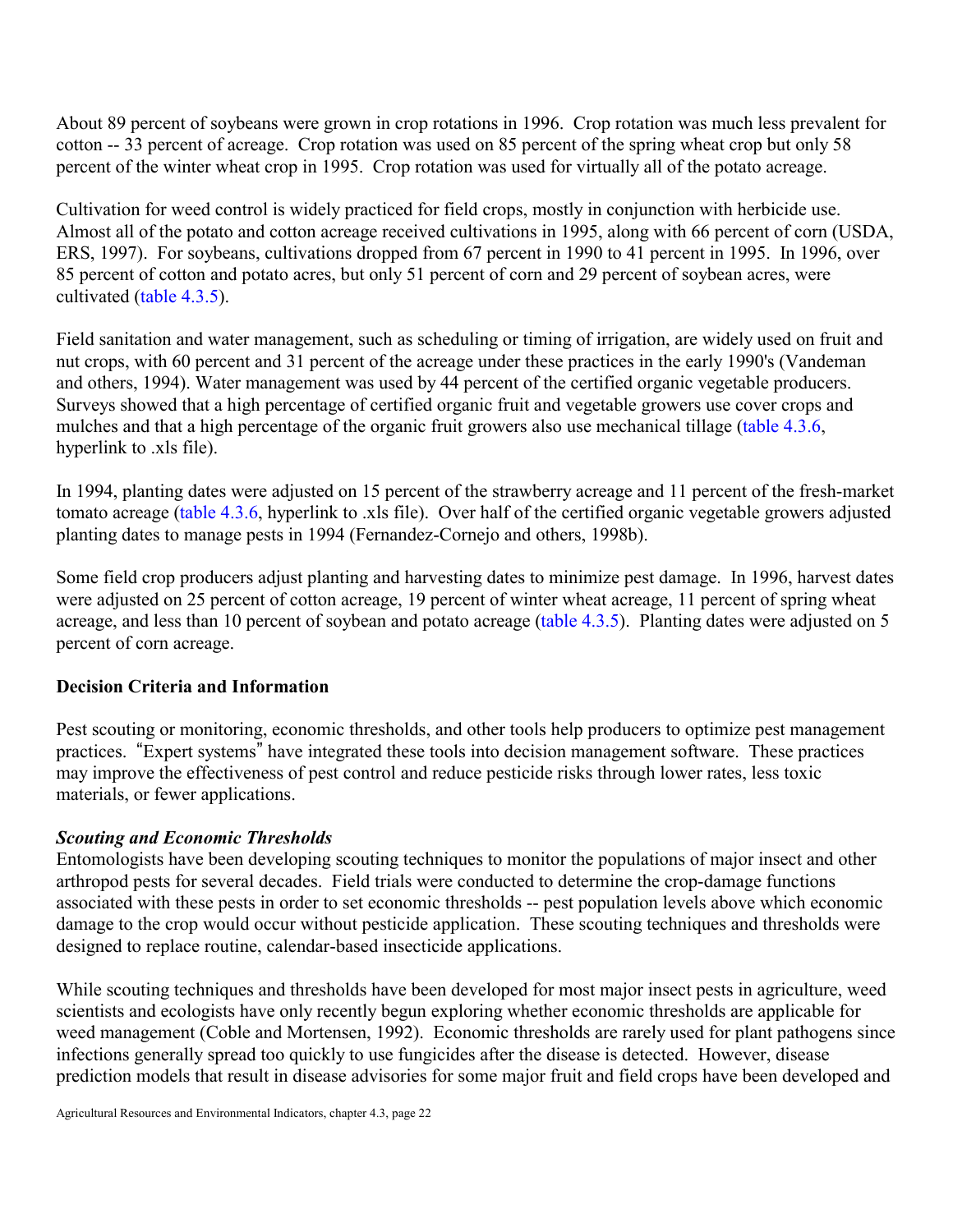commercialized.

Scouting is widespread in specialty crop production. Recent surveys showed scouting on 70 to 90 percent of grape, orange, apple, and peach acreage, and thresholds used on a significant proportion of that acreage (table 4.3.6, hyperlink to .xls file). Over 90 percent of the strawberry and fresh-market tomato acres were scouted in 1994, and thresholds were used on 70 percent of the tomato acreage. Also, 97 percent of the certified organic vegetable producers in 1994 and 76 percent of the certified organic fruit producers used scouting in 1995.

The 1996 Agricultural Resource Management Study (ARMS) survey showed scouting on field crops for weeds, insects, and diseases [\(table 4.3.5\).](#page-17-5) Scouting for weeds ranged from 72 percent of the acreage for cotton to 94 percent for fall potatoes. Corn and soybean farmers reported scouting for weeds on 78 and 79 percent of their acreage. Calculating a weighted average of all major field crops, scouting for weeds reached 80 percent in 1996. The farm operator or family member scouted on 45 percent or more of the planted acres. However, 19 percent of cotton acres were scouted for weeds by a crop consultant or commercial scout.

Scouting for insects on field crops ranged from 59 percent for soybean acreage to 98 percent for fall potatoes, with 66 and 88 percent of the corn and cotton acreage also scouted [\(table 4.3.5\).](#page-17-6) On average, scouting for insects reached 67 percent among all field crops in 1996. The primary source of scouting for insects was the farm operator or family member for all field crops except cotton, where 51 percent of the planted acres were scouted by crop consultants or commercial scouts. Scouting for diseases occurred on more than half of the planted acres for field crops. Scouting for insects and diseases appears relatively infrequent for corn and soybeans, because insect problems treatable with pesticides are not prevalent for those crops in many States. This is also reflected in the low percentage of corn and soybean acreage treated with insecticides (table 4.3.2, hyperlink to .xls file).

USDA, NASS (1998) reported a smaller percentage of acres scouted for weeds, insects, or diseases in 1997. NASS estimated that scouting for pests in 1997 was used on 47 percent of corn, 73 percent of cotton, 45 percent of soybean, 35 percent of all wheat, 80 percent of fruit and nut, and 81 percent of vegetable acreage. Its 1997 Fall Area Survey differed from the 1996 ARMS survey by not specifying the type of pest scouted, but adding the wording "using a systematic method."

The 1996 ARMS survey paired scouting by pest class with pest recordkeeping, either written or electronic. For all field crops, a lower percentage of farmers scouted and kept records as compared to just scouting [\(table 4.3.5\).](#page-17-7) The one anomaly -- scouting and recordkeeping for insects on cotton (52 percent of acreage) -- corresponds to the percentage of cotton acreage scouted for insects by crop consultants or commercial scouts (51 percent of planted acres).

The 1996 ARMS survey also collected information on decision criteria for applying insecticides [\(table 4.3.8\).](#page-20-2) A large portion of the crop acreages with major insects problems, like cotton and fall potatoes, received applications based on scouted data compared to university or extension infestation thresholds (46 and 24 percent of the cotton and fall potato planted acres). On the other hand, soybeans and winter wheat, which have far fewer insect problems, used thresholds on only 10 percent of their acreages.

#### *Sources of Pest Management Information*

Growers obtain pest management information from a variety of sources. Farm supply/chemical dealers provide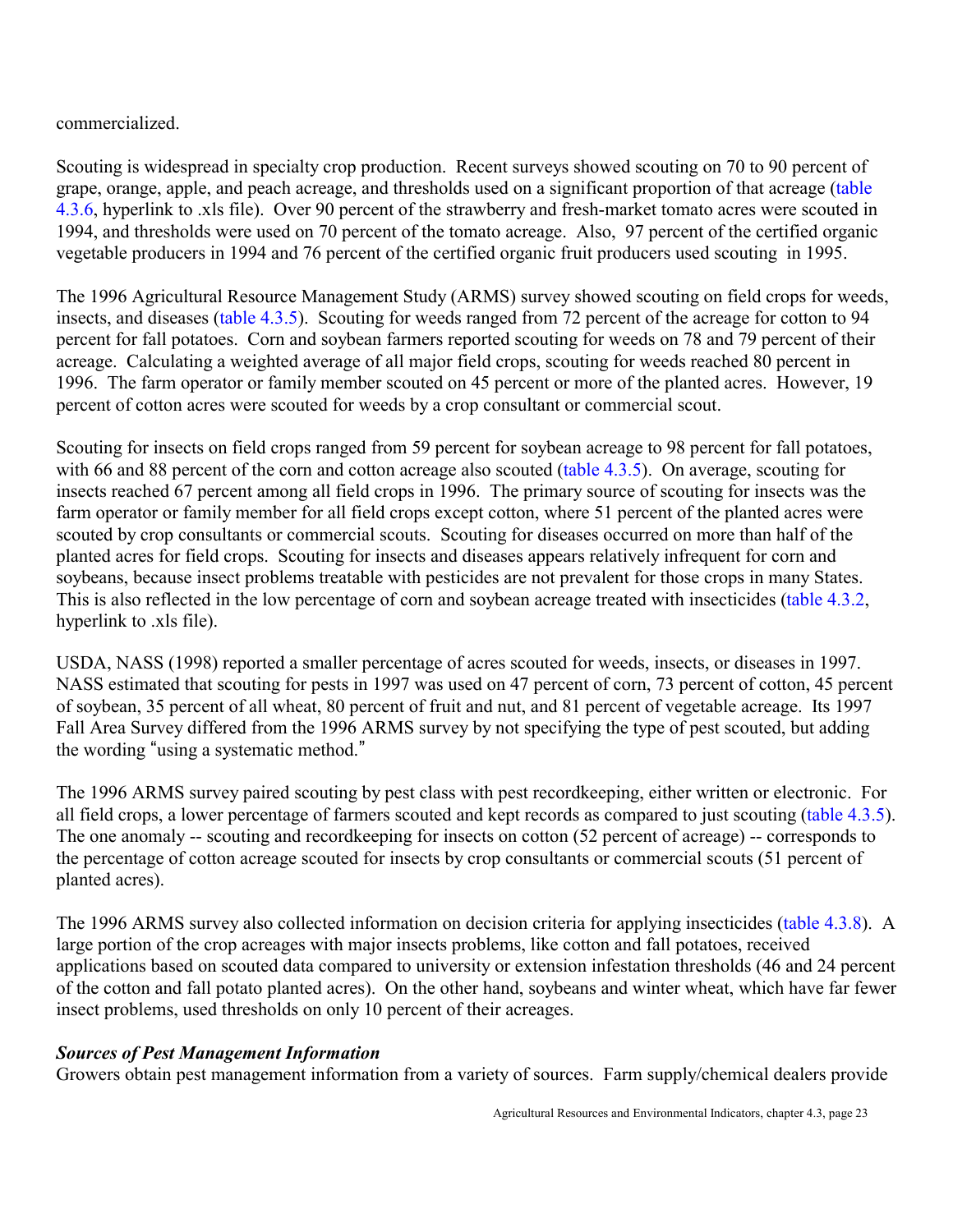information on 40 to 75 percent of field crop acres except cotton, followed by extension advisors and crop consultants/pest control advisors [\(table 4.3.8\).](#page-20-3) For cotton, the largest source is crop consultants/pest control advisors.

Chemical dealers were the most-used source of pest management information for apples, grapes, peaches, oranges, and strawberries in surveys conducted from 1993 to 1995; professional scouting services and extension advisors were also widely used on these crops [\(table 4.3.9\).](#page-24-0) Professional scouting services were the most used source for fresh market tomatoes.

# *Expert Systems.*

<span id="page-23-0"></span>"Expert systems" integrate information on pest density, economic thresholds, application methods, and other elements of pest management into a computer software package that helps the farmer determine when to make pesticide applications, which pesticides to use, and how much to use. For example, a threshold-based model for corn and soybeans (NebraskaHERB) determines whether it is cost-effective to manage weeds in a field, and identifies whether broadcast or band-applied herbicides or cultivation is the most cost-effective treatment. The Nebraska Extension Service reports use in Nebraska is small but growing (USDA, 1994). The use of "expert systems" (decision support) software is still well under 1 percent in U.S. corn and soybean production, according to recent ERS surveys (Padgitt, 1996). Several university expert systems, which forecast diseases in some major fruit and vegetable crops, have recently become available commercially through IPM product suppliers, including the "Penn State Apple Orchard Consultant" and the University of Wisconsin's WISDOM software.

# *Precision Farming.*

Precision farming is an emerging technology that may allow a more efficient application of inputs by using yield monitors, satellite images, GIS, and other developing information technologies to tailor inputs to the different conditions in each field. Soil leachability, pH, and other characteristics often vary, sometimes substantially, within the farm field, and better tailoring of inputs to site-specific field conditions can increase crop yields. Most precision farming has addressed nutrient management, but research on pest management using this technology is emerging. Recent industry surveys indicate that only a small number of corn growers are experimenting with precision farming. The yield monitors and equipment necessary for many other crops, especially vegetable crops, have not been developed yet. USDA, the chemical industry, and other organizations are examining the potential for this technology to increase yields or reduce pesticide use. The few existing studies on the potential of precision farming to provide environmental benefits are inconclusive about its effect on pesticide use.

# **Factors Affecting Pest Management Decisions**

According to economic efficiency criteria, producers would choose the combination of pest control methods that maximizes the difference between the value of pest damage reductions and control costs. They should increase the use of a pest control input until the marginal value of damage reduction of the last unit of input equals the marginal cost. As a result, the use of pest management practices, including pesticides, should be influenced by pest infestations, yield and quality losses caused by those infestations, as well as by crop prices and the costs of pesticides and alternative control methods.

However, financial risk (variability of returns) and uncertainty (incomplete information about outcomes) are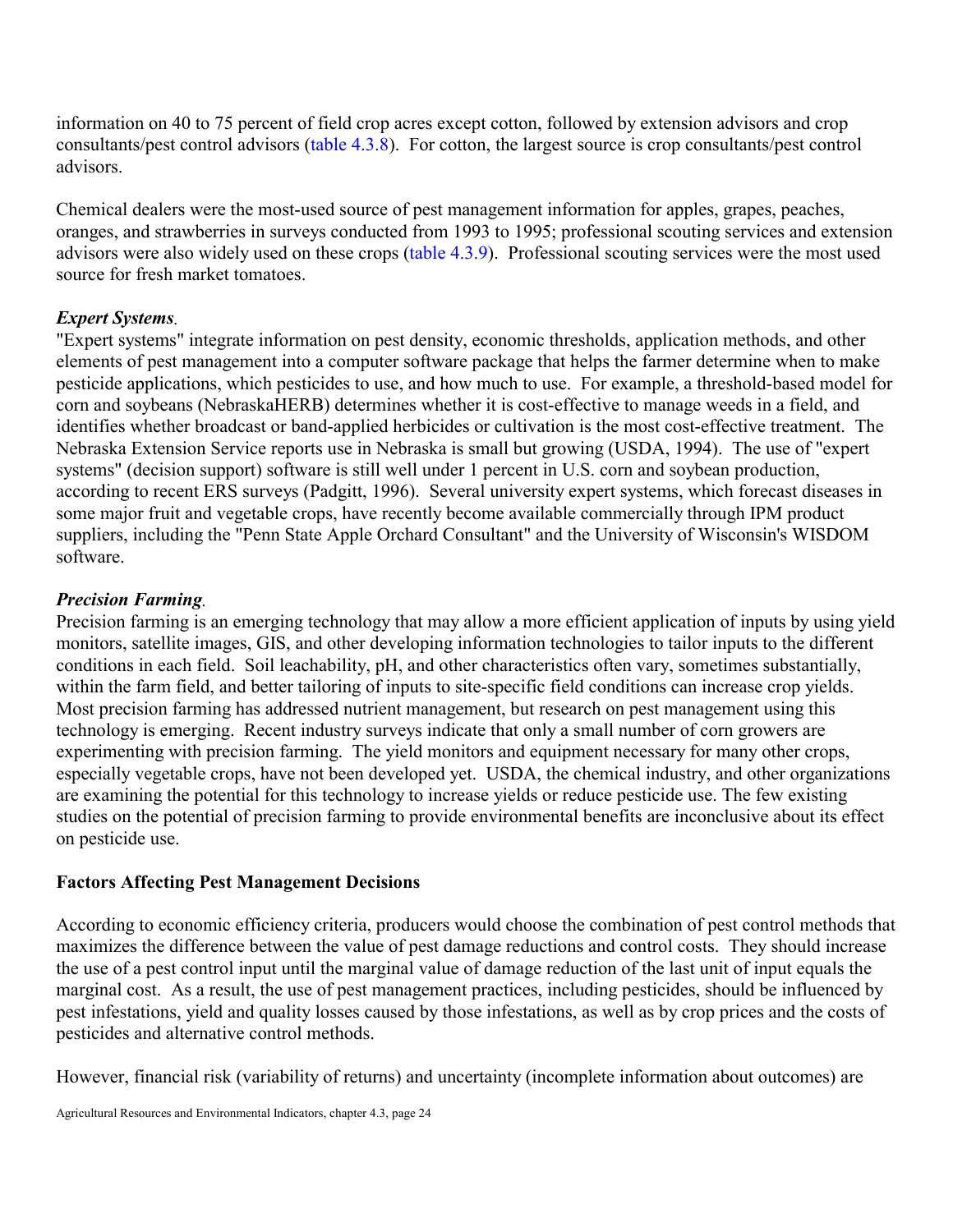also important considerations. Farmers do not know precisely what pest damage will occur without control, the reduction in damage from using a control, and the value of the reductions. They must develop expectations of crop value and potential yield savings from control. Rational decisions will ultimately appear suboptimal if pest infestations or crop values were different than expected. Because reducing the risk of large financial losses is important to many producers, some may find it rational to apply pesticides or other inputs in excess of profitmaximizing levels.

Many other factors affect the use of pesticides and other practices. Changes in planted acres or shifts in production between commodities and regions can affect the number of acres treated and applied quantities. Pest cycles and annual fluctuations caused by weather and other environmental conditions often determine whether infestation levels reach treatment thresholds. Changes in pesticide regulations, prices, new chemical and nonchemical options, and pest resistance to pesticides also affect the producer's selection of pest management practices. Scarcity of labor or high wages can constrain the use of labor-intensive practices.

# *Pesticide Prices*

Aggregate pesticide prices, as measured by the USDA agricultural chemicals price index, increased 17 percent from 1991 to 1996 (table 4.3.10, hyperlink to .xls file). Herbicide prices increased about 17 percent, fungicide prices nearly 14 percent, and insecticide prices about 24 percent. Prices may be rising in response to increased use of pesticides since 1990, as discussed above [\(table 4.3.1,](#page-6-6) [fig. 1\).](#page-5-2) Some research shows that aggregate demand for pesticide use is negatively related to changes in pesticide prices, but is price inelastic so that the percentage change in use is less than the percentage change in pesticide prices (Fernandez-Cornejo, 1992;

<span id="page-24-0"></span>

| Table 4.3.9 -- Source of pest management information, selected fruits and vegetables in major producing   |        |                          |         |         |          |                     |
|-----------------------------------------------------------------------------------------------------------|--------|--------------------------|---------|---------|----------|---------------------|
| States, 1993-95                                                                                           |        |                          |         |         |          |                     |
| Item                                                                                                      | Apples | Grapes                   | Peaches | Oranges | Tomatoes | <b>Strawberries</b> |
|                                                                                                           |        | Percent of planted acres |         |         |          |                     |
| <b>Extension advisor</b>                                                                                  | 19     | 22                       | 23      | 18      | 14       |                     |
| Chemical dealer                                                                                           | 49     | 43                       | 34      | 54      | 37       | 41                  |
| Professional scouting service                                                                             | 23     | 17                       | 32      | 20      | 43       | 35                  |
| Media or demonstration event                                                                              |        |                          |         |         |          |                     |
| Other information source                                                                                  |        | 17                       |         |         |          |                     |
| 1 Apple, grape, and orange data are from the 1993 USDA Chemical Use Survey for fruits; peach data are     |        |                          |         |         |          |                     |
| from the 1995 USDA Chemical Use Survey for fruits; and strawberry and tomato data are from the 1994 USDA  |        |                          |         |         |          |                     |
| Chemical Use Survey for vegetables. For major States surveyed, see A Chemical Use Survey in the appendix. |        |                          |         |         |          |                     |
| Source: USDA, ERS and NASS, Chemical Use Survey data.                                                     |        |                          |         |         |          |                     |

McIntosh and Williams, 1992; Oskam and others, 1992). However, Chambers and Lichtenberg (1994) estimated that, in the longer run, the aggregate demand would be more price elastic so that use would change proportionately more than price changes.

Use of individual products can vary significantly from year to year even if aggregate pesticide use does not. When different pesticide products are perfect or near-perfect substitutes, small price changes can result in significant changes in the mix of products used as farmers attempt to maximize profits. Index numbers are useful aggregate measures for monitoring price changes, but indexes can mask movements in individual components. Common pesticide active ingredients showed different price trends between 1991 and 1996 (table 4.3.10, hyperlink to .xls file). These price changes typically reflect shifts in factors such as cost of manufacturing and distribution, price of competing products, patent protection, and planted acreage of the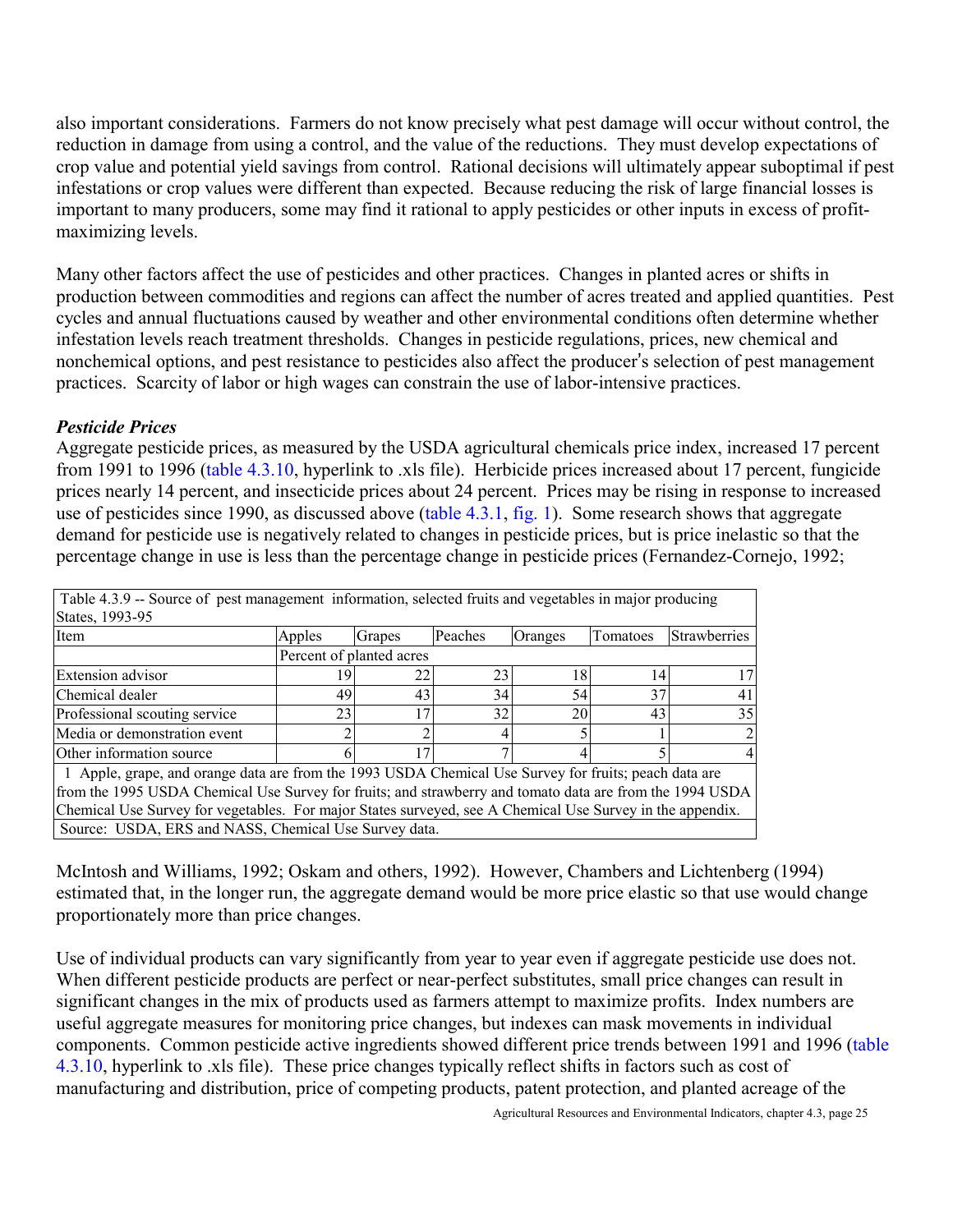treated crop.

Among insecticides, carbaryl, methyl parathion, and phorate had price increases of 25 percent or more. These insecticides are widely used on corn as well as several fruit and vegetable crops. Most fungicide prices rose over 10 percent while captan and chlorothalonil increased more than 20 percent. Both captan and chlorothalonil are used extensively on fruit, vegetable, and nut crops such as apples (captan) and peanuts (chlorothalonil). Sulfur (which dropped in price) is heavily applied to grapes.

Among herbicides, the price of sethoxydim dropped, while prices for 2,4-D, atrazine, cyanazine, dicamba, and MCPA rose. With the exception of MCPA, which is used primarily on wheat and barley, the herbicides with the greatest price increases were extensively used in corn production. However, 2,4-D and dicamba are also used on pasture and wheat land, atrazine is heavily used on corn and sorghum, and cyanazine is a major cotton herbicide.

# *Effects of Longer-Term Relative Price Trends*

One argument for the increase in pesticide use from 1945 through 1980 is that pesticides often cost less and contributed to higher, less variable yields than previously used nonchemical methods. Fernandez-Cornejo and others (1998a) reviewed pesticide productivity studies and found that most showed pesticides to be costefficient inputs from the farmer's perspective (Headley ,1968; Campbell ,1976; Hawkins, Slife, and Swanson, 1977; Miranowski, 1975; Duffy and Hanthorn, 1984; Carrasco-Tauber and Moffitt, 1992; Lin and others, 1993; Fernandez-Cornejo and others, 1996). Some studies indicate that the marginal return of pesticide use (the return to the last unit used) is declining, which is to be expected as use increases.

Trends in pesticide prices relative to other input and crop prices could have encouraged pesticide use. Between 1965 and 1980, a period of rapid growth in pesticide use, pesticide prices increased (64 percent) less than wages (233 percent), fuel prices (123 percent), and crop prices (135 percent) (USDA, Crop Reporting Board, 1981). These trends would encourage the substitution of pesticides for labor, fuel, and machinery used in pest control (Daberkow and Reichelderfer, 1988). Crop prices that increase relative to pesticide prices would also encourage greater pesticide use. These trends may also have induced technological change to take advantage of relatively cheap pesticides (Capalbo and Vo, 1988). Public and private research introduced new pesticides (and other innovations) that could increase yields and substitute for some farm labor, machinery, and fuel.

However, recent price trends may have curbed pesticide use relative to its rapid growth prior to 1980, but there may still be a price incentive to substitute pesticides for labor. The 19-percent increase in pesticide prices from 1991 to 1997 as measured by the USDA agricultural chemicals price index, was greater than the increases for the crop price index (15 percent) and the fuel price index (4 percent), but less than the increase for the wage index (22 percent) (USDA, NASS, 1998a).

# *Federal Agricultural Programs*

Federal commodity and conservation programs provide mixed incentives to both increase and decrease pesticide use. Acreage restrictions and set-aside provisions in past commodity programs and the Conservation Reserve Program reduced planted acreage and, hence, pesticide use. Pesticide use dropped in 1983 with the large feedgrain acreage idled under the payment-in-kind program (PIK) and has subsequently paralleled other major changes in planted acreage. On the other hand, when planted acreage was constrained and price expectations included program payments, producers tended to substitute nonland inputs, -- including fertilizer and pesticide -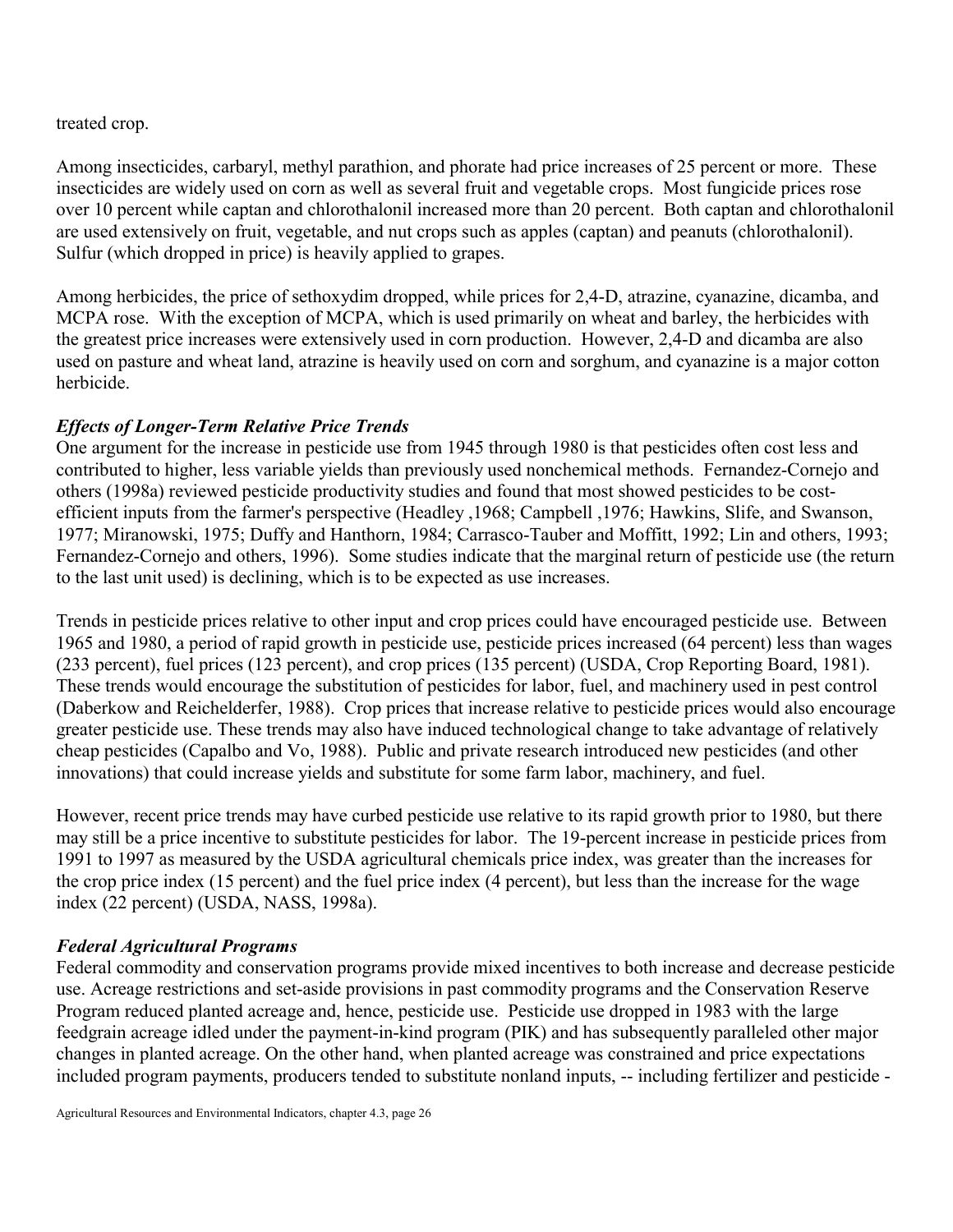<span id="page-26-0"></span>- for land to boost per-acre yields and capture higher returns on their eligible planted acreage. Participants in Federal commodity programs applied nitrogen fertilizer and herbicides at higher rates than did nonparticipants (Ribaudo and Shoemaker, 1995).

The Federal Agriculture Improvement and Reform Act of 1996 removed the link between income support payments and current farm production and should remove most farm program incentives to increase pesticide and fertilizer use per acre of planted land. However, producers' greater planting flexibility could lead to increased pesticide use as idled land returns to production. Producers are now permitted to plant 100 percent of their total base acreage plus additional acreage to any crop (with some exceptions for fruits and vegetables) without loss of Federal subsidy.

# **Pesticide Regulatory Issues**

The U.S. Environmental Protection Agency (EPA) regulates pesticides under the Federal Insecticide Fungicide and Rodenticide Act (FIFRA) and pesticide residues in food under the Federal Food, Drug, and Cosmetic Act (FFDCA). (See box, "[Important Pesticide Legislation.](#page-27-0)") Under FIFRA, EPA decides which pesticides are registered for which uses and prescribes other restrictions on their use (such as application rate, when and how they are to be applied, and what safety precautions are to be used during and after application) to prevent unreasonable adverse effects on health and the environment. As part of registering a pesticide for food uses, EPA establishes tolerances, or limits, for residues of the pesticide in each food. These tolerances are enforced through monitoring and inspections conducted by the Food and Drug Administration and USDA. (See box, "[Pesticide Residues in Food.](#page-28-0)")

The Clean Air Act (1970), Clean Water Act (1972), Resource Conservation and Recovery Act (1976), and the Comprehensive Environmental Response, Compensation, and Liability Act (1980) (or Superfund) also contain provisions that affect pesticide manufacturers. The Clean Air Act mandates discharge limits on pollutants, RCRA specifies how to dispose of toxic substances, and the Superfund stipulates who pays for the cleanup of toxic dump sites.

Most States have some regulations related to pesticide use in agriculture and/or lawn care, and over half have groundwater laws, posting requirements, and pesticide reporting regulations (Meister Publishing, 1996). Over a third of the States have health advisory levels, containment regulations, and bulk chemical regulations, and 13 States have requirements for reporting pesticide illnesses. Most States also have pesticide registration fees, many of which have increased in the last several years. Nine States tax pesticide products or have other special taxes (Meister Publishing, 1996) that have been used to fund research on pesticide alternatives. For example, the Leopold Center for Sustainable Agriculture at Iowa State University, which conducts research on environmentally friendly alternatives, is partially supported from a tax on pesticide and fertilizer sales in Iowa.

# *The Food Quality Protection Act and Tolerance Reassessment*

The Food Quality Protection Act of 1996 (FQPA) amended FIFRA and FFDCA (Public Law 104-170, 1996). An important provision is a uniform safety standard for pesticide-related risks in raw and processed foods: "a reasonable certainty of no harm from aggregate exposure to the pesticide chemical residue." Previously, the "Delaney Clause" of the FFDCA prohibited processed foods, but not fresh foods, from containing even trace amounts of carcinogenic chemical residues. In setting tolerances, EPA must consider dietary exposures to a pesticide from all food uses and from drinking water, as well as nonoccupational exposure, such as homeowner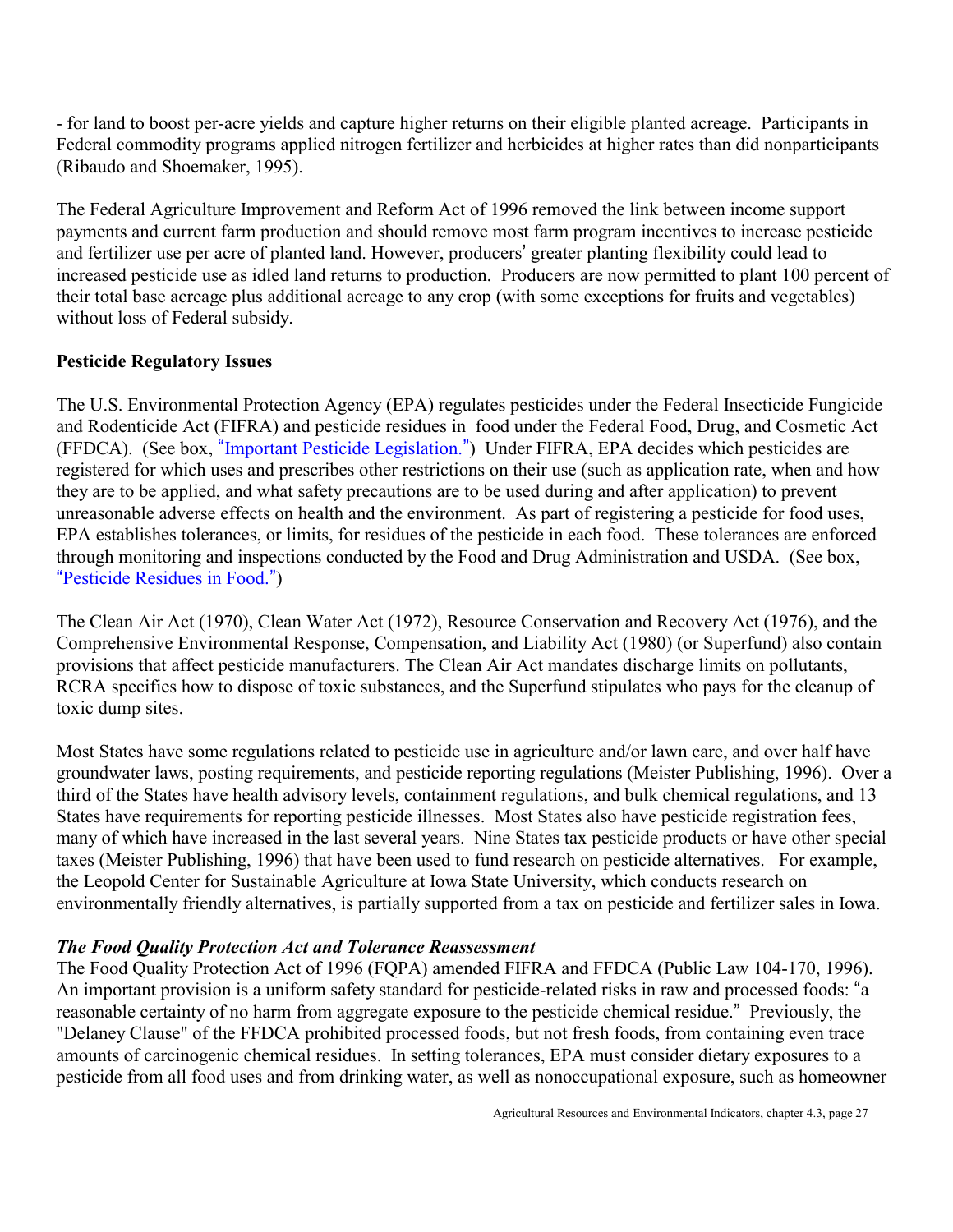#### **Important Pesticide Legislation**

<span id="page-27-0"></span>**The Insecticide Act of 1910** -- Prohibited the manufacture, sale, or transport of adulterated or misbranded pesticides; protected farmers and ranchers from marketing of ineffective products.

**Federal Food, Drug, and cosmentic Act of 1938 (FFDCA)** --Provided that safe tolerances be set for residues of unavoidable poisonous substances (such as pesticides) in food.

**Federal Insecticide, Fungicide, and Rodenticide Act of 1947 (FIFRA)** -- Required pesticides to be registered before sale and that the product label specify content and whether the substance was poisonous.

**Miller Amendment to FFDCA of 1954** --Amended FFDCA to require that tolerances for pesticide residues be established (or exempted) for food and feed (Section 408). Allowed consideration of risks and benefits in setting tolerances.

**Food Additives Amendment to FFDCA of 1958** -- Amended FFDCA to give authority to regulate food additives against a general safety standard that does not consider benefits (Section 409); included the Delaney Clause, which prohibited food additives found to induce cancer in humans or animals. Pesticide residues in processed foods were classified as food additives, while residues on raw commodities were not. When residues of a pesticide applied to a raw agricultural commodity appeared in a processed product, the residues in processed foods were not to be regulated as food additives if levels were no higher than sanctioned on the raw commodity.

**FIFRA Amendments of 1964** -- Increased authority to remove pesticide products from the market for safety reasons by authorizing denial or cancellation of registration and the immediate suspension of a registration, if necessary, to prevent an imminent hazard to the public.

**Federal Environmental Pest Control Act (FEPCA) of 1972** -- Amended FIFRA to significantly increase authority to regulate pesticides. Allowed registration of a pesticide only if it did not cause "unreasonable adverse effects" to human health or the environment; required an examination of the safety of all previously registered pesticide products within 4 years (of the act) using new health and environmental protection criteria. Materials with risks that exceeded those criteria were subject to cancellation of registration. Specifically included consideration of risks and benefits in these decisions.

**FIFRA Amendment of 1975** – Required consideration of the effects of registration cancellation or suspension on the production and prices of relevant agricultural commodities.

**Federal Pesticide Act of 1978** -- Identified review of previously registered pesticides as "reregistration"; eliminated the deadline for reregistration but required an expeditious process.

**FIFRA Amendments of 1988** -- Accelerated the reregistration process by requiring that all pesticides containing active ingredients registered before November 1, 1984, be reregistered by 1995; provided EPA with additional financial resources through reregistration and annual maintenance fees levied on pesticide registrations.

**The Food Quality Protection Act of 1996 (FQPA)** -- Amended FIFRA and FFDCA. Set a consistent safety standard for risks from pesticide residues in foods: "ensure that there is a reasonable certainty that no harm will result to infants and children from aggregate exposure." Pesticide residues are no longer subject to the Delaney Clause of FFDCA; both fresh and processed foods may contain residues of pesticides classified as carcinogens at tolerance levels determined to be safe. EPA is required to reassess existing tolerances of pesticides within 10 years, with priority to pesticides that may pose the greatest risk to public health. Benefits no longer have a role in setting new tolerances, but may have a limited role in decisions concerning existing tolerances. Included special provisions to encourage registration of minor-use and public health pesticides.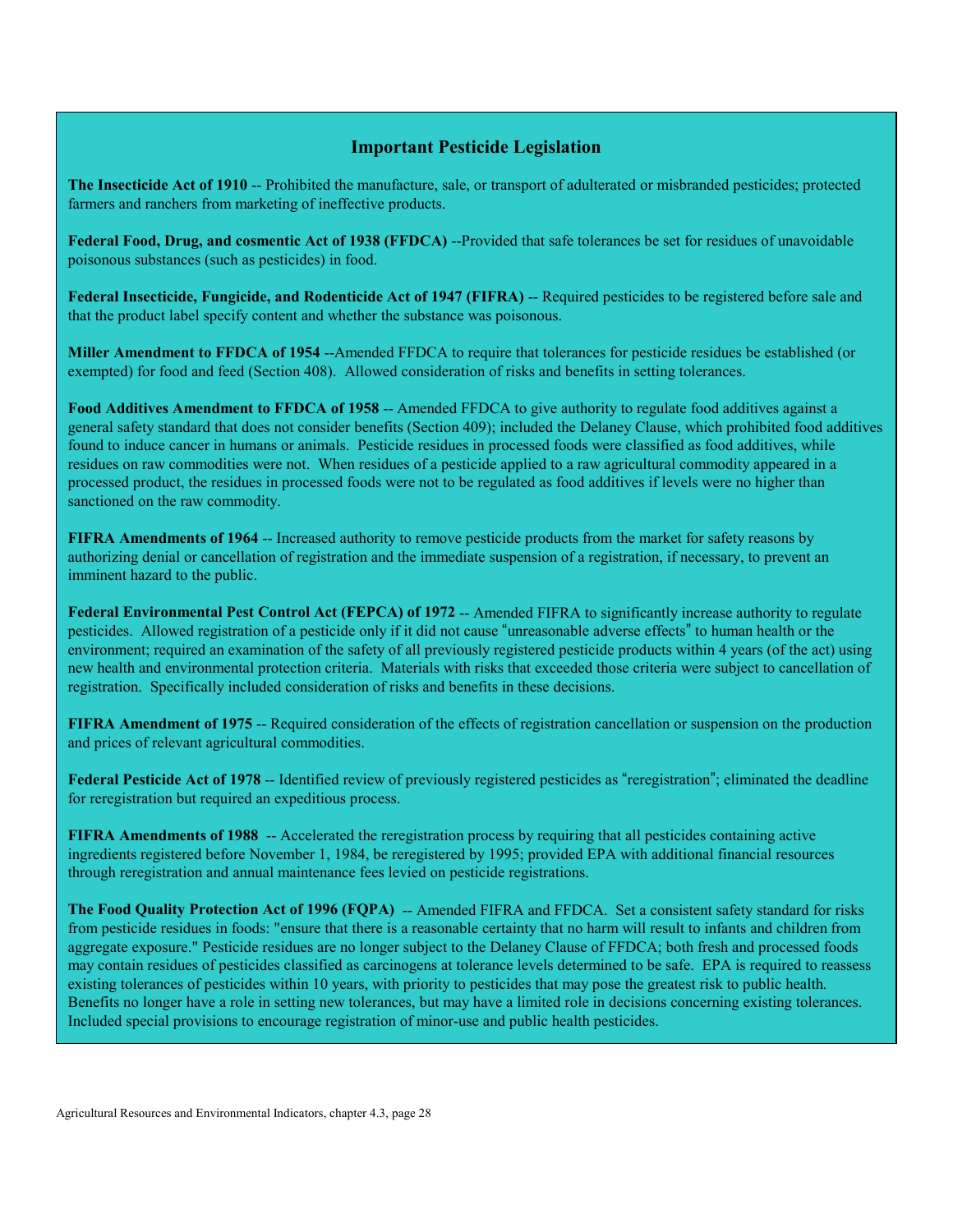#### **Pesticide Residues in Food**

<span id="page-28-1"></span><span id="page-28-0"></span>USDA's pesticide monitoring by the Agricultural Marketing Service (AMS) measures residues on both domestic and imported samples of fresh fruits and vegetables common in the diets of the U.S. population. Wheat was sampled in 1995, 1996, and 1997, and whole milk was sampled in 1996 and 1997. The AMS monitoring is used not only to respond to food safety concerns but also to provide the EPA with data to assess the actual dietary risk posed by pesticides. Without actual exposure data, the pesticide registration process assumes all producers apply the pesticide and that residues are at tolerance levels or levels observed in field trials conducted at maximum rates and number of applications and minimum preharvest interval. This assumed maximum risk might significantly exceed actual risk and jeopardize the registration process for products important to agricultural production. Pesticide use data can be used to reduce the percent of crop treated assumption from 100 percent.

Some pesticide residues were found on 71 percent of the fruit and vegetable samples in 1993 and 62 percent in (1994 USDA, AMS, 1995; USDA, AMS, 1996). In 1995, approximately 65 percent of the fruit and vegetable and 79 percent of the wheat samples had at least one residue (USDA, AMS, 1997). In 1996, about 72 percent of fruit and vegetable, 18 percent of milk, and 91 percent of wheat samples contained at least one pesticide residue (USDA, AMS, 1998b). Detections were more frequent on fresh produce (83 percent of the samples) than on processed products (39 percent of the samples). About 21 percent of all detections were from postharvest use on produce to prevent spoilage during storage and transportation. In 1997, 57 percent of fruit and vegetable samples contained at least one residue, including 70 percent of the fresh produce and 45 percent of the processed products. About 24 percent of those detections were due to postharvest uses (USDA, AMS, 1998a). Also 15 percent of milk, 80 percent of wheat, and 87 percent of soybean samples contained at least one residue.

However, few detections exceeded established tolerance levels in those years. In 1996, 4 percent of samples had presumptive violations (USDA, AMS, 1998b). In 1997, 6 percent of fruit and vegetable, 4 percent of wheat, and 1 percent of milk samples had presumptive violations (USDA, AMS, 1998a). Most violations were for residues for which no tolerance was established on the use.

use of a pesticide for lawn care. EPA must also consider the increased susceptibility of infants and children or other sensitive subpopulations to pesticide risks and the cumulative effects from other substances with a "common mechanism of toxicity." EPA must review all residue tolerances of currently registered pesticides against this new standard by 2006, with priority given to pesticides that may pose the greatest risk to public health. The timetable specifies 33 percent by 1999, 66 percent by 2002, and the remainder by 2006. If risk of a pesticide exceeds the standard, EPA will reduce residue limits or revoke tolerances for uses of the pesticide until the standard is met. If a common mechanism of toxicity is identified for a group of pesticides, the cumulative risk of the group must meet the standard.

In 1997, EPA gave high priority to organophosphates for the FQPA tolerance review and is currently conducting risk assessments of these materials. EPA also gave high priority to carbamates and probable human carcinogens. Organophosphate pesticides are a health concern because they affect the enzyme (acetylcholinesterase) that controls the nervous system. Exposure to these materials can occur through inhalation, skin absorption, and ingestion; some organophosphates are prone to storage in fat tissues. The most common symptoms from overexposure are headaches, nausea, and dizziness. However, they can cause sensory and behavior disturbances, incoordination, and depressed motor function, and, at high concentrations, respiratory and pulmonary failure. The long-term effects of these chemicals, especially when exposure is during early growth and development, are not fully known. Of the nearly 1,800 organophosphate tolerances, over 300 are for foods among the top 20 consumed by children. EPA also has expressed concern that organophosphates exhibit a common mechanism of toxicity, which requires a cumulative assessment of risk. In 1996, AMS detected organophosphate pesticide residues on many of the fruit and vegetable samples; however, only three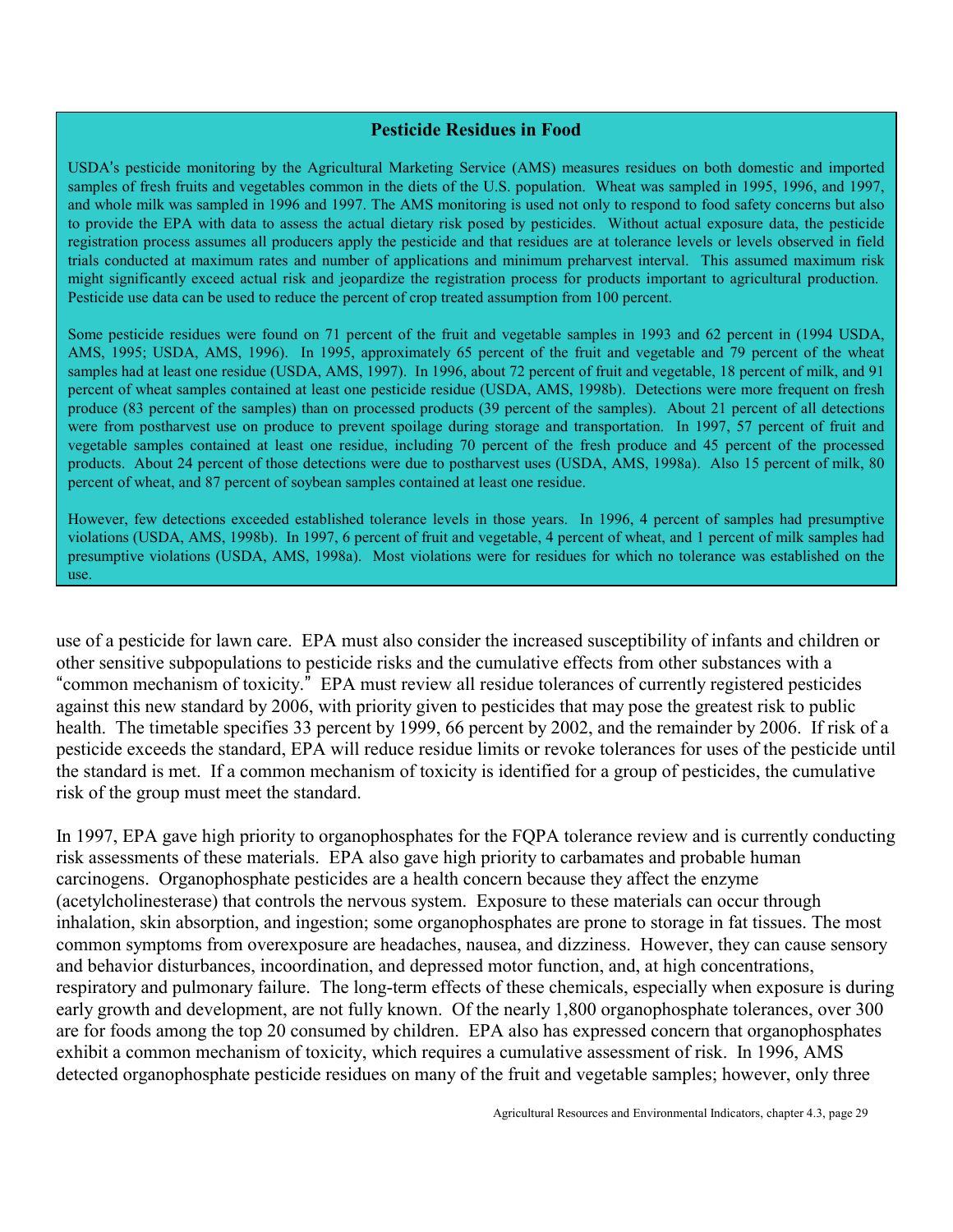samples exceeded the established tolerance level for the commodity (see box, "[Pesticide Residues in Food](#page-28-1)"). Presumptive violations occurred on 90 samples where no tolerance was established but an organophosphate residue was detected.

Farmers have used organophosphate pesticides for many years. Many are insecticides that kill a broad spectrum of insects and have a longer persistence than some alternatives. Due to their large area planted, corn, cotton, and wheat account for most of the crop acreage treated with organophosphate; one or more organophosphates were applied to 17 percent of corn, 57 percent of cotton, and 9 percent of wheat acres (table 4.3.11, hyperlink to .xls file). However, a high percentage of fruit and vegetable acreage is treated with these materials. In particular, 94 percent of apple, 90 percent of pear, 90 percent of tart cherry, and 81 percent of peach bearing acres were treated with at least one organophosphate pesticide. In addition, large proportions of broccoli (75 percent), lettuce (67 percent), snap bean (67 percent), tomato (55 percent), potato (52 percent), grape (18 percent), and orange (35 percent) acres were treated. Organophosphates were applied to nearly half the acreage of crops identified as most common in the diets of infants and children (apples, peaches, pears, carrots, sweet corn, snap beans, peas, and tomatoes).pesticides classified as probable carcinogens are used on more acreage than organophosphates, while carbamates are used on less. On field crops in 1997, one or more probable carcinogens were used on 88 percent of the potato, 30 percent of the corn, and 24 percent of the soybean acreage (table 4.3.11, hyperlink to .xls file). In 1996, one or more were used on over 50 percent of the watermelon, strawberry, carrot, celery, eggplant, head and other lettuce, onion, bell pepper, fresh-market cabbage, freshmarket sweet corn, fresh market cucumber, fresh market snap bean, and fresh-market and processing tomato acreage. In 1995, they were used on over 50 percent of the apple, apricot, blackberry, blueberry, nectarine, peach, pear, prune, raspberry, and tart cherry acreage. One or more carbamates were used on more than 50 percent of the potato, strawberry, eggplant, head lettuce, bell pepper, fresh market tomato, and nectarine acreage; and on more than 70 percent of the celery, fresh-market sweet corn, apple, blueberry, and lime acreage.

The tolerance review could result in tolerance revocation, and thus cancellation, for some or all currently registered uses of these pesticides. If so, growers will have to find alternative practices for the canceled uses. Depending upon their cost-effectiveness, the use of the alternatives could lower yields or increase costs per acre. In some cases, one or more organophosphates (or carbamates or probable carcinogens) will be among the alternative practices for another. For some crops treated with these pesticides, grower returns could decline, production and acreage could decrease, and prices increase. In some cases, exports might decrease or imports increase. While they account for a small portion of total pesticide use, several fruit and vegetable crops are particularly vulnerable to large economic impacts.

A number of regulatory actions occurred as the tolerance review proceeded. In August 1999, the registrants of azinphos methyl and methyl parathion, both of which are organophosphates, took voluntary actions to reduce children's dietary, worker safety, and ecological risks.

# *Important Regulatory Actions*

EPA has taken a number of important regulatory actions against agricultural pesticides, while other are still pending [\(table 4.3.12\).](#page-31-0) In 1994, EPA initiated a special review of triazine herbicides (atrazine, cyanazine, and simazine). In 1995, the manufacturer of cyanazine voluntarily withdrew its registration rather than proceed with the special review. Cyanazine, which is identified as a carcinogenic material, was the third most used erbicide on corn and cotton and was also commonly used on sorghum and other crops to control grasses and broadleaf weeds. The manufacturer agreed to stop selling products containing cyanazine by 1999.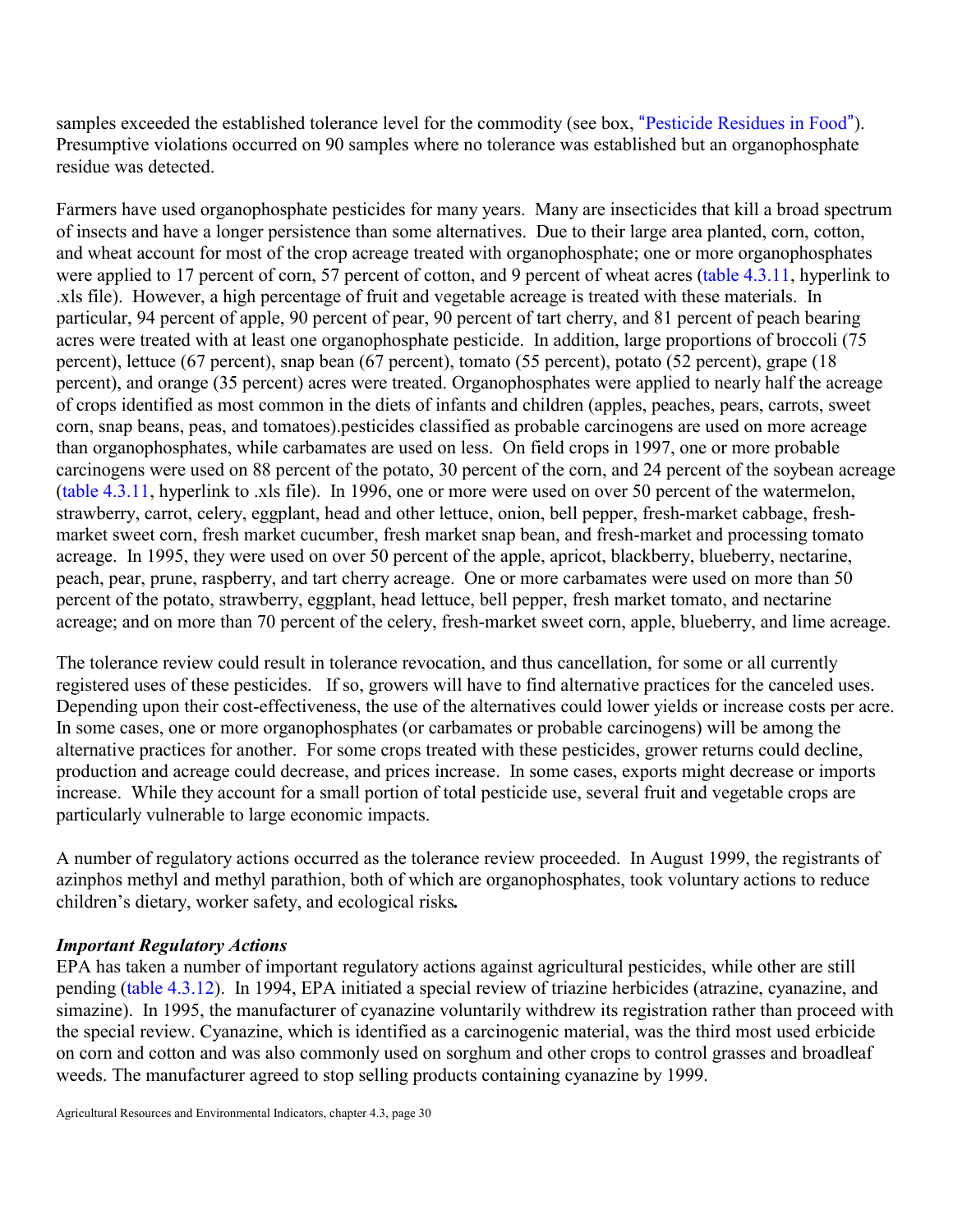In 1993, regulatory action was taken for methyl bromide under the Clean Air Act because of its adverse effect on the ozone layer in the upper atmosphere. Under that action, production and importation were to be terminated in 2001. However, the Clean Air Act was amended in October 1998 to extend the phaseout until 2005 and allow exemptions for quarantine, preshipment, and critical uses.

#### *Pesticide Registration Costs*

The EPA registration process requires manufacturers to provide scientific data to substantiate that a proposed product is safe and poses no unreasonable adverse effects to human health or the environment. Test pertaining to toxicology, reproduction disorders and abnormalities, and potential for tumors from exposure to the pesticide are required. Other required tests evaluate the effect of pesticides on aquatic systems and wildlife, farmworker health, and the environment. Registration can require up to 70 types of tests to substantiate the safety of the product.

All of these regulatory requirements affect the development time and cost of pesticide production. Ollinger and Fernandez-Cornejo (1995) estimated that the research and development of a new pesticide averages 11 years and can cost manufacturers between \$50 and \$70 million. They found that regulation encourages the development of less toxic pesticide materials but discourages new chemical registrations, encourages firms to abandon pesticide registrations for minor crops, and favors large firms over smaller ones. They also said that regulation encourages firms to develop biological pesticides as an alternative to chemical pesticides.

# *Regulatory Streamlining for Reduced-Risk Pesticides*

The EPA has facilitated the development of biological pesticides by establishing a tier approval system in which, under some circumstances, several tests are waived. These reduced regulation costs have helped lower the development costs of biopesticides, which are estimated at around \$5 million per product (Ollinger and Fernandez-Cornejo, 1995). Biological pesticides include microbial pesticides, plant pesticides, and biochemical pesticides. In 1997, the average time to register a biological pesticide was 11 months, compared to 38 months for a conventional pesticide.

Conventional pesticides can be classified as reduced-risk by having low impact on human health, low toxicity to nontarget organisms, low potential for groundwater contamination, lower use rates, low pest resistance potential, compatibility with IPM, or the potential to displace pesticides with human health concerns. The average time to register a reduced-risk pesticide (other than biological pesticides) is 14 months. EPA reports that it has registered between 13 and 19 reduced-risk pesticides per year from 1994 to 1998.

The EPA has also facilitated the use of minimum-risk pesticides by establishing a process for exemption from costly FIFRA requirements. Thirty-one substances deemed to pose insignificant risks to human health and the environment have recently been deregulated (see box, "[Deregulated Minimum-Risk Pesticides](#page-32-0)"). EPA considered whether the substances were common foods, had nontoxic modes of action, were recognized by FDA as safe, and scientific evidence showed no significant adverse effects or persistence in the environment.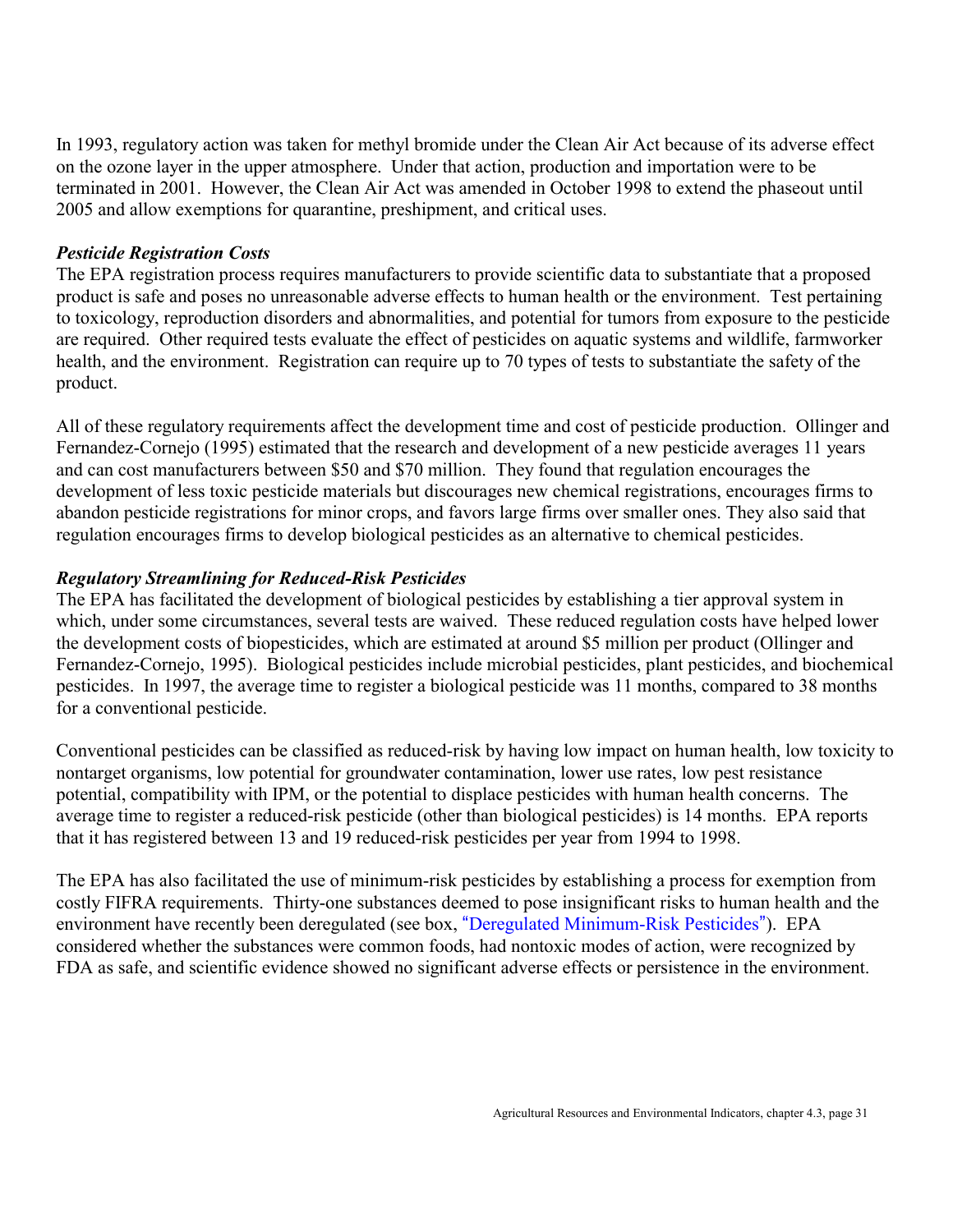<span id="page-31-0"></span>Table 4.3.12--EPA regulatory actions and special review status on selected pesticides used in field crops production, 1972 - October

| 1998                                                  |                                                                                                      |
|-------------------------------------------------------|------------------------------------------------------------------------------------------------------|
| Pesticide                                             | <b>Regulatory action and date</b>                                                                    |
| Alachlor                                              | Uses restricted and label warning, 1987; concerns about groundwater contamination to be addressed    |
|                                                       | by State management plans.                                                                           |
| Aldicarb                                              | Use canceled on bananas, posing dietary risk, 1992. Use on potatoes allowed after new application    |
|                                                       | techniques showed lower residues, 1995.                                                              |
| Aldrin                                                | All uses canceled except for termite control, 1972.                                                  |
| Captafol                                              | All uses canceled, 1987.                                                                             |
| Chlordimeform                                         | All uses canceled, 1988. Use of existing inventory until 1989.                                       |
| Cyanazine                                             | Manufacturers voluntarily phasing out production by 2000, but stock can be used until 2003.          |
| <b>DDT</b>                                            | All uses canceled except control of vector diseases, health quarantine, and body lice, 1972.         |
| Diazinon                                              | All use on golf course and sod farms canceled, 1990.                                                 |
| Dimethoate                                            | Dust formulation denied and label changed, 1981.                                                     |
| Dinoseb                                               | All uses canceled, 1989.                                                                             |
| EBDC (Mancozeb, Maneb,                                | Protective clothing and wildlife hazard warning, 1982; food uses of nabam canceled in 1989; 8 uses   |
| Metiram, Nabam, Zineb)                                | canceled and 45 retained, 1992.                                                                      |
| <b>EDB</b>                                            | All uses terminated except vault fumigation and quarantine fumigation of nursery stock, 1989.        |
| Endrin                                                | All uses canceled, 1985.                                                                             |
| <b>EPN</b>                                            | All uses canceled, 1987.                                                                             |
| Ethalfluralin                                         | Benefits exceeded risks, additional data required, 1985.                                             |
| Heptachlor                                            | All uses canceled except homeowner termite product, 1988.                                            |
| Methyl Bromide                                        | Annual production and importation limited to 1991 levels and then terminated in 2001, 1993. Clean    |
|                                                       | Air Act amended to extend the phaseout until 2005 and allow exemptions for quarantine,               |
|                                                       | preshipment, and critical uses, 1998.                                                                |
| Mevinphos                                             | Voluntary cancellation of all uses, 1994.                                                            |
| Monocrotophos                                         | All uses canceled, 1988.                                                                             |
| Parathion                                             | Use on field crops only, 1991; under EPA review with toxicological data requested.                   |
| Propargite                                            | Registered use for 10 crops canceled, 1996. Use for other crops remains legal.                       |
| Toxaphene                                             | Most uses canceled except emergency use for corn, cotton, and small grains for specific insect       |
|                                                       | infestation, 1982.                                                                                   |
| Triazines (atrazine, simazine)                        | Under review because of concerns about carcinogenicity and ground- and surface-water                 |
|                                                       | contamination.                                                                                       |
| Trifluralin                                           | Restrictions on product formulation, 1982.                                                           |
| $2,4-D$ (2,4-DB, 2,4-DP)                              | Industry agreed to reduce exposure through label change and user education, 1992.                    |
| Methyl parathion                                      | Voluntary cancellation of all fruit, some vegetable, and some non-food uses, 1999.                   |
| Azinphos methyl                                       | Voluntary reduction of use on some fruit; cap on U.S. supply; cancellation of sugar cane use, cotton |
|                                                       | use east of Mississippi River, and ornomental and some tree uses, 1999.                              |
| Source: USDA, ERS, based on information in EPA, 1998. |                                                                                                      |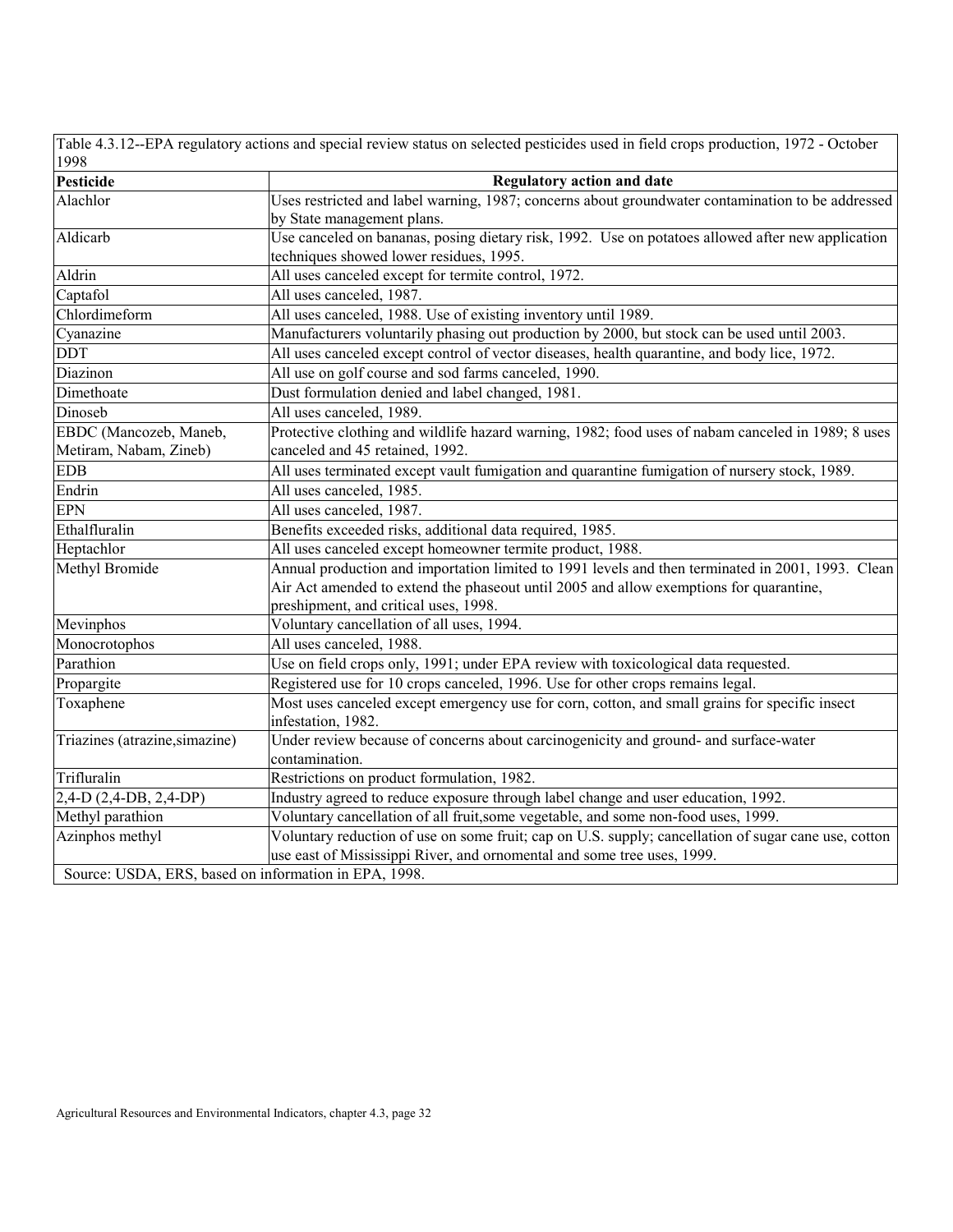#### **Deregulated Minimum-Risk Pesticides**

<span id="page-32-0"></span>The following minimum-risk pesticides, mostly from common food substances, were exempted from costly Federal Insecticide, Fungicide, and Rodenticide Act requirements by the U.S. Environmental Protection Agency in a 1996 ruling: castor oil (U.S.P. or equivalent), cedar oil, cinnamon and cinnamon oil, citric acid, citronella and its oil, cloves and clove oil, corn gluten meal, corn oil, cottonseed oil, dried blood, eugenol, garlic and garlic oil, geraniol, geranium oil, lauryl sulfate, lemongrass oil, linseed oil, malic acid, mint and mint oil, peppermint and peppermint oil, 2-phenethyl propionate (2-phenylethyl propionate), potassium sorbate, putrescent whole egg solids, rosemary and rosemary oil, sesame and sesame oil, sodium chloride (common salt), sodium lauryl sulfate, soybean oil, thyme and thyme oil, white pepper, and zinc metal strips. Source: EPA, 1996a.

Proponents felt that deregulation of these substances would particularly benefit small businesses and the organic industry and supported the expansion of this list in the future, while opponents were concerned about product effectiveness (U.S. EPA, 1996a).

#### *New Pest Control Products and Technology*

Each year, the EPA registers several new pesticides that producers may use on specified crops if the products offer improved pest control and are profitable. EPA reports registering between 22 and 31 new pesticides per year from 1994 to 1998, but not all are for food production. Acetochlor was granted conditional registration in 1994 as an herbicide for use on corn that would help reduce overall herbicide use. The registration allows automatic cancellation if the use of other herbicide products is not reduced or if acetochlor is found in ground water. In 1997, about 28 million pounds of the new product were applied to 24 percent of U.S. corn acreage (appendix table 4.3.2, hyperlink to .xls file). The reduced pounds of alternative herbicides (alachlor, metolachlor, atrazine, EPTC, butylate, and 2,4-D) more than offset the pounds of acetochlor.

Other pesticide products have significantly affected the quantity of total use. For example, imazethapyr, first registered for use on soybeans in 1989, has become the most widely used soybean herbicide in the United States. This herbicide, applied at less than 1 ounce per acre, often replaced trifluralin and other products, applied at rates many times higher.

#### *Genetically Engineered Plants.*

Genetic engineering to develop herbicide-tolerant varieties, plant pesticides, and other pest control products is augmenting traditional plant breeding. Seed and chemical companies have expanded research and development on plant biotechnology because of the increasing costs to develop chemical pesticides that meet human health and environmental regulations and are sufficiently toxic to kill target pests (Ollinger and Fernandez-Cornejo, 1995). Compared with traditional plant breeding, plant biotechnology reduces the time required to identify desirable traits. In addition, by inserting into the plant a gene that imparts some desirable properties, biotechnology allows a precise alteration of a plant's traits, facilitating the development of characteristics not possible through traditional plant breeding. This technology allows researchers to target a single plant trait, which decreases the number of unintended characteristics that may occur with traditional breeding techniques. The development of genetically modified plants takes about 6 years and costs about \$10 million, while a chemical pesticide takes an average of 11 years at a cost of \$50-\$70 million (Ollinger and Fernandez-Cornejo, 1995).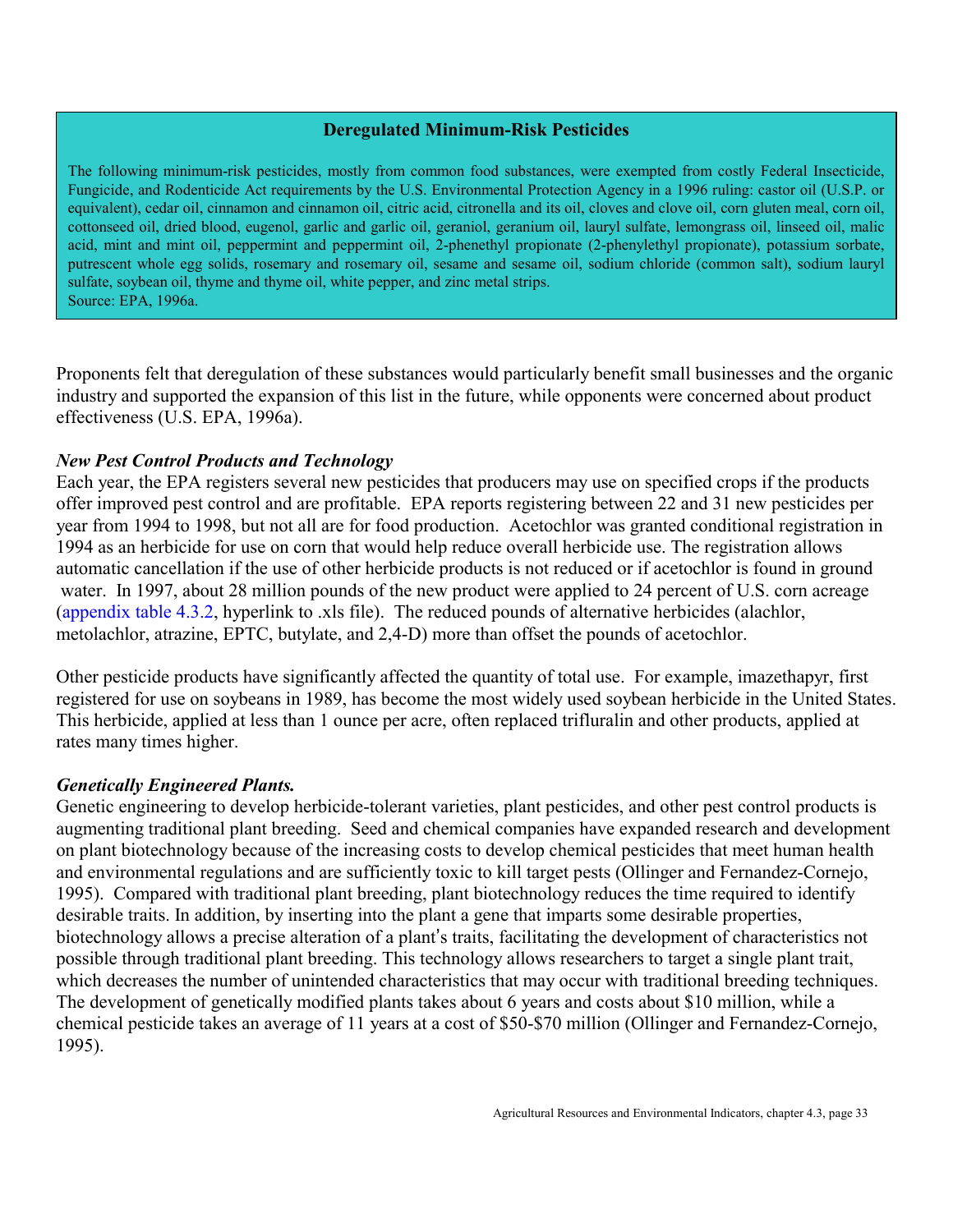A number of seed and chemical companies have been developing plant varieties with resistance to particular herbicides. Monsanto has developed a soybean variety that is not damaged by Monsanto's popular herbicide glyphosate (Roundup) and similar glyphosate-tolerant varieties are being developed for canola, cotton, corn, sugar beets, and rapeseed oil. Glufosinate ammonium-tolerant corn and bromoxynil-tolerant cotton are also available. This technology could provide growers with an incentive to use specific pesticides that are effective at lower application rates than other pesticides. In 1996, the use of herbicide-resistant hybrids or varieties was reported on 3 percent of corn, 7 percent of soybean, and 2 percent of cotton acreage [\(table 4.3.5\).](#page-17-8) In 1997, the reported use increased to 4 percent of corn, 17 percent of soybean, and 11 percent of cotton acreage. By 1998, reported use increased to 18 percent of corn, 44 percent of soybean, and 26 percent of cotton acreage in surveyed States in 1998.

Concerns about this technology include the possibility of accelerated weed resistance, as well as the toxicity of the herbicide products for which the crop tolerance is developed. Danish scientists reported that the genes for herbicide resistance in transgenic oilseed rape had moved to field mustard, a wild relative, and that this weed demonstrated herbicide resistance (Kling, 1996).

In March 1995, the EPA approved, for the first time, a limited registration of genetically engineered plant pesticides to Ciba and Mycogen Plant Sciences, and in August 1995, granted conditional approval for full commercial use of a transgenic pesticide (Bt) to combat the European corn borer (EPA, 1995). Bt corn, cotton, and potato varieties are now marketed. This technology could reduce the need to apply conventional chemical insecticides for such pests as bollworm, tobacco budworm, pink bollworm and European cornborer. In 1996, Bt varieties were used on 15 percent of cotton acreage and 1 percent of corn and potato acreages [\(table 4.3.5\).](#page-17-9) In 1997, use increased to 8 percent of corn acreage and 3 percent of potato acreage (and remained at 15 percent of cotton acreage). By 1998, use increased to 19 percent of corn acreage and 17 percent of cotton acreage in the surveyed States. Bt seed was planted on 35 percent of cotton acreage in the Mississippi Delta States, where a major portion of insecticide treatments is for bollworms and budworms.

However, some scientists are concerned that the plants do not produce sufficient levels of pesticides and that the pest survival rates will encourage pest resistance to Bt, including Bt sprays. This is especially a concern for the growing number of producers who rely on the foliar-applied Bt, and has led the EPA to approve the new pesticides conditional on the monitoring for pest resistance and the development of a management plan in case the insects become resistant. In addition, some scientists have raised concerns about the impact of Bt varieties on nontarget Lepidopteran insects, such as Monarch butterflies.

The techniques used for developing disease-resistant plants are similar to the immunization of humans by vaccines. Small amounts of plant viruses are inserted into the plants, which subsequently become immune to the diseases (Salquist, 1994). The plants are capable of passing this trait from generation to generation. For example, researchers have developed squash varieties that are naturally virus-resistant, thus preventing insectborne viruses that can destroy up to 80 percent of the squash crop. A number of seed and chemical companies and several universities have been field-testing insect- and virus-resistant plants, developed with these genetic engineering techniques, for several major field crops and vegetables.

Consumer concern over pesticide use has prompted biotechnology firms to enter the genetically engineered plant market. As agricultural biotechnology products attain commercial success, some private investment funding may shift from the smaller pharmaceutical markets toward agricultural crop protection (Niebling, 1995).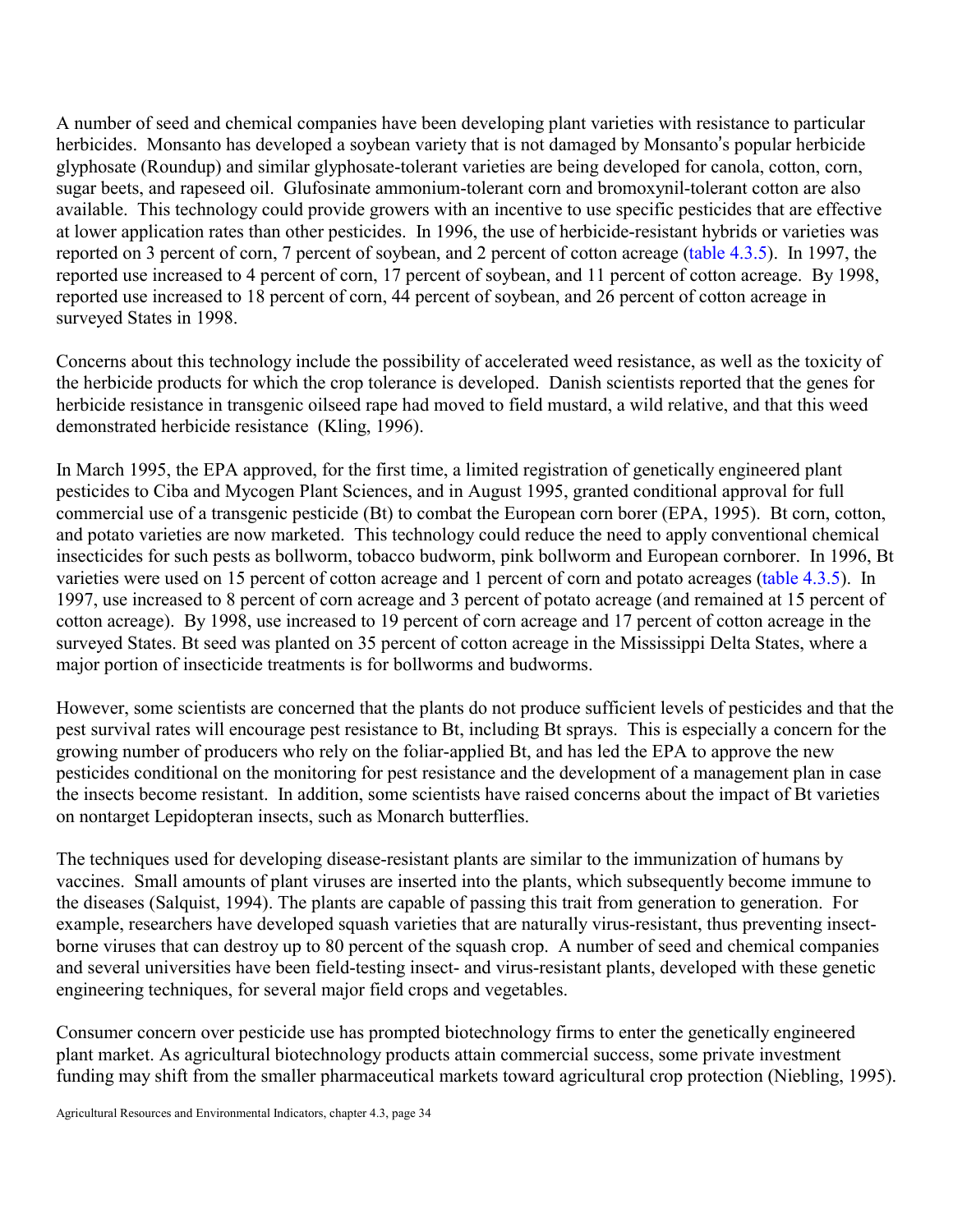<span id="page-34-0"></span>On the other hand, consumer acceptance of the bioengineered Bt corn, Bt cotton, and other genetically engineered crops has not yet been demonstrated in major U.S. markets. Hoban (1998) found U.S. consumers willing to accept biotechnology in food products if they perceive benefits, such as better flavor or reduced pesticide use, and a low level of risk from the technology. He also said that consumers in some European countries are less willing to accept biotechnology in foods, as reflected by European Community resistance to importing "genetically altered" commodities from the U.S. These concerns could limit the marketability and adoption of genetically altered commodities.

The Animal and Plant Health Inspection Service (APHIS) regulates the importation, interstate movement, and environmental release of certain genetically engineered plants and microorganisms. As of November 30, 1997, APHIS had approved or acknowledged 876 field releases for insect-resistant varieties since 1987 (24 percent of the total field trials approved or acknowledged), 359 to test viral resistance (9.8 percent), 153 for fungal resistance (4.2 percent), and 1,058 field releases for herbicide tolerance (29 percent).

# **Alternative Pest Management Programs and Initiatives**

Pest management systems in the future will reflect public and scientific concerns about the ecological and health impacts of chemical use. USDA, EPA, and other government agencies have initiated a number of programs to encourage biological and cultural pest management, and the agricultural industry has initiated voluntary measures to reduce pesticide use. USDA's integrated pest management (IPM) programs research and promote a combination of cultural, biological and pesticide efficiency tools. USDA's areawide pest management program implements IPM and biological approaches on an areawide basis. And a new grant program in USDA focuses exclusively on biologically based pest management. In addition, some of the research done in USDA's farming systems programs focuses on alternative pest management (see [chapter 4.1 P](http://www.ers.usda.gov/publications/ah712/AH7124-1.PDF)roduction Management Overview).

# *IPM Research and Education.*

On September 22, 1993, the EPA, USDA, and the Food and Drug Administration (FDA) presented joint testimony to Congress on a comprehensive interagency effort designed to reduce the pesticide risks associated with agriculture. The three goals of this effort are to (1) discourage the use of higher risk products, (2) provide incentives for the development and commercialization of safer products, and (3) encourage the use of alternative control methods that decrease the reliance on toxic and persistent chemicals (Browner and others, 1993). This joint testimony also expressed support for "a goal of developing and implementing IPM programs for 75 percent of total U.S. crop acreage" by the year 2000, ecosystem-based programs to reduce pesticide use, market-based incentives such as reduced-pesticide-use food labels, and other efforts to help reduce pesticide risks.

The first national study of biologically based IPM in the early 1990's sponsored by USDA and EPA, concluded that dozens of technical, institutional, regulatory, economic, and other constraints need addressing in order to achieve broader adoption (Zalom and Fry, 1992). Three constraints were identified for all commodity groups: (1) lack of funding and personnel to conduct site-specific research and demonstrations; (2) producer perception that IPM is riskier than conventional methods, more expensive, and not a shortrun solution; and (3) educational degree programs that are structured toward narrow expertise rather than broad knowledge of cropping systems (Glass, 1992)

The current IPM initiative in USDA attempts to address the funding constraint and the need for IPM demonstrations and highlights stakeholder involvement in priority setting for IPM research (Jacobsen, 1996). A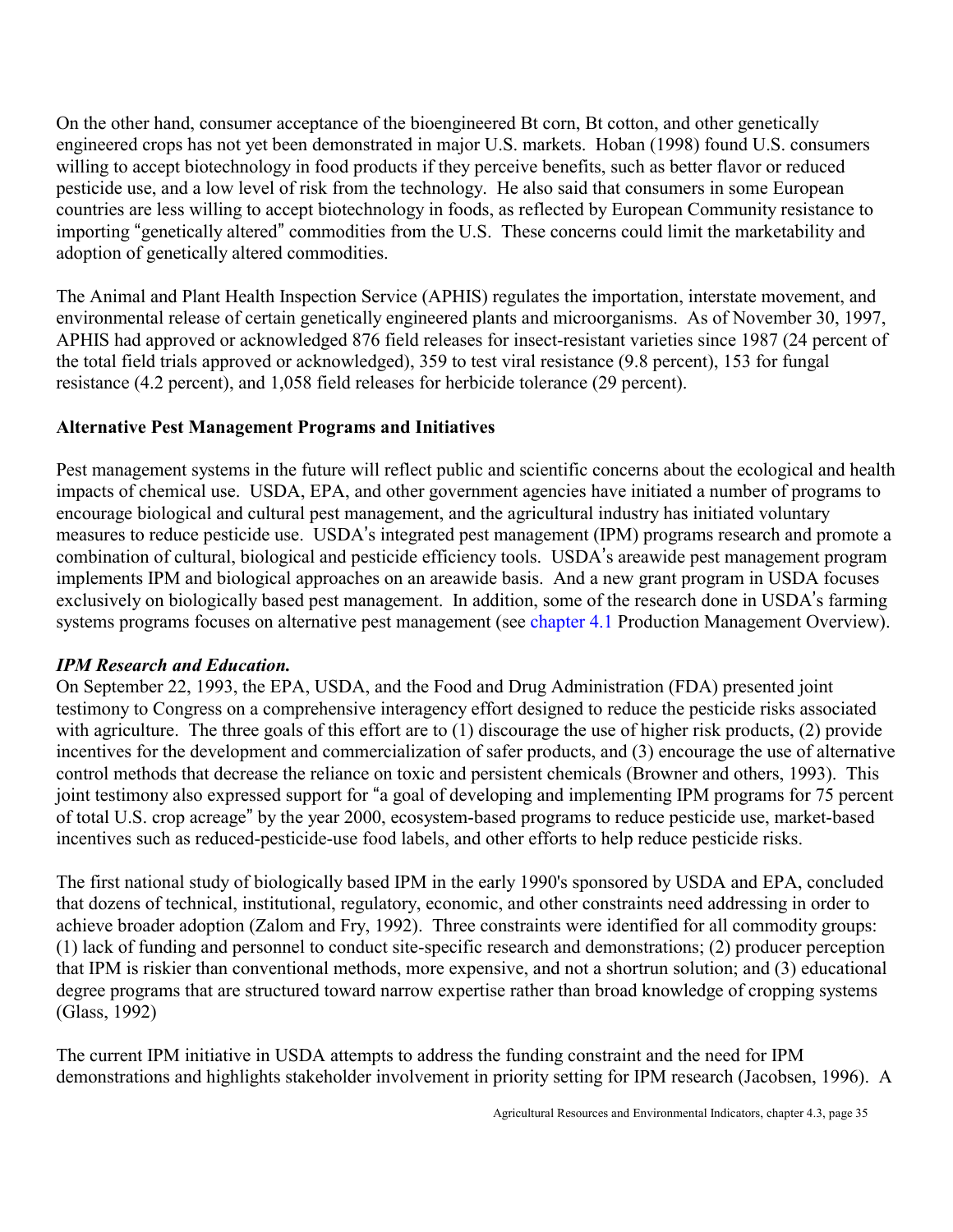number of IPM research projects have started to examine biocontrols and cultural practices for several commodities, especially those that may not have adequate pest management alternatives because of current or pending EPA regulatory actions or voluntary pesticide registration cancellations.

USDA-CSREES has programs to fund IPM research and extension in the Land Grant universities. A regional competitive grants program funds research to develop IPM systems and practices, including decision models, resistant cultivars, and biological and cultural practices to control pests and reduce pesticide use. The extension program supports IPM education and implementation in every State and also supports an IPM coordinator at each Land Grant university to develop and coordinate IPM research and extension programs. The Pest Management Alternatives Program was established in 1996 to fund projects to develop and demonstrate replacement technologies for pesticides under consideration for USEPA regulatory action and for which effective alternatives are not available. The program also funds projects to summarize production and pest control practices and alternatives for high priority pesticides for FQPA tolerance review.

The State Extension Service IPM programs are overseen by designated IPM coordinators, who focus on developing interdisciplinary pest management programs (Gray, 1995). Over half of U.S. farmers are using a minimum level of IPM -- including scouting for insect pests and applying insecticides when economic thresholds are reached (Vandeman and others, 1994) -- as opposed to preventative, calendar-based spraying. Economic and environmental studies have reported mixed results in terms of the impacts of IPM scouting and thresholds on pesticide use (Rajotte and others, 1987; Mullen, 1995; Ferguson and Yee, 1995; Fernandez-Cornejo, 1996).

# *Areawide Pest Management Systems*

USDA is also implementing an areawide pest management approach -- through partnerships with growers, commodity groups, government agencies, and others -- to contain or suppress the population levels of major insect pests in agriculture over large definable areas, as opposed to on a farm-by-farm basis (Calkins and others, 1996). Biological and cultural methods are the focus of most of these areawide programs.

Some biological control tactics, such as sterile insect releases, are most effective if implemented on a large area that encompasses many farms (U.S. Congress, 1995). For example, corn rootworm is a highly mobile pest as an adult and more effectively managed over a large area. The areawide program seeks to provide more sustainable pest control, at costs competitive with insecticide-based programs, and to reduce the use of chemical insecticides in agriculture. One successful biologically based areawide program was launched against the screwworm, a major parasitic pest of livestock, pets, and humans. USDA began releasing sterile male screwworm flies into wild populations in the 1950's, and by the early 1980's the screwworm became the only pest successfully eradicated from the United States (U.S. Congress, 1995).

USDA currently has seven areawide projects in various stages of evaluation, pilot testing, and large area implementation [\(table 4.3.13\).](#page-39-0) The oldest, the **Areawide Bollworm/Budworm Project** in Mississippi, was initiated in 1987. Under this project, serious insect pests of Delta crops, especially cotton, were managed successfully with natural insect pathogens in small field tests. The project went into a large-area testing phase with 215,000 acres in 1994 and 1995, expanded to 850,000 acres in 1998, and was completed in 1999. A competitive technology, transgenic insect-resistant cotton varieties, became widely available in 1998, and grower interest in the areawide insect pathogen technology declined.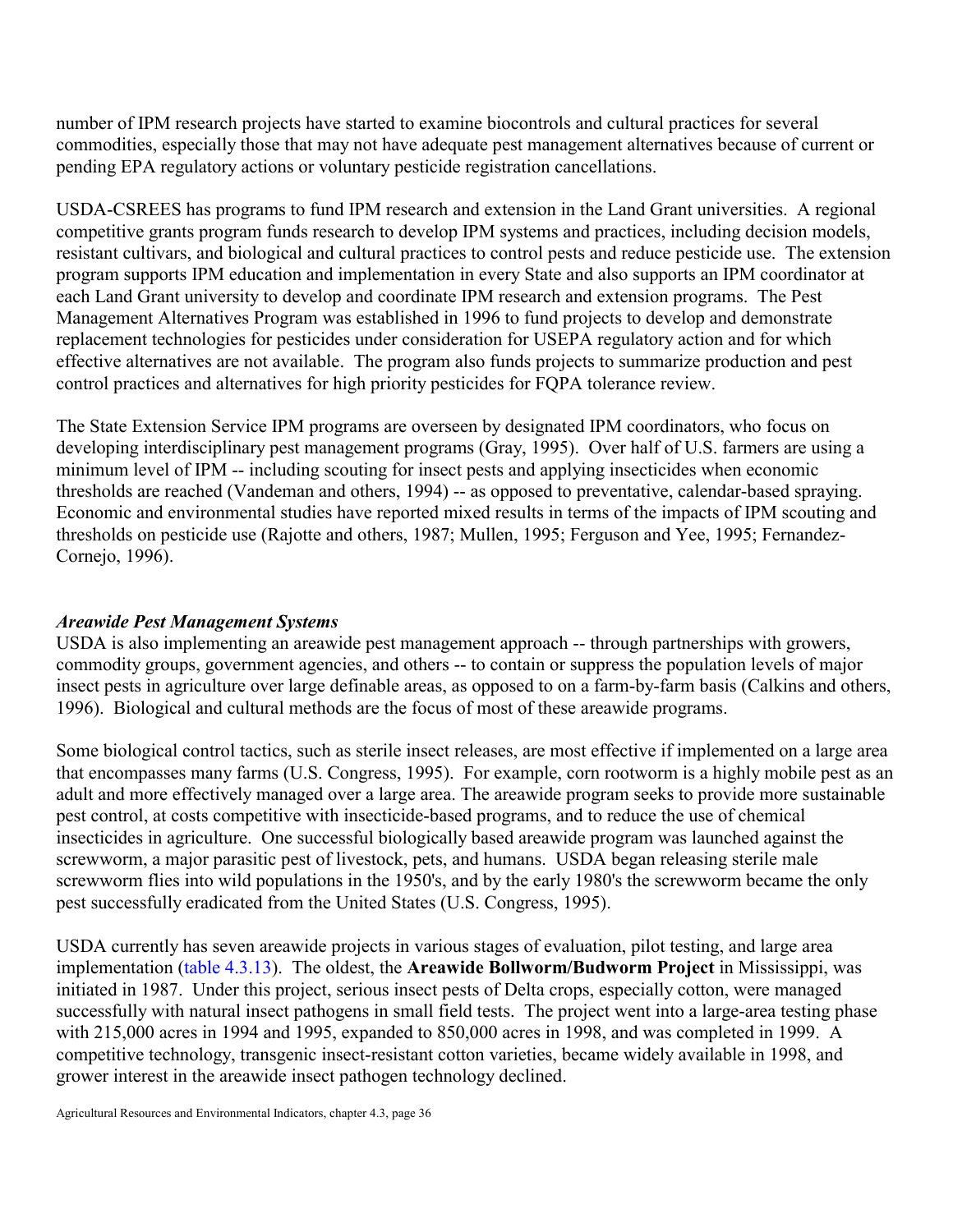A regional **Codling Moth Areawide Management Program** (CAMP) was started in 1995, and uses pheromone mating disruption to control the coddling moth, the primary insect pest of apples in California, Oregon, and Washington. CAMP is a cooperative effort between ARS and three Land-Grant universities, and it aims to reduce organophosphate insecticide use by 80 percent in these apple- and pear-producing States (Kogan, 1996). The coddling moth had grown resistant to the organophosphate insecticide, which required growers to triple applications of that chemical (Flint and Doane, 1996).

Pilot testing of the project began in 1995/96 on five sites in California and Washington and will continue on these sites until 2000; ecological and economic impacts are being monitored throughout this period. Initial results indicate substantial reductions in organophosphate use and a positive response from growers (Kogan, 1996).

One-year pilot tests are also being conducted on a number of sites in California, Oregon, and Washington. Growers participating in the 1997 and 1998 1-year pilot tests have overwhelmingly adopted this technology after the ARS/Land Grant university projects ende[d \(table 4.3.14\).](#page-40-0) In 1997, 170 growers with 4,683 acres in apple and pear production participated in 5 pilot tests, and 79 growers with 5,400 acres participated in 6 pilot tests in 1998. Crop size ranged from 6 acres per grower at the Manson, WA, site to 139 acres per grower at the Bench Road, WA, site.

An **areawide corn rootworm project** was started by ARS and Land Grant universities in 1996 to examine the use of attractants -- semiochemical baits with tiny amounts of insecticide -- to control this insect (Calkins and others, 1996). Pilot tests are being conducted in five 16-square-mile sites in Iowa, the Illinois and Indiana border, Kansas, South Dakota, and Texas. Over 150 growers are cooperating with the project at these sites. The sites are being monitored for adult corn rootworm insects, and populations are reduced by killing females before they can lay eggs. The proportion of corn acreage with rootworm populations high enough to require semiochemical treatments declined between 1997 and 1998 in four of the five sites.

The Federal Crop Insurance Corporation issued a crop insurance endorsement to cover any crop losses that might occur in testing sites, and a private-sector insurance company is exploring a policy that would cover growers who use this technology but are not at the test sites. Some private-sector adoption of this technology has occurred in Texas, where a group of growers has hired consultants to provide areawide implementation.

Carbaryl, a carbamate insecticide, is currently used in tiny amounts in the semiochemical products. ARS is evaluating several insecticides to replace carbaryl, including a microbial insecticide.

An **areawide leafy spurge project** was begun in 1997-98 by USDA's ARS and Animal and Plant Health Inspection Service, with a diverse group of Federal, State and local agencies. This is the first ARS areawide project to address a regional weed pest. Leafy spurge is an exotic noxious weed that has infested 5 million acres of land in 29 States, reducing rangeland productivity, plant diversity and wildlife habitat. The project targets the 21-million acre Little Missouri River drainage region, and four demonstration sites -- covering 62,000 acres in North Dakota, South Dakota, Montana and Wyoming -- have been set up to demonstrate ecologically based control to ranchers, parkland managers, and others.

Biological control is the foundation of the leafy spurge project, but multispecies grazing, herbicides, and other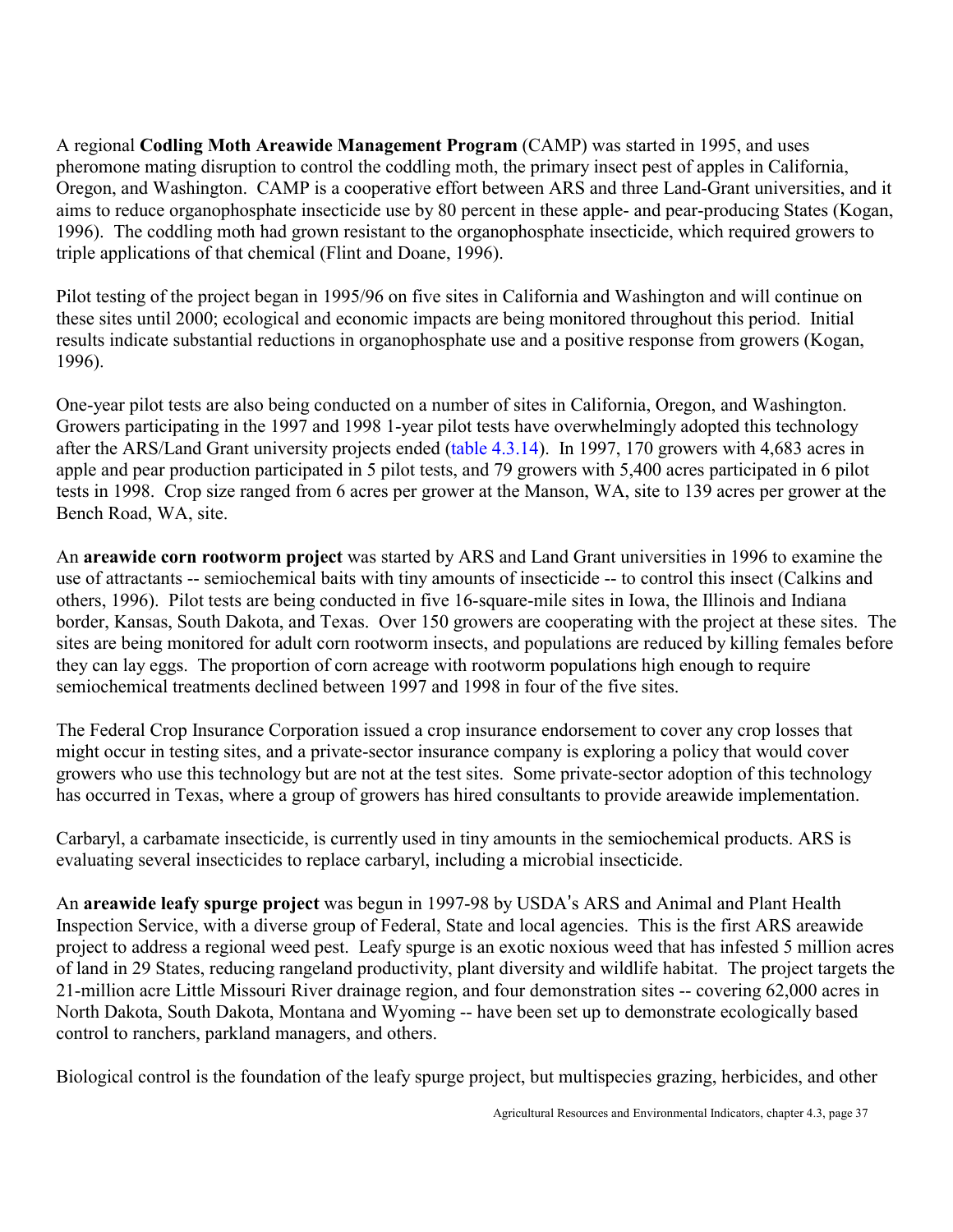control strategies are being used in conjunction with biocontrol. Leafy spurge project personnel released 1.6 million brown and black flea grain insects because they beetles, the primary biocontrol agent, in 1998, and distributed 300,000 additional flea beetles to land owners and managers in the region. Various biocontrol and other research trials are underway, and baseline data are being collected.

ARS and Land Grant universities also started an **areawide project for stored wheat** in 1998. Areawide pest management is applicable for storedmove through the marketing system along with the grain. An areawide IPM approach, combining improved aeration, sanitation, and monitoring-based fumigation, was used in 13 elevators in Kansas and 15 elevators in Oklahoma in 1998. The project has developed insect sampling methods, and collected baseline data on insect densities and pest management costs and practices.

#### *Biologically Based Pest Management*

In 1997, USDA-CSREES developed a small Biologically Based Pest Management program under its National Research Initiative competitive grants program. The program is intended to complement IPM programs, and the research is expected to be quickly applicable. Research is conducted for the whole spectrum of crop pests, including weeds, insects, and disease. Biological control research areas include habitat conservation and enhancement, methods for mass production of biological control organisms, development of new agents, assessment of conventional and alternative pest management strategies, disease warning systems, and use of pheromones.

Several dozen projects have been funded under this program since 1997, and over half of these projects have had agricultural applications. An Iowa State University project has been developing a controlled release delivery system for pheromone mating disruptants and field-testing the system against corn and cranberry pests in Iowa and Wisconsin. Utah State University is experimenting with artificial food sources, such as sugar water, for wasps and other beneficial insects that eat crop pests. Other projects include the University of Minnesota's experiment with soil pathogens for suppressing potato scab and the University of Idaho's study on meadow hawkweed biocontrol. Issues related to biological control, such as the potential for gene flow between biocontrol agents modified using recombinant DNA methods and exotic pathogens, are also being researched in some of these projects.

#### *USDA Incentive Payments*

USDA's Environmental Quality Incentives Program (EQIP) provides assistance to eligible farmers and ranchers to address natural resource concerns on their lands in an environmentally beneficial and cost-effective manner. Under this program, cost-share payments may be made to implement one or more eligible structural or vegetative practices, such as animal waste management facilities or permanent wildlife habitat. Also, incentive payments can be made to implement one or more land management practices, including improved pest management. Needs and priorities are identified primarily by local work groups and at the State level.

In fiscal year 1997, pest management was one of the top conservation practices in EQIP contracts. Contracts for pest management, primarily scouting, were made on 1.2 million acres in fiscal 1997; following prescribed or improved grazing contracts on 2.8 million acres; and nutrient management contracts on 1.9 million acres. In fiscal year 1998, North Carolina and Indiana picked pesticide runoff as one of their top statewide natural resource concerns, and several local priority areas set pesticide reduction goals.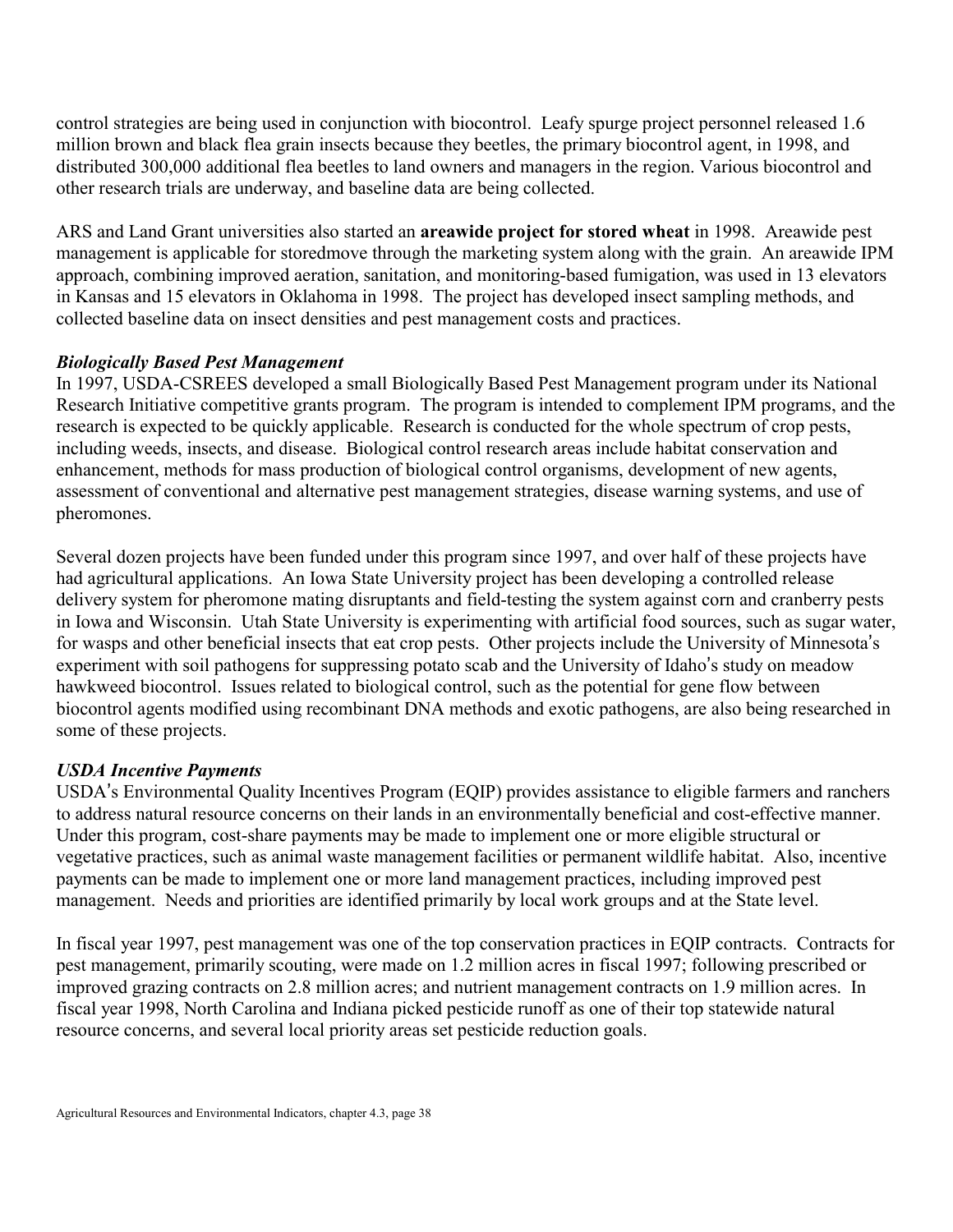#### *Voluntary Environmental Standards*.

In addition to stronger pesticide regulations over the last decade, voluntary codes for environmental stewardship and responsible pesticide use in agriculture have begun to emerge. These codes are instituted by the private sector, enforced by firms themselves, use sanctions such as peer pressure for compliance, focus on life-cycle impacts, emphasize management systems, and let firms define their own performance standards. They can shift some of the environmental management costs to the private sector, expand a firm's environmental focus beyond the scope of regulation, help a firm integrate environmental and business objectives, and foster long-term changes in a firm's environmental consciousness (Nash and Ehrenfeld, 1996).

The Pesticide Environmental Stewardship Program (PESP) was initiated in 1992 by EPA, USDA, and FDA to facilitate this type of voluntary approach, inviting organizations that use pesticides or represent pesticide users to join as partners (U.S. EPA, 1996b). Partners agree to implement formal strategies to reduce the use and risk of pesticides and to report regularly on progress. By 1998, membership in this stewardship program had grown to 100 partners, including over 45 commodity groups across the country.

Only 15 of the partners to date, including 9 commodity groups, have completed the stewardship strategies that state how the partner will reduce risks from pesticides. Strategies included funding research for nonchemical practices, setting up demonstration sites, and supporting continued registration of conventional pesticides. While none of the commodity groups have set pesticide reduction goals in their strategies, a nonagricultural partner, the U.S. Department of Defense, set a goal in 1996 to reduce pesticide use by half by the end of fiscal year 2000.

The California Department of Agriculture has established a similar program, the IPM Innovators Program, to recognize leaders in voluntarily implementing systems that reduce pesticide risks (Brattesani and Elliott, 1996) and to inspire other groups that use pesticides to voluntarily adopt similar activities. Also, some States are examining the potential benefits of IPM certification, while Massachusetts is already operating a "Partners with Nature" program to recognize growers who follow a set of IPM certification guidelines (Van Zee, 1992). *Coordinator: Craig Osteen (202-694-5547, [costeen@ers.usda.gov]); Major contributors (in alphabetical order): Jorge Fernandez-Cornejo, Cathy Greene, Sharon Jans, Craig Osteen, Merritt Padgitt.* 

#### **Pesticide Application Terminology**

**Amount of pesticide applied** is the total pounds of all pesticide active ingredient (excluding carrier materials) applied. Because this sum can include materials with different toxicities applied at very different rates, differences in the amount applied do not necessarily represent differences in the intensity of the treatment or potential health and environmental risks.

**Land receiving pesticides (acres treated)** represents an area treated one or more times with a pesticide material. Pesticide materials include products used to kill weed, plant, and fungi pests, as well as products used as growth regulators, soil fumigants, desiccants, and harvest aids.

**Number of acre-treatments** applied represents total number of ingredient applications made throughout the growing season. A single treatment containing two ingredients is counted as 2 acre-treatments as is 2 treatments containing a single ingredient.

**Number of ingredients** applied represents the total number of different active ingredients applied throughout the growing season on a field. It does not reflect repeat applications of the same ingredient during the production year.

**Number of treatments** applied represents the number of application passes made over a field to apply pesticides. One or more pesticide materials may be applied with each treatment. This measurement reflects labor and use of pesticide application equipment.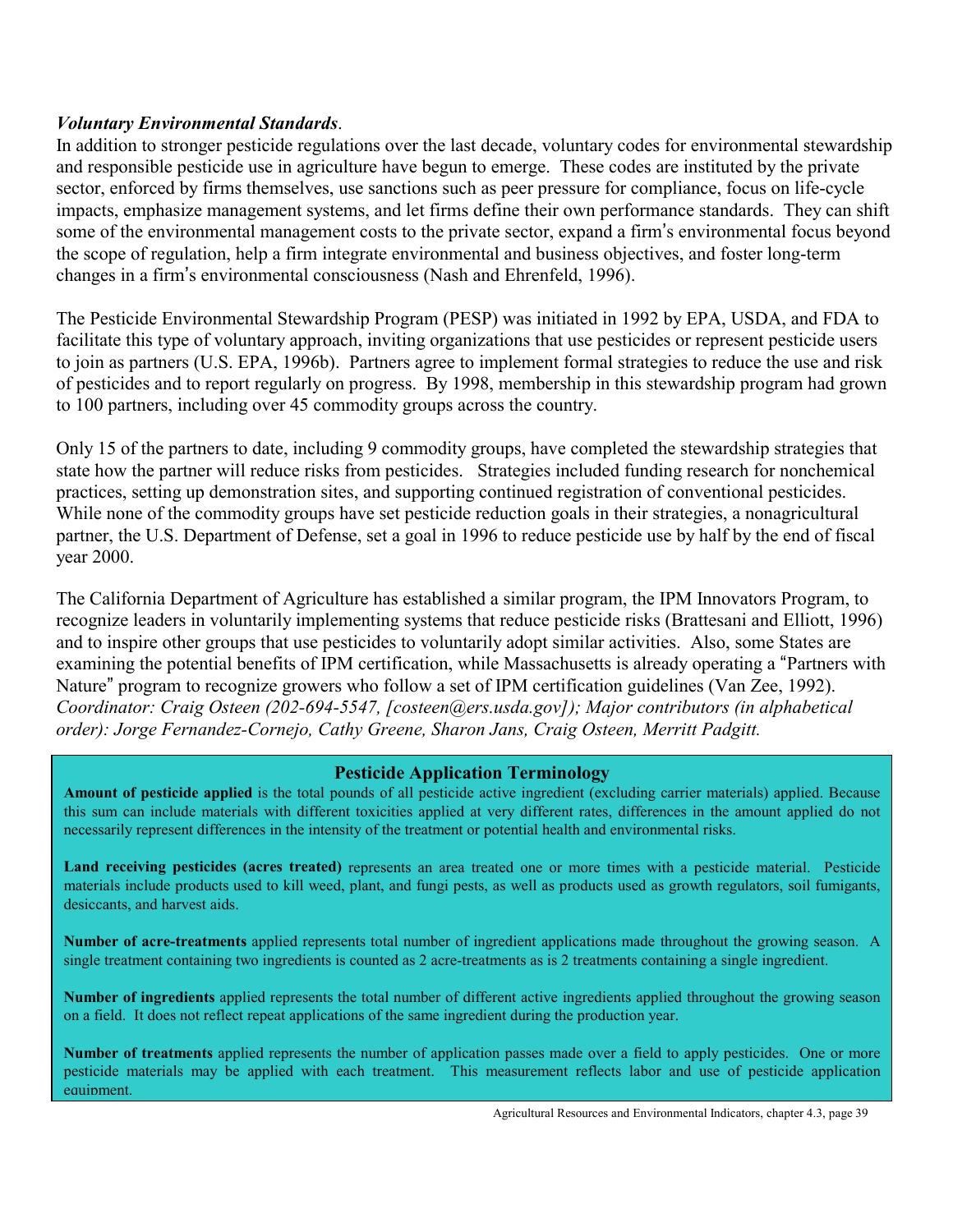<span id="page-39-0"></span>

| Table 4.3.13--Implementation status of USDA's areawide pest management projects 1/                                                                                                                     |                                                                                                                                             |                                                                                                                                                                                                                 |                                                                                                                                                                                                                                                |  |  |  |
|--------------------------------------------------------------------------------------------------------------------------------------------------------------------------------------------------------|---------------------------------------------------------------------------------------------------------------------------------------------|-----------------------------------------------------------------------------------------------------------------------------------------------------------------------------------------------------------------|------------------------------------------------------------------------------------------------------------------------------------------------------------------------------------------------------------------------------------------------|--|--|--|
| Project and objectives                                                                                                                                                                                 | Methods                                                                                                                                     | Pilot test sites                                                                                                                                                                                                | Preliminary results                                                                                                                                                                                                                            |  |  |  |
| <b>Cotton Bollworm &amp;</b><br><b>Tobacco Budworm,</b><br>Mississippi<br>(Cotton)<br>Objective -reduce insecticide use<br>and area treated, maintain yields,<br>and reduce pest populations           | • Monitoring with<br>pheromone traps<br>$\bullet$ Insect virus (Gemstar)<br>used on early-season<br>weed hosts                              | 1990-93: 0-64,000 acres 2/<br>1994-95: 215,000 acres<br>1996: 25,000 acres<br>1997: 215,000 acres<br>1998: 850,000 acres<br>1999: project completed<br>Location: Mississipi                                     | • More than 70% of moths<br>killed<br>· Reduced insecticide use<br>• Yields were maintained<br>• Input and management<br>costs were lowered                                                                                                    |  |  |  |
| <b>Corn Rootworm</b><br><b>Midwestern U.S. and Texas</b><br>(Corn, soybeans, & sorghum)<br>Objective - reduce insecticide use<br>and area treated, maintain yields,<br>and reduce pest populations     | · Monitoring<br>• Semiochemical traps<br>· Semiochemical bait<br>(includes tiny amounts<br>of carbaryl)<br>• Semiochemical spray            | 1996-98 (ongoing): 5 sites<br>Location: South Dakota, Iowa,<br>Illinois/Indiana, Kansas, & Texas<br>Size: 16 sq. miles/site                                                                                     | • 90% or more of the adults<br>were killed<br>• Natural enemies increased<br>• Increased management<br>costs offset by decreased<br>input costs<br>• Some private-sector<br>adoption                                                           |  |  |  |
| <b>Coddling Moth,</b><br><b>Pacific Northwest</b><br>(Apples, pears)<br>Objective - reduce broad spectrum<br>neurotoxic insecticide use and<br>maintain yields                                         | · Mating disruption<br>• Resistant cultivars<br>• Sanitation<br>· Natural enemies<br>• Early season Bt<br>• Sterile males                   | 1995-96 (ongoing): 5 sites<br>1997: 5 additional sites<br>1998: 6 additional sites<br>1999: 5 additional sites (planned)<br>Location: California, Oregon, &<br>Washington<br>Size: Approximately 900 acres/site | · Late-season pesticide use<br>declined<br>• Natural enemies increased<br>• Secondary pests declined<br>• Fruit damage was below<br>0.1% economic threshold<br>• 1st generation moths were<br>reduced 80%<br>• Some private-sector<br>adoption |  |  |  |
| Leafy Spurge,<br><b>Mountains &amp; Northern Plains</b><br>(Rangeland, pastureland, parkland)<br>Objective - develop and transfer<br>economical and ecological leafy<br>spurge management technologies | • Mass releases of weed<br>predators (insects)<br>$\bullet$ Grazing<br>• Revegetation<br>· Herbicide decision<br>aids                       | 1997-98 (ongoing): 4 sites<br>Location: North Dakota, Montana,<br>South Dakota, & Wyoming<br>Size: 15,500 acres/site                                                                                            | · Baseline data collection,<br>including leafy spurge area,<br>flea beetle densities, geo-<br>referencing, and soil samples.                                                                                                                   |  |  |  |
| <b>Stored grain Insects,</b><br><b>Plains States</b><br>(Stored wheat)<br>Objective - increase the<br>effectiveness and reduce the cost of<br>pest management                                          | • Early grain aeration/<br>cooling in elevators<br>· Sanitation<br>• Safe-storage period<br>forecasting<br>· Monitoring-based<br>fumigation | 1998-99 (ongoing): 28 elevators<br>Location: Kansas and Oklahoma<br>Size: pilot project elevators handle 31<br>million bushels of wheat from<br>800,000 acres of farmland                                       | · Baseline data collection,<br>including insect densities and<br>pest management costs and<br>practices                                                                                                                                        |  |  |  |

 1/USDA=s Agricultural Research Service (ARS) is administering these projects through partnerships with other Federal agencies, universities, commodity associations, and other stakeholder groups. 2/ Pilot test acreage varied due to changes in funding and experiment design, and testing was canceled one year because of severe flooding.

 Source: USDA, ERS, based on Calkins et al., 1996; Kogan, 1994; and personal communication with Carrol Calkins, USDA-ARS, Yakima, Washington, Laurence Chandler, USDA-ARS, Brookings, South Dakota; James Coppedge, USDA-ARS, College Station, Texas, and Dick Hardee, USDA-ARS, Stoneville, Mississippi; Jerry Anderson, USDA-ARS, Sidney, MT; David Hapstrum, USDA- ARS, Manhattan, Kansas.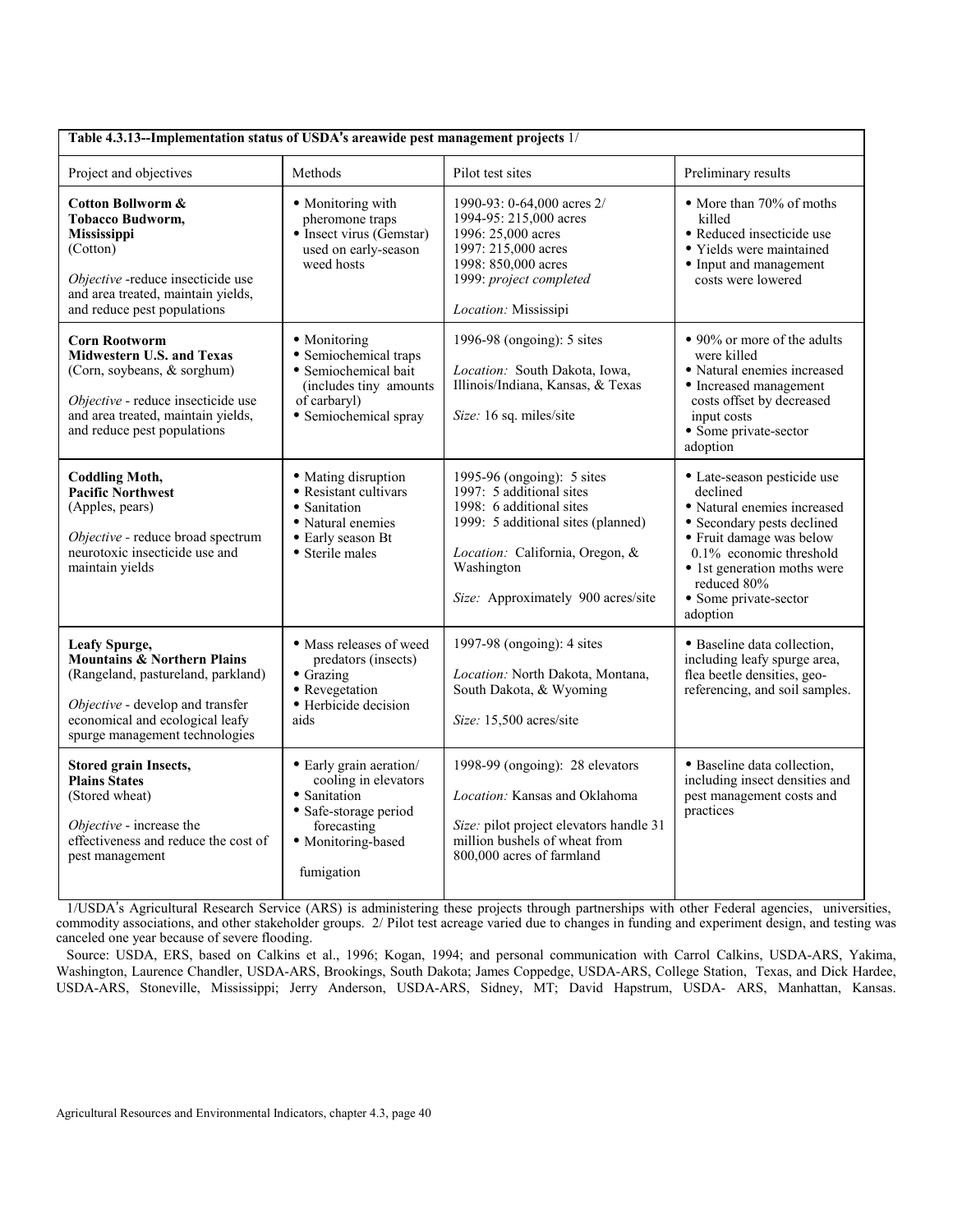<span id="page-40-0"></span>

| Table 4.3.14--Private-sector adoption of areawide biological control for codling moth 1/ |                  |       |                       |                             |                                         |  |  |
|------------------------------------------------------------------------------------------|------------------|-------|-----------------------|-----------------------------|-----------------------------------------|--|--|
| <b>ARS/USDA</b><br>1-year test projects                                                  | Commodity        | Acres | Growers               | Average<br>acres/<br>grower | Post-project<br>grower adoption<br>rate |  |  |
|                                                                                          |                  |       | -Number-------------- |                             | Percent                                 |  |  |
| 1997 sites:                                                                              |                  |       |                       |                             |                                         |  |  |
| Ukiah, CA                                                                                | Pears            | 550   | 9                     | 61                          | 100                                     |  |  |
| Brewster, WA                                                                             | Apples           | 2,297 | 48                    | 48                          | 100                                     |  |  |
| Manson, WA                                                                               | Apples           | 410   | 71                    | 6                           | 100                                     |  |  |
| Progressive Flat, WA                                                                     | Apples           | 603   | 25                    | 24                          | 100                                     |  |  |
| West Wapato, WA                                                                          | Apples $&$ pears | 823   | 17                    | 48                          | 50                                      |  |  |
| Total                                                                                    |                  | 4,683 | 170                   | 28                          | 95                                      |  |  |
| <b>1998</b> sites:                                                                       |                  |       |                       |                             |                                         |  |  |
| Roges Mesa, CO                                                                           | Apples           | 600   | 17                    | 35                          | 100                                     |  |  |
| South Shore, WA                                                                          | Apples           | 650   | 11                    | 59                          | 100                                     |  |  |
| East Wenatchee, WA                                                                       | Apples           | 500   | 12                    | 42                          | 100                                     |  |  |
| Babcock Ridge, WA                                                                        | Apples           | 700   | 7                     | 100                         | 100                                     |  |  |
| Bench Road, WA                                                                           | Apples & pears   | 1,250 | 9                     | 139                         | 100                                     |  |  |
| Elephant Mt., WA                                                                         | Apples $&$ pears | 1,700 | 23                    | 74                          | 100                                     |  |  |
| Total                                                                                    |                  | 5,400 | 79                    | 68                          | 100                                     |  |  |

1/ USDA's Agricultural Research Service (ARS) is administering these projects through partnerships with other Federal agencies, universities, commodity associations, and other stakeholder groups. The post-project adoption rate reflects the number of growers who are using private-sector consultants to implement the areawide technology after the 1-year ARS pilot test is over. Source: USDA, ERS, based on personal communication with Carrol Calkins, USDA-ARS, Yakima, WA.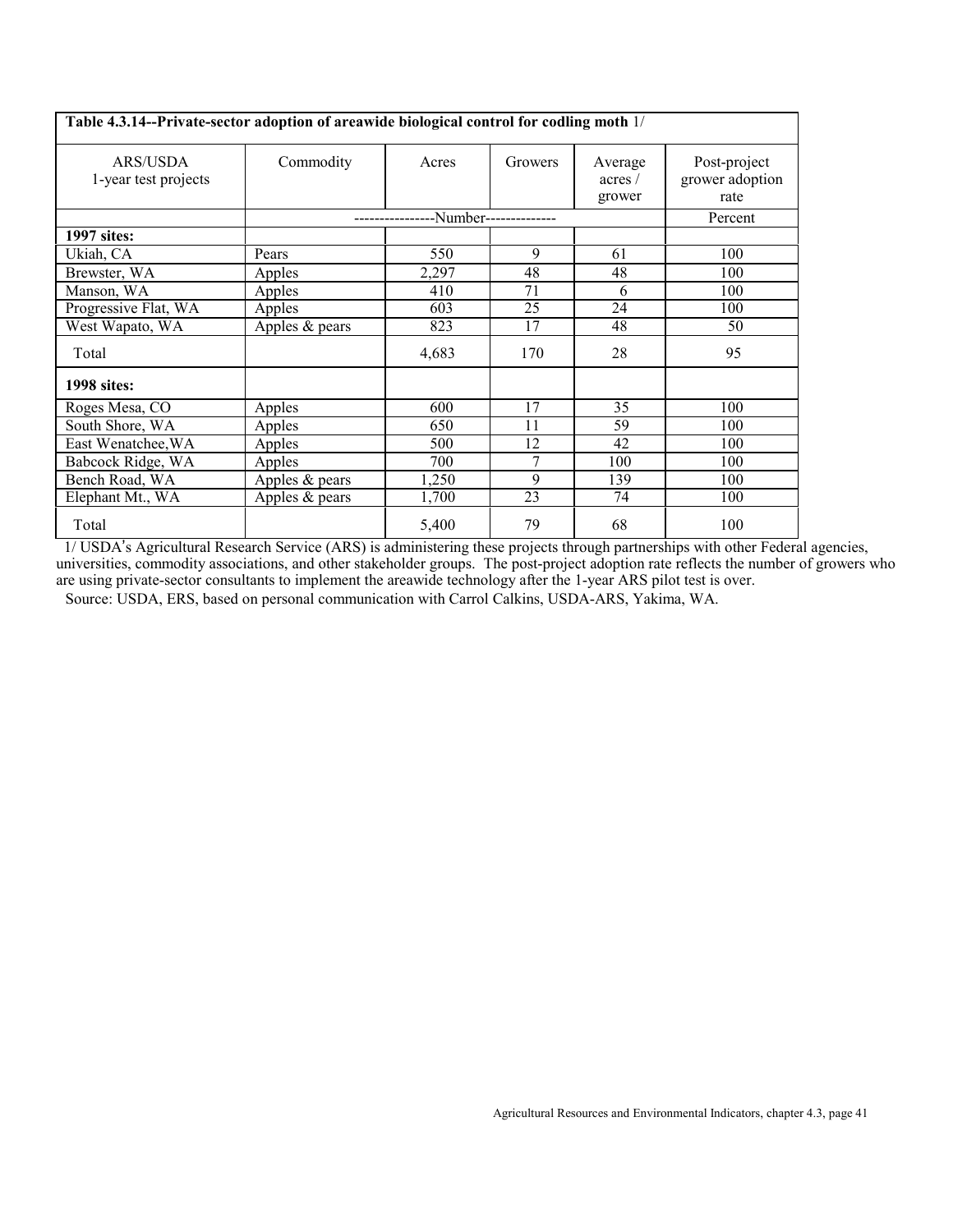#### **Recent ERS Research on Pest Management Issues**

**"U.S. Organic [Agriculture Gaining Ground"](http://www.ers.usda.gov/publications/agoutlook/apr2000/ao270d.pdf)** *Agricultural Outlook,* **AGO-270, April, 2000. (Catherine Greene). U.S.-certified organic cropland more than doubled during the 1990ís, and eggs and dairy grew even faster. Markets for organic vegetables, fruits, and herbs have been developing for decades in the U.S., and organic grain and livestock markets are emerging. Under USDAís new proposal for regulating organic production and handling, purchasers of organic foods would be able to rely on uniform national standards for defining the term ìorganic.î**

**Pest Management in U.S. [Agriculture. Agricultural Handbook Number 717,](http://www.ers.usda.gov/publications/ah717/) Aug .1999. (Jorge Fernandez-Cornejo, and Sharon Jans). The report describes the use of pest management practices, including integrated pest management (IPM), for major field crops and selected fruits and vegetables. The data came chiefly from the 1996 ERS/NASS Agricultural Resource Management Study (ARMS). Because different pest classes may dominate among different crops and regions, requiring different pest management techniques to control them, the extent of adoption of pest management practices varies widely. For example, insects are a major pest class in cotton production, while minor for soybeans. As insect management has a wider variety of nonchemical techniques than weed control, cotton growers are expected to be further ahead on the IPM continuum than soybean producers.**

**[Production Practices for Major Crops in U.S. Agriculture, 1990-97. Statistical Bulletin 969,](http://www.ers.usda.gov/publications/sb969/) (Merritt Padgitt, Doris Newton, and Carmen Sandretto). The bulletin presents information on nutrient and pest management practices, crop residue management, and other general cropping practices in use on U.S. farms. It illustrates recent trends in chemical use in crop production, including the use of leading organophosphate and other pesticides. It also reports the use of cultural practices, such as scouting, soil and tissue testing, protection of beneficial organisms, and other pest management practices that often complement (or substitute for) the use of chemicals. Information about crop rotations, cover crops, and crop residue management practices that affect the intensity at which chemical inputs are applied or their potential movement through the environment is also reported.**

A**Sunk Costs and Regulation in the U.S. Pesticide Industry,**@ *International Journal of Industrial Organization***, 16 (1998): 139-68. (M. Ollinger and J. Fernandez-Cornejo). This paper examines the impact of sunk costs and market demand on the number of innovative companies, the U.S. share of foreign-based firms, and merger choice in the U.S. Pesticide Industry. Results are consistent with Sutton's 1991 view of sunk costs and market structure in that rising endogenous sunk research costs, exogenous sunk pesticide regulation costs, and declining demand negatively affect the number of firms in the industry, have a stronger negative effect on the number of small firms, and encourage foreign-based firm expansion.**

A**Environmental and Economic Consequences of Technology Adoption: IPM in Viticulture,**@ *Agricultural Economics***, 18 (1998): 145-55 (J. Fernandez-Cornejo). The impact of integrated pest management (IPM) on pesticide use, toxicity and other environmental characteristics, yields, and farm profits is examined for grape growers. The method is generally applicable for technology adoption and accounts for self-selectivity, simultaneity, and theoretical consistency. IPM adopters apply significantly less insecticides and fungicides than nonadopters among grape producers in six states, accounting for most of the U.S. production. Both the average toxicity and the Environmental Impact Quotient decrease slightly with adoption of insect IPM, but remain about the same for adopters and nonadopters of IPM for diseases. The effect of IPM adoption on yields and variable profits is positive but only significant for the case of IPM for diseases, i.e., the adoption of IPM for diseases increases yields and profits significantly.** 

A**Innovation and Regulation in the Pesticide Industry,**@ *Agricultural and Resource Economics Review***. 27 (1)(1998): 15-27. (M. Ollinger and J. Fernandez-Cornejo). This paper examines the impact of pesticide regulation on the number of new pesticide registrations and toxicity. Results suggest that regulation adversely affects new pesticide introductions but encourages the development of pesticides with fewer toxic side effects. The estimated regression model implies that a 10 percent increase in regulatory costs (about \$1.5 million per pesticide) causes a 5 percent reduction in the number of pesticides with higher toxicity.** Continued...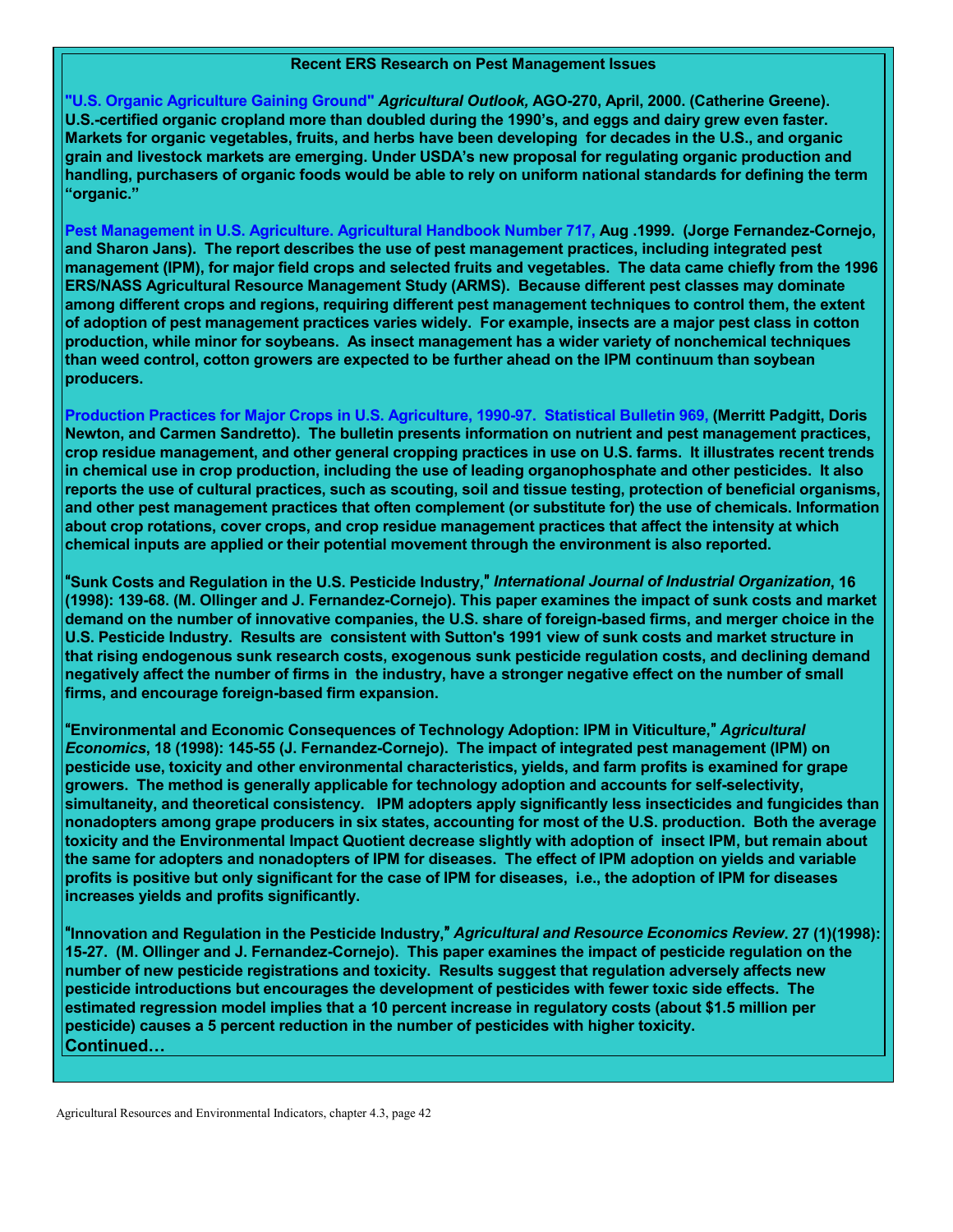A**Organic Vegetable Production in the U.S.: Certified Growers and their Practices,**@ *American Journal of Alternative Agriculture***. 13 (2)(1998): 69-78, (J. Fernandez-Cornejo, C. Greene, R. Penn, and D. Newton). Organic farming systems differ fundamentally from conventional ones in their primary focus on management practices that promote and enhance ecological harmony. Organic farmers also tend to have a different socioeconomic profile. In this study, we summarize average socioeconomic characteristics and production practices of a national sample of about 300 certified organic vegetable growers from 14 states are then compared to a large sample of about 6,900 conventional vegetable growers. The specific materials used by organic growers for pest and nutrient management are also examined.** 

**"Phasing Out Registered Pesticide Uses as an Alternative to Total Bans: A Case Study of Methyl Bromide,"** *Journal of Agribusiness***, Vol. 15, No. 1, 1997. (Walt Ferguson, Jet Yee) This article examines how a phase-out strategy, in place of an immediate ban on all crops, would affect consumers and producers and still achieve much of the human health and environmental benefits of an immediate and total ban.**

**Proceedings of the Third National IPM [Symposium/Workshop: Broadening Support for 21st Century IPM,](http://www.ers.usda.gov/publications/mp1542/) [Miscellaneous Publication Number 1542,](http://www.ers.usda.gov/publications/mp1542/) May 1997, (Sarah Lynch, Cathy Greene, and Carol Kramer-LeBlanc, editors). IPM program assessment was a major focus of the interdisciplinary IPM symposium/workshop held last winter in Washington DC. Several papers in this proceedings explore ways to incorporate the economic, environmental, and public health impacts of IPM programs into research and extension activities.**

**[Organic Fruit Growers](http://www.ers.usda.gov/publications/arei/97upd/upd97-4.pdf) Survey,** *AREI Updates***, No. 4, June 1997, (J. Fernandez-Cornejo, R. Penn, and D. Newton). This report presents selected pest and nutrient management practices used by these growers, as well as socioeconomic statistics describing the growers. About 190 certified organic fruit producers from 10 major fruitproducing states were surveyed in 1995. Most had become certified in the last 10 years. The majority of organic growers had at least some college education and 60 percent of the organic growers (and 63 percent of their spouses) worked entirely on the farm. Most of the surveyed organic growers scouted their fields and used mechanical tillage for weed control. Other important production practices included using composted manure and plant materials and planting legumes to increase available soil nitrogen.**

**Pest [Management on Major Field Crops,](http://www.ers.usda.gov/publications/arei/97upd/upd97-1.pdf)** *AREI Updates,* **No. 1, February 1997 (Merritt Padgitt). This report breaks out the use of herbicides and insecticides on major field crops (corn, soybeans, winter wheat, cotton, and potatoes) in 1995 by the various tillage systems, crop rotations, plant densities, row sizes, and number of cultivations that were used in producing these crops.** 

A**The Microeconomic Impact of IPM Adoption,**@ *Agricultural and Resource Economics Review***, 25 (2) (1996): 149- 60, (Jorge Fernandez-Cornejo). This report develops a methodology to calculate the impact of integrated pest management (IPM) on pesticide use, yields, and farm profits. While the methodology in this case study is applied to IPM adoption among fresh market tomato producers for insect and disease management, the method is of general applicability. It accounts for "self-selectivity" (IPM adopters may be better farm managers or differ systematically from nonadopters in some other way) and simultaneity -- farmers' IPM adoption decisions and pesticide use may be simultaneous -- and the pesticide demand and yield equations are theoretically consistent with a profit function. In this study, IPM was defined operationally as the use of scouting and thresholds for making insecticide and fungicide applications and the use of one or more additional IPM techniques for managing pests.**

A**The Diffusion of IPM Techniques by Vegetable Growers,**@ *Journal of Sustainable Agriculture***, 7 (4)(1996): 71-102. (Jorge Fernandez-Cornejo and Alan Kackmeister). This study examines the adoption/diffusion paths of various integrated pest management (IPM) techniques among vegetable growers in 15 states, as well as grower education, regional research levels, and other factors that influence adoption. The authors concluded that the IPM techniques examined would reach 75 percent adoption between 2008 and 2036, except for scouting, which attains the 75 percent level during the 1990's.**

**(Contact about reports: Jorge Fernandez-Cornejo, (202) 694-5537 [jorgef@ers.usda.gov])**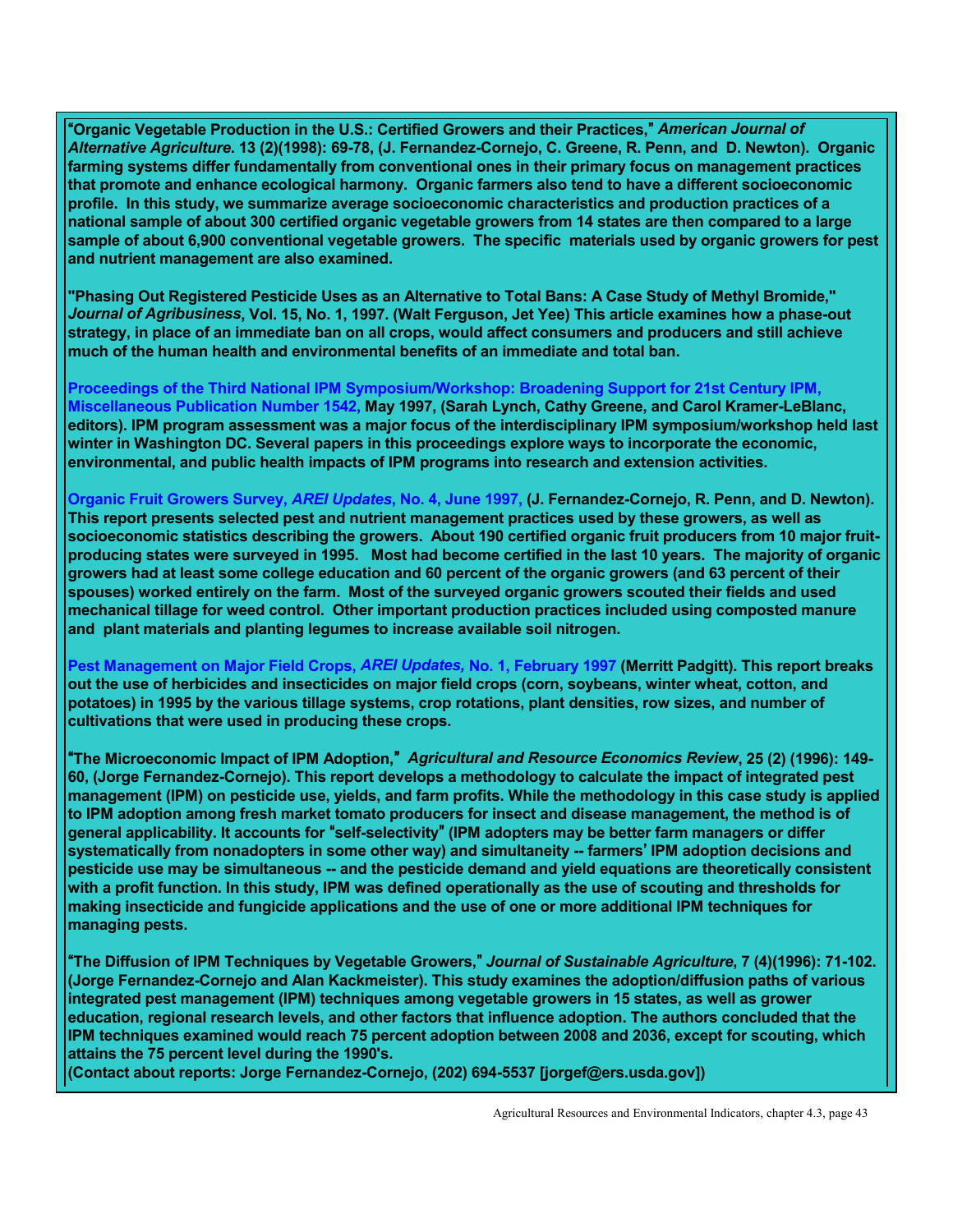#### **References**

<span id="page-43-0"></span>Alavanja, Michael C.R., A. Blair, S.B. McMaster, and D.P. Sandler (1993). "Agricultural Health Study: A Prospective Study of Cancer and Other Diseases Among Men and Women in Agriculture," National Cancer Institute, U.S. Environmental Protection Agency, and the National Institute of Environmental Health Sciences, Oct. 25 (Revisions Dec. 16).

Alavanja, Michael C.R., Dale P. Sandler, Suzanne B. McMaster, Shelia Hoar Zahm, Cheryl J. McDonnell, Charles F. Lynch, Margaret Pennybaker, Nathaniel Rothman, Mustafa Dosemeci, Andrew E. Bond, and Aaron Blair (1996). "The Agricultural Health Study," *Environmental Health Perspectives*, 104: 362-369.

Arnold, Steven F., Diane M. Klotz, Bridgette M. Collins, Peter M. Vonier, Louis J. Guillette Jr., and John A. McLachlan (1996). "Synergistic Activation of Estrogen Receptor With Combinations of Environmental Chemicals," *Science*, Vol. 272, June 7.

Aspelin, A. (1997). *Pesticide Industry Sales and Usage: 1994 and 1995 Market Estimates.* Biological and Economic Analysis Division, Office of Pesticide Programs, US EPA, 733-K-97-002.

Barrett, M., and W.W. Witt (1987). "Maximizing Pesticide Use Efficiency," Zane R. Helsel (ed.), *Energy in World Agriculture*, Elsevier Press, pp. 235-255.

Benbrook, C.M. (1996). *Pest Management at the Crossroads*. Consumers Union, Yonkers, NY, p. 51.

Brattesani, Madeline, and Robert Elliott (1996). "The IPM Innovators Program," California Environmental Protection Agency, Department of Pesticide Regulation, Jan. 25.

Browner, Carol M., Administrator, U.S. Environmental Protection Agency; Richard Rominger, Deputy Secretary, U.S. Department of Agriculture; and David A. Kessler, Commissioner, Food and Drug Administration (1993). "Testimony before the Subcommittee on Department Operations and Nutrition Committee on Agriculture," U.S. House of Representatives, Sept. 22.

Buchman, Stephen L., and Gary P. Nabhan (1996). *The Forgotten Pollinators*. Washington, DC: Island Press/Shearwater Books.

Calkins, C.O., R.M. Faust, J.R. Coppedge, J.F. Brunner, L.D. Chandler, D.D. Hardee, and M.R. Bell (1996). *Areawide IPM as a Tool for the Future*, USDA, Agricultural Research Service, speech presented at the Third National IPM Workshop/Symposium, Feb.-March.

Campbell, H.F. (1976). "Estimating the Marginal Productivity of Agricultural Pesticides: The Case of Tree-Fruit Farmers in the Okanogan Valley," *Canadian Journal of Agricultural Economics*, Vol. 24, No. 2, pp. 23-30.

Capalbo, S.M., and T.T. Vo (1988). "A Review of the Evidence on Agricultural Productivity and Aggregate Technology," in *Agricultural Productivity Measurement and Explanation*. S.M. Capalbo and J. Antle. (eds.) Washington, DC: Resources for the Future,.

Carrasco-Tauber, Catalina, and L. Joe Moffitt (1992), "Damage control economics: functional specificity and pesticide productivity," *American Journal of Agricultural Economics*, Vol. 74, No.1, pp. 158 62.

Coble, Harold D., and David A. Mortensen (1992). "The Threshold Concept and its Application to Weed Science," Weed Technology, Vol. 6, No. 1.

Daberkow, Stan, and Katherine H. Reichelderfer (1988). "Low-Input Agriculture: Trends, Goals, and Prospects for Input Use," *American Journal of Agricultural Economics*, Vol. 70, No. 4 , pp. 1159-66.

Duffy, M., and M. Hanthorn (1984). *Returns to Corn and Soybean Tillage Practices*. AER-508. U.S. Dept. Agr., Econ. Res. Serv., Jan..

Agricultural Resources and Environmental Indicators, chapter 4.3, page 44 DiTomaso, J.M., and D.L. Linscott. (1991). "The nature, modes of action, and toxicity of herbicides," *The Handbook of Pest*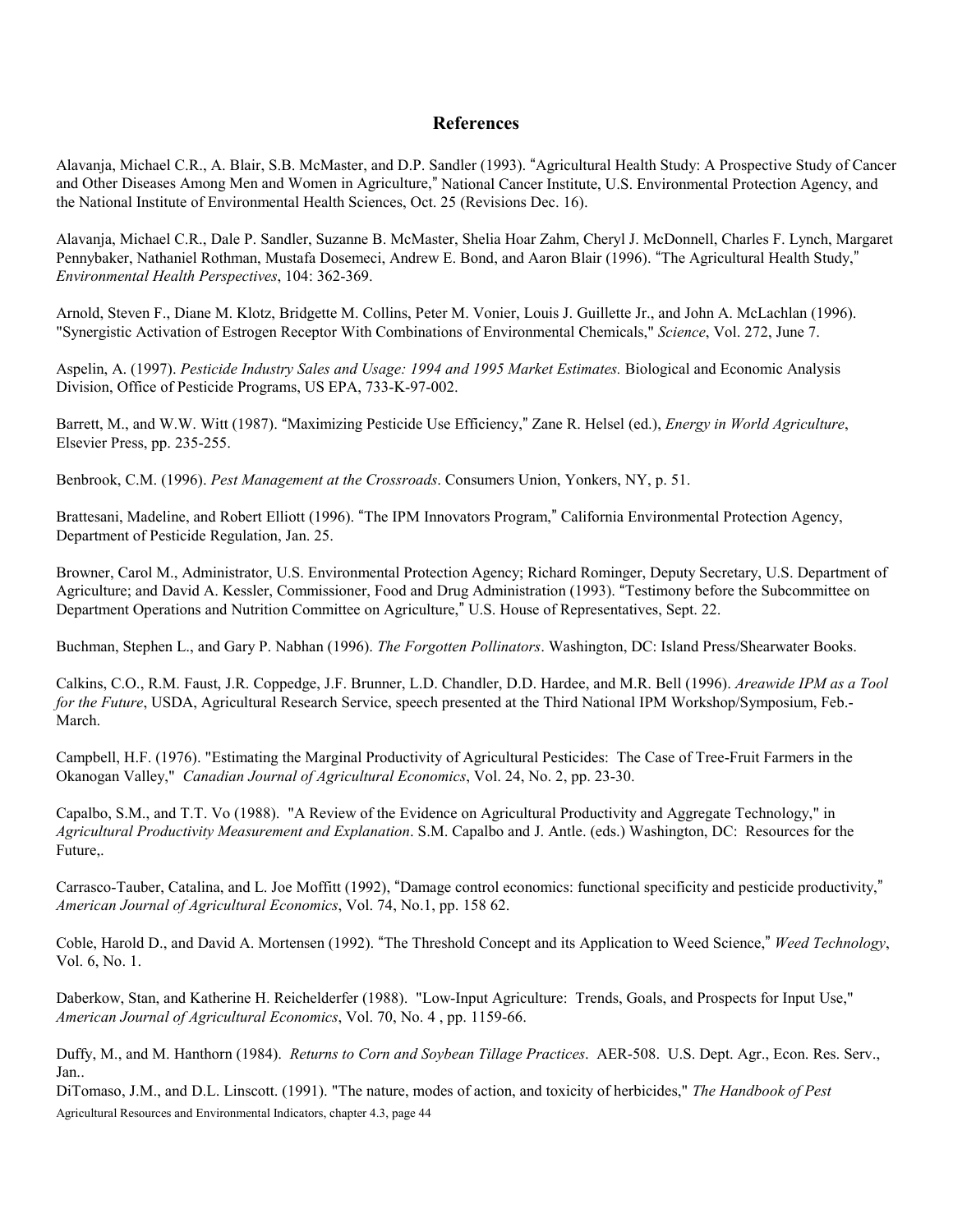*Management in Agriculture*, Vol II (2nd edition), David Pimentel (ed.) CRC Press: Boca Raton, FL, pp. 523-569.

Dyer, W.E., F.D. Hess, J.S. Holt, and S.O. Duke. (1993). "Potential Benefits and Risks of Herbicide-Resistant Crops Produced by Biotechnology," *Horticultural Review*, Vol. 15, pp. 367-399.

Edwards, C. Richard, and Richard E. Ford (1992). "Integrated Pest Management in the Corn/Soybean Agroecosystem," *Food, Crop Pests, and the Environment*. F.G. Zalom and W.E. Fry (eds.). The American Phytopathological Society, St. Paul, MN: APS Press.

Ferguson, Walter, and Jet Yee (1995). "A Logit Model of Cotton Producer Participation in Professional Scout Programs," *Journal of Sustainable Agriculture*, Vol. 5, No. 3.

Fernandez-Cornejo, Jorge (1992). "Short- and Long-run Demand and Substitution of Agricultural Inputs," *Northeastern Journal of Agriculture and Resource Economics*, 21:36-49.

Fernandez-Cornejo, Jorge (1996). "The Microeconomic Impact of IPM Technology," *Agricultural and Resource Economics Review*, Oct.

Fernandez-Cornejo, Jorge, and Sharon Jans. (1995) "Quality-Adjusted Price and Quantity Indices for Pesticides," *American Journal of Agricultural Economics*, Vol. 77: No. 2, pp. 645-59.

Fernandez-Cornejo, Jorge, Sharon Jans, and Mark Smith (1998a). "Issues in the Economics of Pesticide Use in Agriculture: A Review of the Empirical Evidence," Review of Agricultural Economics, Vol. 20, No. 2, pp. 462-88.

Fernandez-Cornejo, Jorge, Sharon Jans, and Mark Smith (1996). "The economic impact of pesticide use in U.S. agriculture," Northeast Agricultural and Resource Economics Association meeting, Atlantic City, NJ.

Fernandez-Cornejo, Jorge, Cathy Greene, Renata Penn, and Doris Newton (1998b). "Organic Vegetable Production in the U.S.: Certified Growers and their Practices," *American Journal of Alternative Agriculture*, Vol. 13, No. 2, pp. 69-78.

Ferro, David N. (1996). "Cultural Controls," Electronic IPM Textbook, E.B. Radcliffe and W.D. Hutchison (eds.). University of Minnesota and the Consortium for International Crop Protection, Ted Radcliffe's Gopher State IPM Site [\(http://ipmworld.umn.edu/\)](http://ipmworld.umn.edu/).

Flint and Doane (1996). "Pheromones and Other Semiochemicals," Electronic IPM Textbook, E.B. Radcliffe and W.D. Hutchison, (eds.). University of Minnesota and the Consortium for International Crop Protection, [\(http://ipmworld.umn.edu/\).](http://ipmworld.umn.edu/).

Glass, Edward H. (1992). "Constraints to the Implementation and Adoption of IPM," Food, Crop Pests, and the Environment (F. G. Zalom and W. E. Fry, ed.), American Phytopathological Society, St. Paul, MN: APS Press.

Gray, Michael E. (1995). "Status of CES-IPM Programs: Results of a National IPM Coordinators Survey," *American Entomologist*, Vol. 41, No. 3.

Hawkins, D.E., W.F. Slife, and E.R. Swanson (1977). "Economic Analysis of Herbicide Use in Various Crop Sequences," *Illinois Agricultural Economics*, Vol. 17, No. 1, pp. 8-13.

Headley, J.C. (1968). "Estimating the Productivity of Agricultural Pesticides," *Journal of Farm Economics*, Vol. 50, No. 1, pp. 13-23.

Hoban, Thomas J. (1998). "Trends in Consumer Attitudes About Agricultural Biotechnology," *AgBioForum*, Vol. 1, No. 1 (http://www.agbioforum.org/vol1no1/hoban.html).

Jacobsen, Barry (1996). "USDA Integrated Pest Management Initiative," Electronic IPM Textbook, E.B. Radcliffe and W.D. Hutchison (eds.). University of Minnesota and the Consortium for International Crop Protection, Ted Radcliffe's Gopher State IPM

Agricultural Resources and Environmental Indicators, chapter 4.3, page 45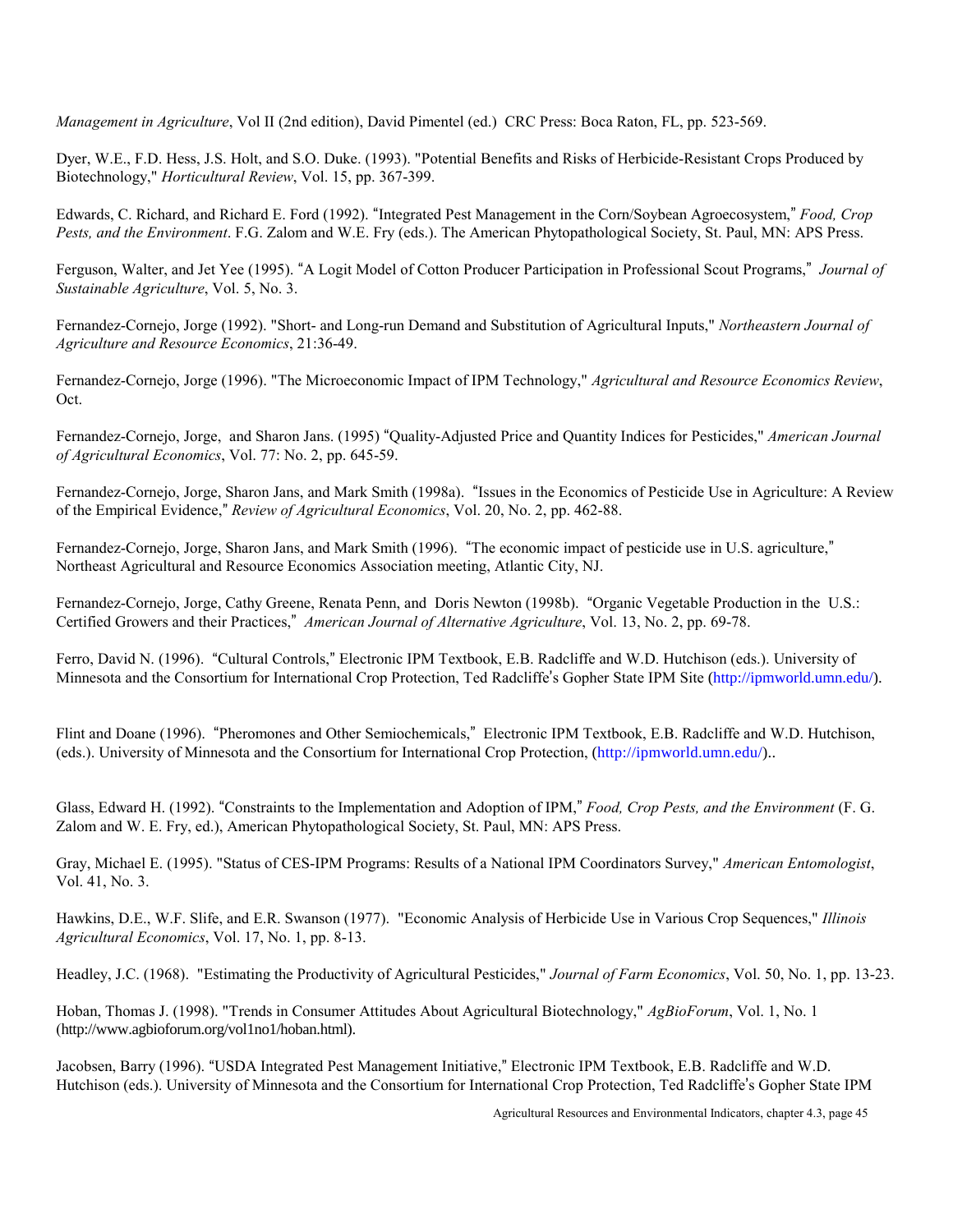Site [\(http://ipmworld.umn.edu/\).](http://ipmworld.umn.edu/)

Klassen, Waldemar, and Paul Schwartz, Jr. (1985). "ARS Research Program in Chemical Insect Control," *Agricultural Chemicals of the Future*, BARC Symposium 8, James L. Hilton (ed.), Rowman & Allanheld, Totowa, NJ. Kling, James (1996). "Could Transgenic Supercrops One Day Breed Superweeds? "Science, Vol. 274, Oct. 11.

Kogan, Marcos (1996). "Areawide Codling Moth Management," *IPM in the Western Region*, Sorrel Brown (ed.), NCR Educational Materials Project, Iowa State University.

Kogan, Marcos, ed. (1994). "Areawide Management of the Codling Moth: Implementation of a Comprehensive IPM Program for Pome Fruit Crops in the Western U.S.," Integrated Plant Protection Center, Oregon State University, July.

Landis, Douglas A., and David B. Orr (1996). "Biological Control: Approaches and Applications," Electronic IPM Textbook, E.B. Radcliffe and W.D. Hutchison (eds.). University of Minnesota and the Consortium for International Crop Protection, Ted Radcliffe's Gopher State IPM Site [\(http://ipmworld.umn.edu/\).](http://ipmworld.umn.edu/)

Lin, B., M. Padgitt, L. Bull, H. Delvo, D. Shank, and H. Taylor (1995a). *Pesticide and Fertilizer Use and Trends in U.S. Agriculture*. AER-717. U.S. Dept. Agr., Econ. Res. Serv.

Lin, Biing-Hwan, Harold Taylor, Herman Delvo, and Len Bull (1995b). "Factors Influencing Herbicide Use in Corn Production in the North Central Region," Review of Agricultural Economics, Vol. 17, No. 2.

Lin, Bing Hwan, S. Jans, K Ingram, L. Hansen, 1993. "Pesticide Productivity in Pacific Northwest Potato Production," *Agricultural Resources: Inputs*. AR-29. U.S. Depart. Agr., Econ. Res. Serv.

Lichtenberg, E., and D. Zilberman (1986), "The Econometrics of Damage Control: Why Specification Matters," *American Journal of Agricultural Economics*, Vol. 68, No. 2, pp. 261-73.

Litovitz, T.L., B.F. Schmitz, and K.M. Bailey (1990). "1989 Annual Report of the American Association of Poison Control Centers National Data Collection System," *American Journal of Emerging Medicine*, Vol. 8, pp. 394-442.

MacIntyre, Angus A. (1987). "Why Pesticides Received Extensive Use in America: A Political Economy of Agricultural Pest Management to 1970," Natural Resources Journal, Vol. 27, Summer.

McIntosh, C.S., and A.A. Williams (1992). "Multiproduct Production Choices and Pesticide Regulation in Georgia," *Southern Journal of Agricultural Economics*, Vol. 24: 135-144.

Meister Publishing Company (1996). *Weed Control Manual*, Vol 30.

Miranowski, J. A. 1975. "The Demand for Agricultural Crop Chemicals Under Alternative Farm Programs and Pollution Control Solutions. Ph. D. dissertation. Harvard Univ.

Mullen, Jeffrey (1995). "Estimating Environmental and Human Health Benefits of Reducing Pesticide Use Through Integrated Pest Management Programs," M.S. Thesis, Virginia Polytechnic Institute and State University, Blacksburg, VA, Aug.

Nash, Jennifer, and John Ehrenfeld (1996). "Code Green: Business Adopts Voluntary Environmental Standards," *Environment*, Vol. 38, No. 1.

National Academy of Sciences (1995). *Ecologically Based Pest Management: New Solutions for a New Century*. National Research Council, Board on Agriculture, Washington, DC: National Academy Press.

\_\_\_\_\_\_\_\_. (1986). *Pesticide Resistance: Strategies and Tactics for Management*. National Research Council National Academy Press, Washington, DC.

Agricultural Resources and Environmental Indicators, chapter 4.3, page 46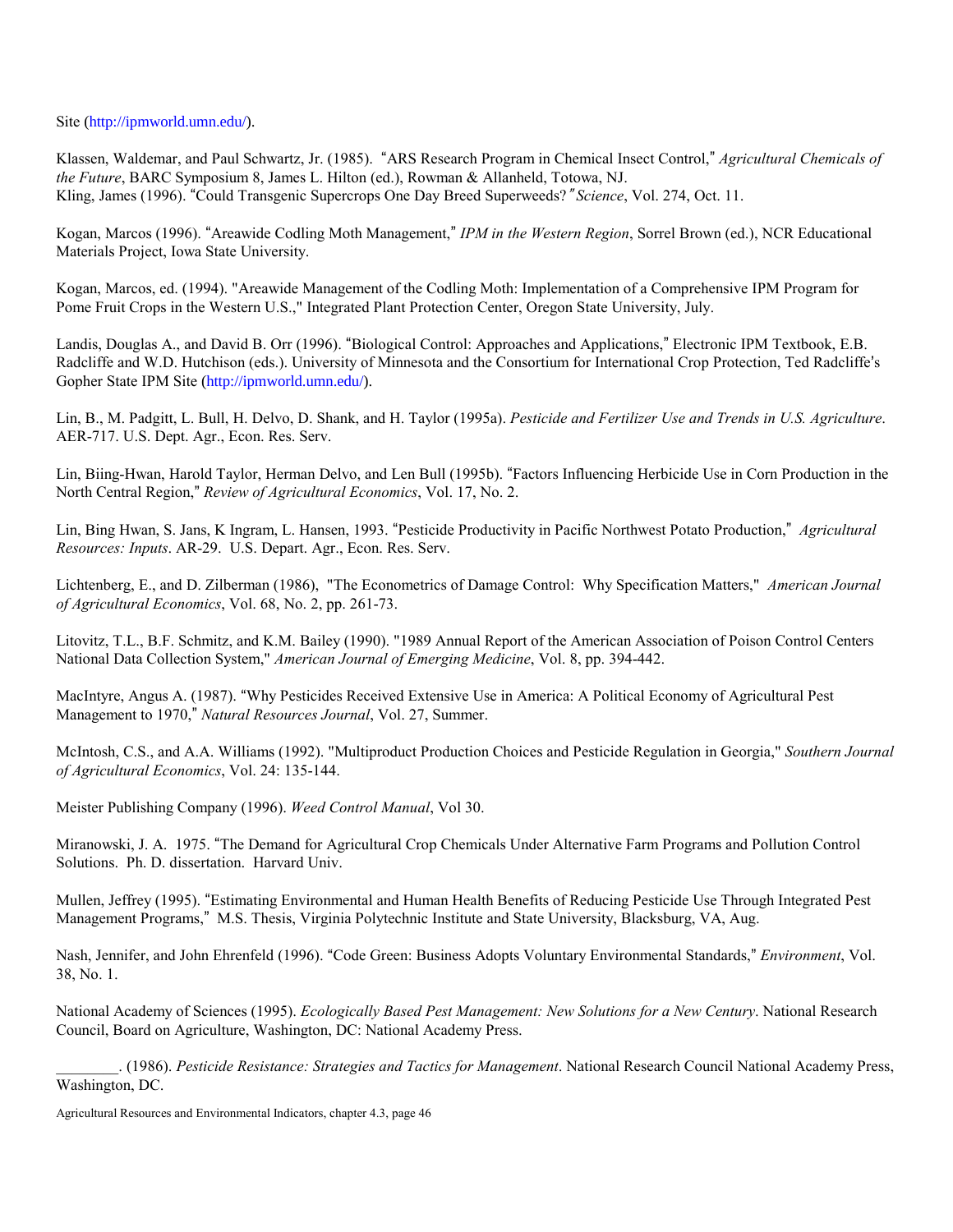Niebling, Kenneth (1995). "Agricultural Biotechnology Companies Set Their Sights on Multi-Billion \$\$ Markets," Genetic *Engineering News*, July.

Ollinger, Michael, and Jorge Fernandez-Cornejo (1995). *Regulation, Innovation and Market Structure in the U.S. Pesticide Industry*, U.S. Dept. Agr., Econ. Res. Serv., AER-719, June.

Orzalli, Rick, Bob Curtis, and Hasan Bolkan (1996). "Implementing IPM Programs, Keys to Success: Campbell Soup Company," speech presented at the Third National IPM Workshop/Symposium, Feb.-March.

Oskam, A.J., H. van Zeijts, G.J. Thijssen, G.A.A. Wossink, and R. Vijftigchild (1992). *Pesticide Use and Pesticide Policy in the Netherlands*. Wageningse Economische Studies, 26, Wageningen.

Osteen, Craig (1987). "The Policy and Economic Issues of Pest Control and Energy Use," *Energy in World Agriculture*, Zane R. Helsel (ed.), Elsevier Press.

Osteen, Craig, and Philip Szmedra (1989). *Agricultural Pesticide Use Trends and Policy Issues, U.S. Dept. Agr., Econ. Res. Serv.*, AER-622, Sept.

Padgitt, Merritt (1996). "Cropping Practices Survey, 1990-1995 Summary: Pesticide Use and Application Practices," U.S. Dept. Agr., Econ. Res. Serv., unpublished statistical summary, May 6.

Public Law 104-170, 104th Congress (1996). Food Quality Protection Act.

Rajotte, Edwin G., Richard F. Kazmierczak, Jr., George W. Norton, Michael T. Lambur, and William A. Allen (1987). *The National Evaluation of Extension*=*s Integrated Pest Management (IPM) Programs*, Virginia Cooperative Extension Service Publication 491- 010, Virginia Polytechnic Institute and State University, Blacksburg, VA.

Ribaudo M.O., and R.A. Shoemaker (1995). "The Effect of Feedgrain Program Participation on Chemical Use," *Agricultural and Resource Economics Review*.

Ridgway, R.L., M.N. Inscoe, and K.W. Thorpe (1994). "Biologically Based Pest Controls: Markets, Industries, and Products," Special Report for OTA, U.S. Dept. Agr., Agr. Res. Serv., May 20.

Salquist, T. (1994). "Dawn of Genetic Engineering," *Farm Chemicals*, Sept. *Science* (1996). "Pests Overwhelm Bt Cotton Crop," Vol. 273, pp. 423-424.

U.S. Congress, Office of Technology Assessment (1995). *Biologically Based Technologies for Pest Control*, OTA-ENV- 636, Washington, DC: Government Printing Office.

U.S. Department of Agriculture, Agricultural Marketing Service (1998a). *Pesticide Data Program, Annual Summary Calendar Year 1997*.

\_\_\_\_\_\_\_\_, Agricultural Marketing Service (1998b). *Pesticide Data Program, Annual Summary Calendar Year 1996.*

\_\_\_\_\_\_\_\_, Agricultural Marketing Service (1997). *Pesticide Data Program, Annual Summary Calendar Year 1995.*

\_\_\_\_\_\_\_\_, Agricultural Marketing Service (1996). *Pesticide Data Program, Annual Summary Calendar Year 1994.*

- \_\_\_\_\_\_\_\_, Agricultural Marketing Service (1995). *Pesticide Data Program, Annual Summary Calendar Year 1993.*
- \_\_\_\_\_\_\_\_, Cooperative Extension System (1994). *IPM The Annual Report: State Accomplishments 1993*.
- \_\_\_\_\_\_\_\_, Economics and Statistics Services, Crop Reporting Board (1981), *Agricultural Prices*, Pr 1-3 (81), June.

\_\_\_\_\_\_\_\_, Economic Research Service (1998a). *[Agricultural Outlook](http://www.ers.usda.gov/publications/agoutlook/aug1998/)*, AGO-253, Aug.

Agricultural Resources and Environmental Indicators, chapter 4.3, page 47